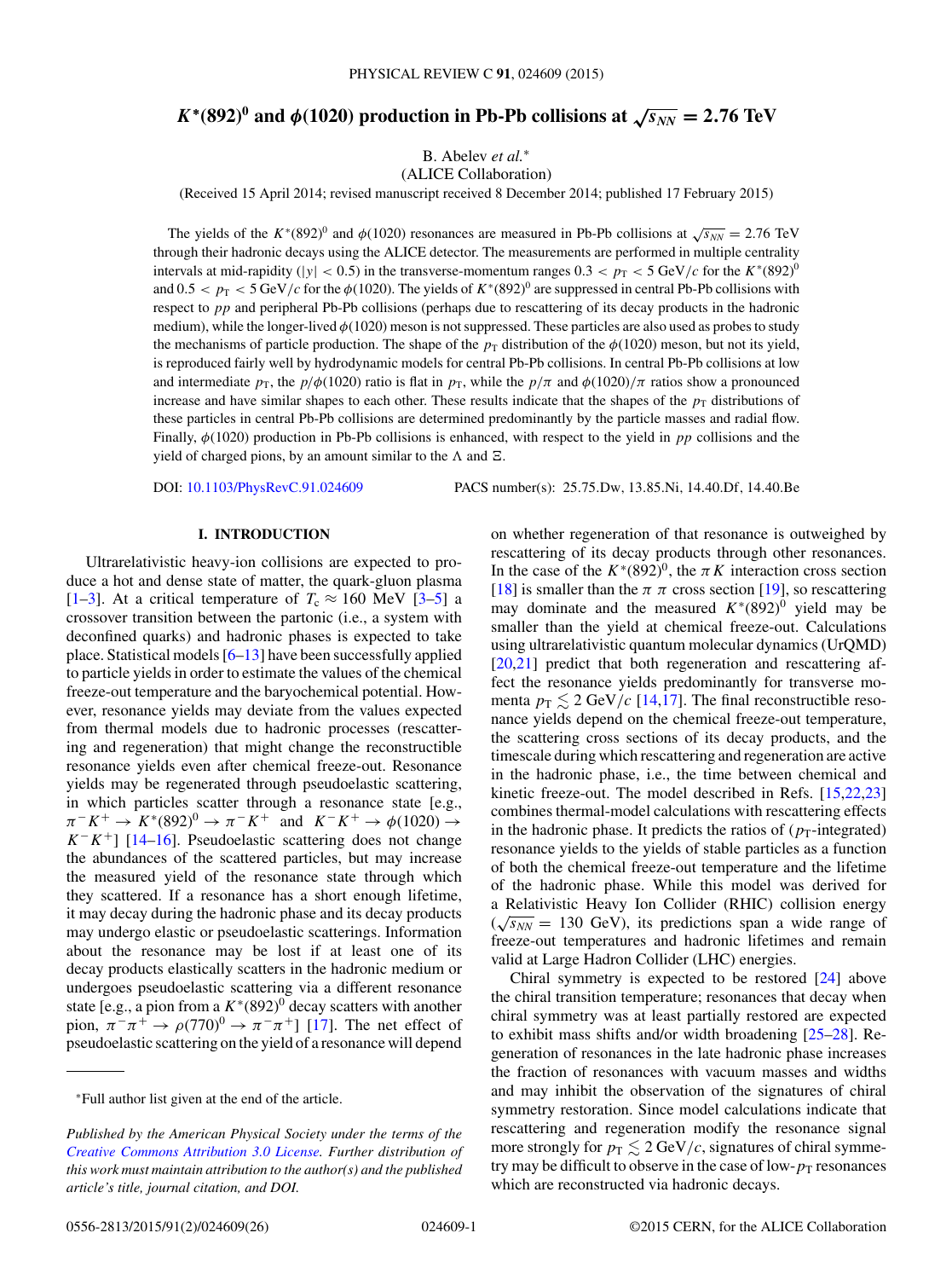<span id="page-1-0"></span>This article presents measurements of the  $K^*(892)^0$ ,  $\overline{K}^*(892)^0$ , and  $\phi(1020)$  mesons performed in multiple centrality intervals for Pb-Pb collisions at  $\sqrt{s_{NN}} = 2.76$  TeV using the ALICE detector. The focus here is on low and intermediate  $p_T$  [0.3 <  $p_T$  < 5 GeV/c for the  $K^*(892)^0$  and 0.5 <  $p_T$  < 5 GeV/c for the  $\phi$ (1020)] and the integrated yields; results for high  $p<sub>T</sub>$  will be presented in a future article. All measurements of the  $K^*(892)^0$  and  $\overline{K}^*(892)^0$  are averaged and these mesons are collectively referred to as  $K^{*0}$ . The  $\phi(1020)$  meson is referred to as  $\phi$ . The ALICE detector is described in Sec. II, with the emphasis on the subdetectors used in this analysis. The data-analysis procedure is described in Secs. III[–V.](#page-5-0) Results, including resonance yields, masses, widths, mean transverse momenta, ratios to nonresonances, comparisons to predicted  $p_T$  distributions, and the  $\phi$  enhancement ratio are presented in Sec. [VI.](#page-6-0)

## **II. ALICE EXPERIMENT**

A comprehensive description of the ALICE detector can be found in Ref. [\[29\]](#page-19-0). The main detector components used in this analysis are the V0 detector, the Inner Tracking System (ITS), and the Time Projection Chamber (TPC), which are located inside a 0.5 T solenoidal magnetic field. The V0 detector [\[30\]](#page-19-0) consists of two scintillator hodoscopes placed on either side of the interaction point covering the pseudorapidity ranges  $-3.7 < \eta < -1.7$  and  $2.8 < \eta < 5.1$ . A combination of hits in the V0 detector and the two innermost layers of the ITS is used is used as a minimum-bias trigger for Pb-Pb collisions [\[31\]](#page-19-0). Collision centrality is determined by using the multiplicity measured in the V0 detector along with Glaubermodel simulations to describe the multiplicity distribution as a function of the impact parameter  $[31,32]$ . These simulations give  $\langle N_{\text{part}} \rangle$ , the mean number of nucleons which participated in collisions in a given centrality interval. The ITS is made up of six cylindrical layers of silicon detectors with radii between 3.9 and 43 cm from the beam axis, covering the full azimuth. The pseudorapidity range  $|\eta| < 0.9$  is covered by all six layers, with some of the individual layers covering larger ranges in pseudorapidity. The TPC [\[33\]](#page-19-0), which is the main tracking detector, is a large cylindrical drift detector that covers the pseudorapidity range  $|\eta| < 0.9$  with full azimuthal acceptance. Multiwire proportional chambers with cathode pad readout are arranged in 159 pad rows located at the ends of the TPC. Hits in the ITS and TPC are used to reconstruct charged particle tracks, which are used in the final determination of the primary collision vertex. The position resolution for the primary vertex in both the longitudinal direction and the transverse plane is <sup>∼</sup><sup>10</sup> <sup>μ</sup>m for heavy-ion collisions. The TPC is also used to identify particles through their  $dE/dx$  (specific energy loss) in the TPC gas. The value of  $dE/dx$  is calculated using a truncated-mean procedure in which the average is evaluated using only the 60% of points with the lowest  $dE/dx$ values measured along a given track. The measured  $dE/dx$ is then compared to the expected  $dE/dx$  for a given particle species using a Bethe-Bloch parametrization. The deviation from the expected  $dE/dx$  value is expressed in units of the energy-loss resolution  $\sigma_{TPC}$ , which is 5% for isolated tracks

and 6.5% for central collisions [\[34\]](#page-19-0). The TPC allows kaons to be distinguished from pions for momenta  $p < 0.7$  GeV/c and (anti)protons to be distinguished from pions and kaons for  $p < 1$  GeV/c (with a separation power of  $2\sigma$  in both cases).

## **III. EVENT AND TRACK SELECTION**

The yields of  $K^{*0}$  and  $\phi$  mesons are measured in about 13 million Pb-Pb collisions recorded in 2010 in the 0–90% centrality interval. The position of the primary vertex along the beam axis is required to be within 10 cm of the center of the ALICE detector. The  $K^{*0}$  and  $\phi$  mesons are identified by reconstruction of their respective hadronic decays:  $K^{*0} \rightarrow$  $\pi^{\pm} K^{\mp}$  (branching ratio 0.666) and  $\phi \rightarrow K^{-} K^{+}$  (branching ratio 0.489) [\[35\]](#page-19-0). The lifetimes in the vacuum of the  $K^{*0}$ and  $\phi$  are 4.16  $\pm$  0.05 fm/c and 46.3  $\pm$  0.4 fm/c, respectively [\[35\]](#page-19-0). High-quality tracks are selected by requiring at least 70 reconstructed TPC clusters out of a possible 159 and requiring that the  $\chi^2$  per cluster of the reconstructed tracks be less than 4. Track momenta and pseudorapidity are restricted to the ranges  $p_T > 150$  MeV/c and  $|\eta| < 0.8$ , respectively. To reduce the number of secondary particles from weak decays, each track is required to have at least one hit in the innermost layer of the ITS and a small distance of closest approach (DCA) to the primary vertex in the xy plane:  $DCA_{xy} < (0.0182 +$  $0.035p_T^{-1.01}$  cm. The distance of closest approach in the z direction is also restricted:  $DCA_z < 2$  cm. The  $DCA_z$  cut is wider not because of the vertex resolution (which is similar for the longitudinal and transverse directions), but because of the tracking resolution, which is less precise for the z direction than the transverse plane. This is because the positions of points in the Silicon Pixel Detector (the innermost part of the ITS) are determined more precisely in the xy plane. The wide  $DCA<sub>z</sub>$ cut is intended to remove particles that are highly displaced from the vertex. Finally, in the  $K^{*0}$  and  $\phi$  analyses, pion and kaon tracks are required to be within  $2\sigma_{TPC}$  of the expected  $dE/dx$  values for each particle species.

## **IV. SIGNAL EXTRACTION**

The  $K^{*0}$  and  $\phi$  resonances are reconstructed through their invariant mass via identified decay-product candidates. For each centrality and  $p_T$  interval, the invariant-mass distribution of pairs of unlike-charge resonance decay products from the same event is constructed [as an example, see Figs. [1](#page-2-0) and [2,](#page-3-0) panels (a) and (c)]. It is required that the rapidity of the pair lies within the range  $|y_{pair}| < 0.5$ . In the construction of the  $K^{*0}$  invariant-mass distributions, it is possible that a track will be designated as both a pion candidate and a kaon candidate because it passes both identification cuts (especially at high  $p<sub>T</sub>$ ). In this event, such a track is assigned the kaon mass for some pairs and the pion mass for other pairs. First, the track will be assigned the kaon mass and pairs will be formed with each of the pion candidate tracks. Then the track will be assigned the pion mass and paired with each of the kaon candidates. (The track will never be paired with itself.) The  $K^{*0}$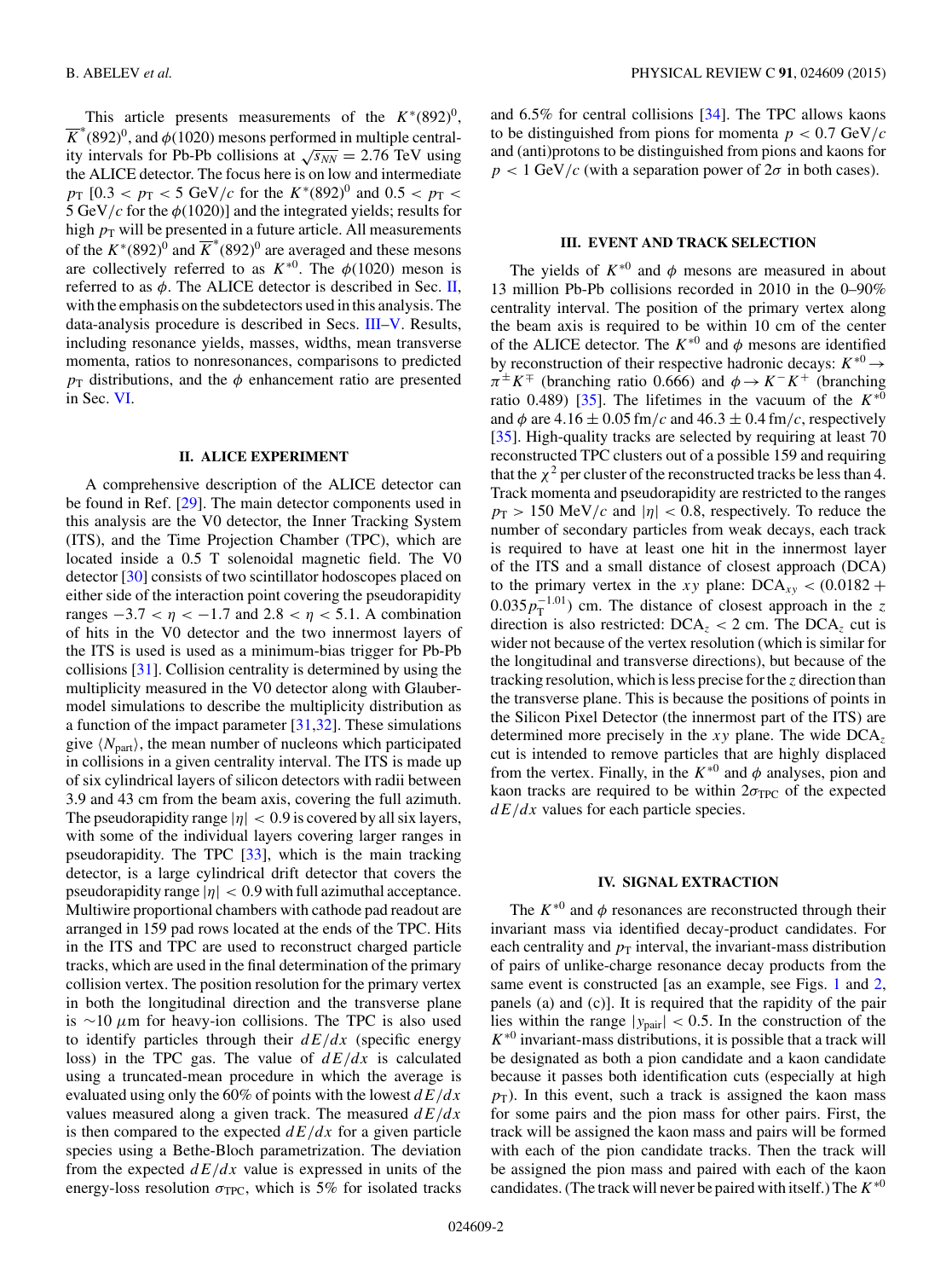<span id="page-2-0"></span>

FIG. 1. (Color online) Example invariant-mass distributions for the K<sup>∗0</sup> in the 0–20% centrality interval in two  $p_T$  ranges: 0.8 <  $p_T$  < 1.2 GeV/c [panels (a) and (b)] and  $2.5 < p_T < 3$  GeV/c [panels (c) and (d)]. Panels (a) and (c) show the unlike-charge invariant-mass distributions for  $K^{*0}$  with combinatorial backgrounds. The normalized mixed-event combinatorial background is within 0.5% (0.7%) of the unlike-charge distribution for the low (high)  $p<sub>T</sub>$  bin over the invariant-mass range shown here. The statistical uncertainties are not visible given the vertical scale. Panels (b) and (d) show the invariant-mass distributions after subtraction of the mixed-event background (plotted with statistical uncertainties) with fits to describe the peaks of the  $K^{*0}$  (solid curves) and residual backgrounds (dashed curves). In the interval  $0.8 < p_{\rm T} < 1.2$  GeV/c (2.5 <  $p_{\rm T} < 3$  GeV/c), the uncorrected  $K^{*0}$  yield is 7.4 (2.4) million, or 2.4 (0.80) per event; the signal-to-background ratio is  $1.1 \times 10^{-4}$  (5.6 × 10<sup>-4</sup>) and the significance of the K<sup>\*0</sup> peak is 17 (25).

( $\phi$ ) peak has a signal-to-background ratio<sup>1</sup> that ranges from  $1.1 \times 10^{-4}$  (1.4×10<sup>-3</sup>) to 0.049 (1.7), depending on the  $p_T$ interval analyzed. For the full  $p_T$  range and centrality 0–80%, the  $K^{*0}$  ( $\phi$ ) peak has a signal-to-background ratio of 2.7 × 10<sup>-4</sup>  $(4.4 \times 10^{-3})$ .

The combinatorial background is estimated with an eventmixing technique by forming pairs using particles from different events. Each decay-product candidate track is combined with tracks from five other events to build uncorrelated pairs. Events for mixing are grouped based on the following similarity criteria: the difference in the vertex  $\zeta$  position is less than 2 (5) cm for the  $K^{*0}$  ( $\phi$ ) and the difference in the centrality percentile is required to be less than 10%. For the  $K^{*0}$  analysis, the difference in the event plane azimuthal angles between the two events is required to be less than 30◦. The signal-to-background ratio is lower for the  $K^{*0}$  than the  $\phi$  and the residual background for the  $K^{*0}$  also tends to have a larger slope or greater curvature than for the  $\phi$ . For these reasons, and in order to provide a mixed-event combinatorial background which is a good representation of the true combinatorial background, the event mixing similarity criteria are somewhat stricter for the  $K^{*0}$ . The  $K^{*0}$  mixed-event combinatorial background is normalized such that its integral in the region of  $1.1 < m_{\pi K} < 1.3$  GeV/ $c^2$  is the same as the integral of the unlike-charge distribution over the same interval. The  $\phi$  mixedevent combinatorial background is normalized to a region that surrounds, but excludes, the  $\phi$  peak (1 <  $m_{KK}$  < 1.01 GeV/ $c^2$ and  $1.03 < m_{KK} < 1.06$  GeV/ $c^2$ ). The boundaries of the normalization regions are changed and the resulting variations

<sup>&</sup>lt;sup>1</sup>The signal-to-background ratio is evaluated by comparing the integrals of the signal and background over the ranges  $0.77 < m_{\pi K}$ 1.02 GeV/ $c^2$  for the  $K^{*0}$  and 1.01  $< m_{KK} < 1.03$  GeV/ $c^2$  for the  $\phi$ .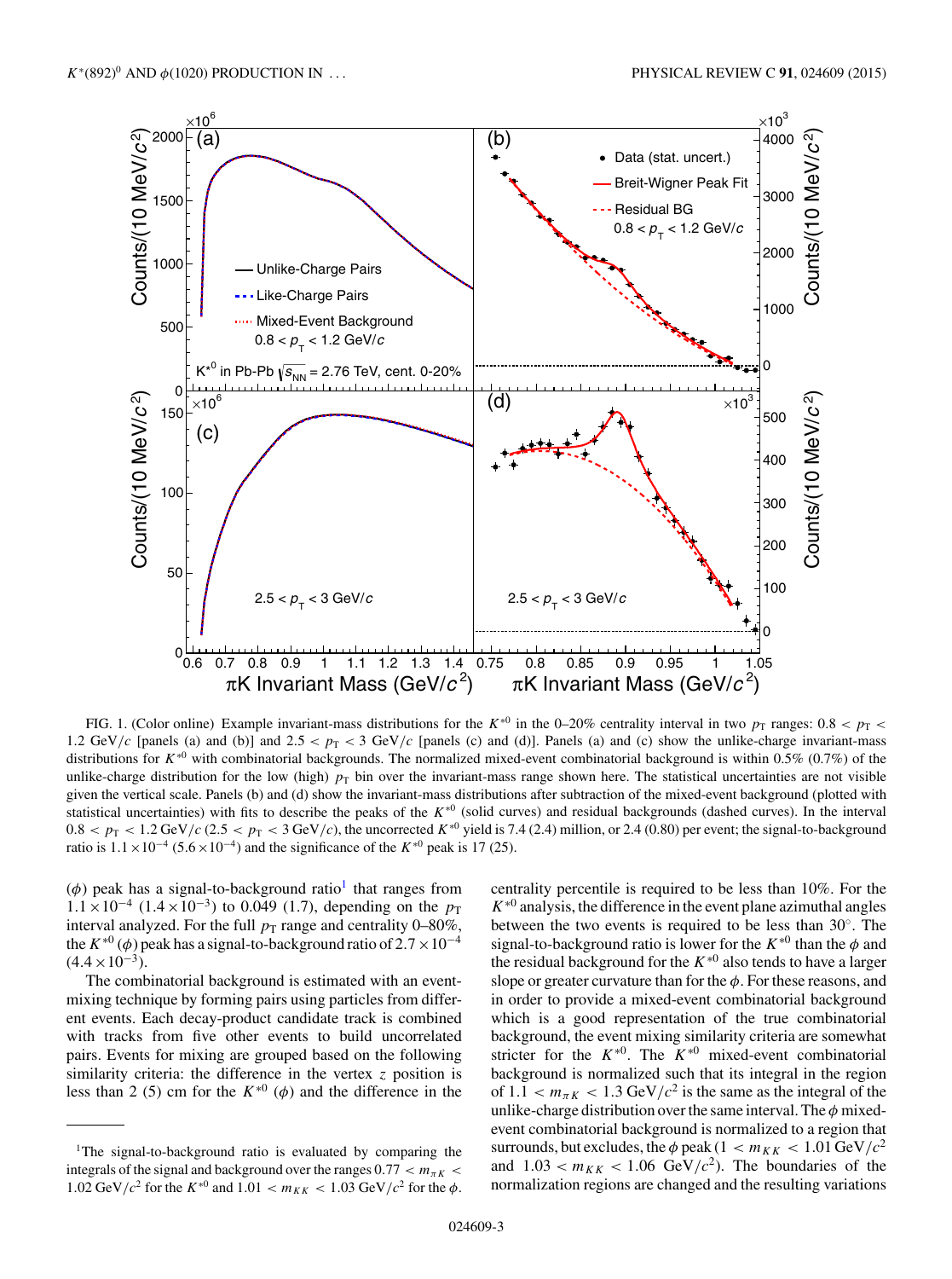<span id="page-3-0"></span>

FIG. 2. (Color online) Example invariant-mass distributions for the  $\phi$  in the 0–10% centrality interval in two  $p_T$  ranges: 0.8 <  $p_T$  < 1 GeV/c [panels (a) and (b)] and  $2.5 < p_T < 3$  GeV/c [panels (c) and (d)]. Panels (a) and (c) show the unlike-charge invariant-mass distributions for  $\phi$  with combinatorial backgrounds. The normalized mixed-event combinatorial background is within 0.5% (1%) of the unlike-charge distribution for the low (high)  $p_T$  bin over most of the invariant-mass range shown here (with the exception of the  $\phi$  peak itself and  $m_{KK}$  < 0.995 GeV/c<sup>2</sup>). The statistical uncertainties are not visible given the vertical scale. Panels (b) and (d) show the invariant-mass distributions after subtraction of the mixed-event background (plotted with statistical uncertainties) with fits to describe the peaks of the  $\phi$  (solid curves) and residual backgrounds (dashed curves). In the interval  $0.8 < p_T < 1$  GeV/c (2.5  $\lt p_T < 3$  GeV/c), the uncorrected  $\phi$ yield is 174 000 (149 000), or 0.11 (0.095) per event; the signal-to-background ratio is 0.01 (0.0035) and the significance of the  $\phi$  peak is 38 (21).

in the experimental results (e.g., average values of 2.2% for the  $K^{*0}$  yield and 0.4% for the  $\phi$  yield) are incorporated into the systematic uncertainties (see "Combinatorial background" in Table [I\)](#page-4-0). The combinatorial background is also estimated from the invariant-mass distribution of like-charge pairs from the same event. However, the resulting yields have larger statistical uncertainties and larger bin-to-bin fluctuations than the mixed-event background; the latter is therefore used for this analysis. Due to its lower signal-to-background ratio, the analysis of the  $K^{*0}$  is performed in four centrality intervals from 0–80%, while the  $\phi$  analysis is performed in narrower centrality intervals.

After the normalized combinatorial background has been subtracted from the unlike-charge distribution,  $K^{*0}$  and  $\phi$ peaks can be observed on top of a residual background [as an example, see Figs. [1](#page-2-0) and 2, panels (b) and (d)]. The residual

background may be due to correlated  $\pi K$  or  $KK$  pairs emitted within a jet, correlated pairs from particle decays (with three or more stable particles at the end of the decay chain), or misidentified correlated pairs (e.g., a  $\rho \rightarrow \pi \pi$  decay being misidentified as a  $K^{*0} \rightarrow \pi K$  decay). Differences in the structure of the two mixed events, including differences in the event planes, elliptic flow, primary vertices, and multiplicities, can also lead to an imperfect combinatorial background (if necessary, such differences can be reduced through the use of similarity criteria for the mixed events as described above). Figures [1](#page-2-0) and 2 show invariant-mass distributions for the  $K^{*0}$  and  $\phi$  mesons, respectively (two  $p_T$  intervals each). Integrated over the full transverse-momentum range and using the same centrality interval of 0–80% for both particles, the uncorrected  $K^{*0}$  ( $\phi$ ) yield is 27.4 (5.9) million, or 2.2 (0.47) per event, with a significance of 86 (146). For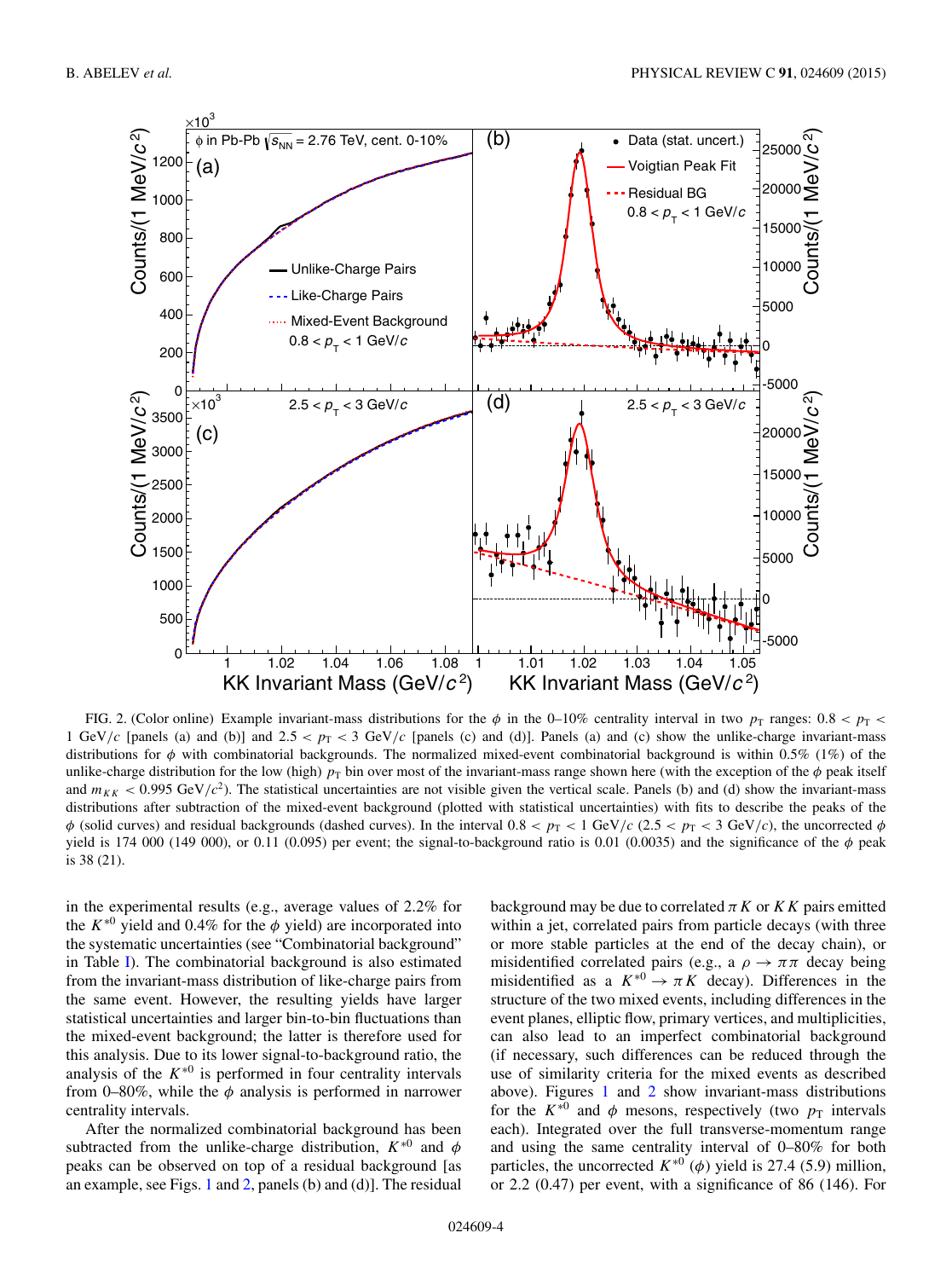<span id="page-4-0"></span>TABLE I. Values of systematic uncertainties (%) averaged over all  $p_T$  and centrality intervals for the yield  $\left[\frac{d^2N}{dp_Tdy}\right]$ , mass, and width and averaged over all centrality intervals for  $dN/dy$  and  $\langle p_T \rangle$ . The descriptions in the first column give the type of systematic uncertainty (see also the discussion in the text). Combinatorial background: mixed-event normalization region (Sec. [IV\)](#page-1-0). Fitting region: region used to fit invariant-mass peaks (Sec. [IV\)](#page-1-0). Residual background shape: residual background fitting function (Sec. [IV\)](#page-1-0). Yield extraction: resonance yield extraction method (Sec. [IV\)](#page-1-0). Peak shape: see Sec. [IV.](#page-1-0) Particle identification:  $dE/dx$  cuts to identify decay products (Sec. [V\)](#page-5-0). Tracking/track selection: see Sec. [V.](#page-5-0) Material budget: see Sec. V.  $p_T$  extrapolation:  $p_T$  distribution fitting function used for extrapolation (Sec. VIA). Normalization: see Sec. [VI A.](#page-6-0) The  $\phi$  mass includes an additional 0.01% systematic uncertainty coming from the uncertainty in the simulated  $\phi$  mass (Sec. VIB). "Total" gives the average over all centrality and  $p_T$  intervals of the total systematic uncertainty. A dash (-) indicates that a particular type of uncertainty is not relevant for the given quantity.

|                           |          | $d^2N/(dp_Tdy)$ | dN/dy    |      | $\langle p_{\rm T} \rangle$ |     |                          | <b>Mass</b> | Width    |        |
|---------------------------|----------|-----------------|----------|------|-----------------------------|-----|--------------------------|-------------|----------|--------|
| Type                      | $K^{*0}$ | Φ               | $K^{*0}$ | Φ    | $K^{\ast 0}$                | Φ   | $K^{*0}$                 | φ           | $K^{*0}$ | $\phi$ |
| Combinatorial background  | 2.2      | 0.4             | 1.0      | 0.4  | 0.01                        | 0.3 | 0.1                      | 0.0001      | 2.0      | 0.4    |
| Fitting region            | 9.9      | 3.5             | 6.2      | 2.7  | 5.7                         | 0.9 | 0.4                      | 0.0023      | 18.2     | 4.4    |
| Residual background shape | 5.8      | 2.7             | 2.1      | 1.2  | 2.2                         | 0.7 | 0.3                      | 0.0025      | 15.7     | 3.9    |
| Yield extraction          | 2.5      | 1.2             | 1.4      | 0.6  | 1.2                         | 0.3 | $\overline{\phantom{m}}$ |             |          |        |
| Peak shape                | 5.2      | 3.3             | 2.7      | 2.7  | 1.8                         | 0.5 | 0.3                      | 0.0007      | 10.0     | 7.8    |
| Particle identification   | 2.7      | 6.2             | 1.2      | 2.3  | 1.1                         | 2.1 | 0.3                      | 0.0130      | 4.4      | 10.3   |
| Tracking/track selection  | 10.0     | 10.0            | 10.0     | 10.0 | -                           |     | 0.4                      | 0.0038      | 3.0      | 5.5    |
| Material budget           | 1.0      | 1.0             | 1.0      | 1.0  | -                           |     | 0.2                      | 0.0100      |          |        |
| $p_T$ extrapolation       |          | -               | 1.2      | 2.1  | 2.1                         | 1.2 | -                        |             |          |        |
| Normalization             | 2.7      | 3.3             | 2.7      | 3.3  | $\overline{\phantom{0}}$    |     |                          |             |          |        |
| Total                     | 17.3     | 14.0            | 12.2     | 11.9 | 7.2                         | 3.1 | 0.7                      | 0.0192      | 26.4     | 16.7   |

each  $p_T$  and centrality interval, the background-subtracted invariant-mass distributions are fitted by using a combined function to describe the residual background and the signal peak (the peak fitting functions are described below). The fitting regions are  $0.77 < m_{\pi K} < 1.02$  GeV/ $c^2$  for the  $K^{*0}$ and  $1 < m_{KK} < 1.07$  GeV/ $c^2$  for the  $\phi$ . The boundaries of the fitting region are varied by 10–50 MeV/ $c^2$  for  $K^{*0}$ and 5–30 MeV/ $c^2$  for the  $\phi$ . The variation in the yields does not increase if the fitting region boundaries are varied by larger amounts. Varying the boundaries of the fitting region produces average variations in the  $K^{*0}$  ( $\phi$ ) yield of 9.9% (3.5%), which are added to the systematic uncertainties ("Fitting region" in Table I). The systematic uncertainties also include variations due to the order of the residual background polynomial (first, second, or third order). Varying the residual background polynomial changes the  $K^{*0}(\phi)$  yield by 5.8% (2.7%) on average ("Residual background shape" in Table I).

For each  $p_T$  and centrality interval, the  $K^{*0}$  mass and width are extracted from a relativistic  $p$ -wave Breit-Wigner function with a Boltzmann factor:

$$
\frac{dN}{dm_{\pi K}} = \frac{Cm_{\pi K} \Gamma M_0}{(m_{\pi K}^2 - M_0^2)^2 + M_0^2 \Gamma^2} \times \left[ \frac{m_{\pi K}}{\sqrt{m_{\pi K}^2 + p_{\rm T}^2}} \exp\left(-\frac{\sqrt{m_{\pi K}^2 + p_{\rm T}^2}}{T}\right) \right].
$$
 (1)

Here, C is an overall scale factor and  $M_0$  is the pole mass. The Boltzmann factor [in square brackets in Eq. (1)] is based on the assumption that in A-A collisions the  $K^{*0}$  resonance is predominantly produced through scattering (e.g.,  $\pi K \to K^{*0}$ ) in a thermalized medium rather than directly from string fragmentation. The factor accounts for

the phase-space population of the parent pions and kaons [\[36–39\]](#page-19-0). The temperature T is fixed to 160 MeV; this is approximately equal to the chemical freeze-out temperature, and varying this temperature by  $\pm 30$  MeV does not produce a significant change in the  $K^{*0}$  mass position. The parameter  $\Gamma$  in Eq. (1) is not constant, but depends on  $m_{\pi K}$ , the pole mass  $M_0$ , the resonance width  $\Gamma_0$ , and the vacuum masses of the charged pion and charged kaon ( $M_{\pi}$  and  $M_{K}$ , respectively):

$$
\Gamma = \Gamma_0 \frac{M_0^4}{m_{\pi K}^4} \left[ \frac{\left(m_{\pi K}^2 - M_{\pi}^2 - M_K^2\right)^2 - 4M_{\pi}^2 M_K^2}{\left(M_0^2 - M_{\pi}^2 - M_K^2\right)^2 - 4M_{\pi}^2 M_K^2} \right]^{3/2}.
$$
 (2)

The  $K^{*0}$  yield is determined by integrating the backgroundsubtracted invariant-mass distribution over the range  $0.77 < m_{\pi K} < 1.02$  GeV/ $c^2$ , removing the integral of the residual background fit over the same range, and correcting the result to account for the yield outside that range. For this purpose, the  $K^{*0}$  peak is fitted with a nonrelativistic Breit-Wigner function with the width fixed to the vacuum value, allowing the yield in the tails outside the range of integration to be calculated. This corresponds to ∼9% of the total  $K^{*0}$  yield. As an alternative, the  $K^{*0}$  yield is also found by integrating the peak fitting functions. The systematic uncertainties of the  $p_T$ -differential  $K^{*0}$  yield, the  $p_T$ -integrated yield  $dN/dy$ , and the mean transverse momentum  $\langle p_{\rm T} \rangle$  account for variations due to the two methods applied in extracting the yield. This variation is 2.5% for the  $p_T$ -differential  $K^{*0}$  yield ("Yield extraction" in Table I). The  $K^{*0}$  yield is also extracted from a relativistic Breit-Wigner function and a nonrelativistic Breit-Wigner function with a free width. Changes in the experimental results due to these different peak fitting functions are incorporated into the systematic uncertainties. The  $K^{*0}$  yield varies by 5.2% on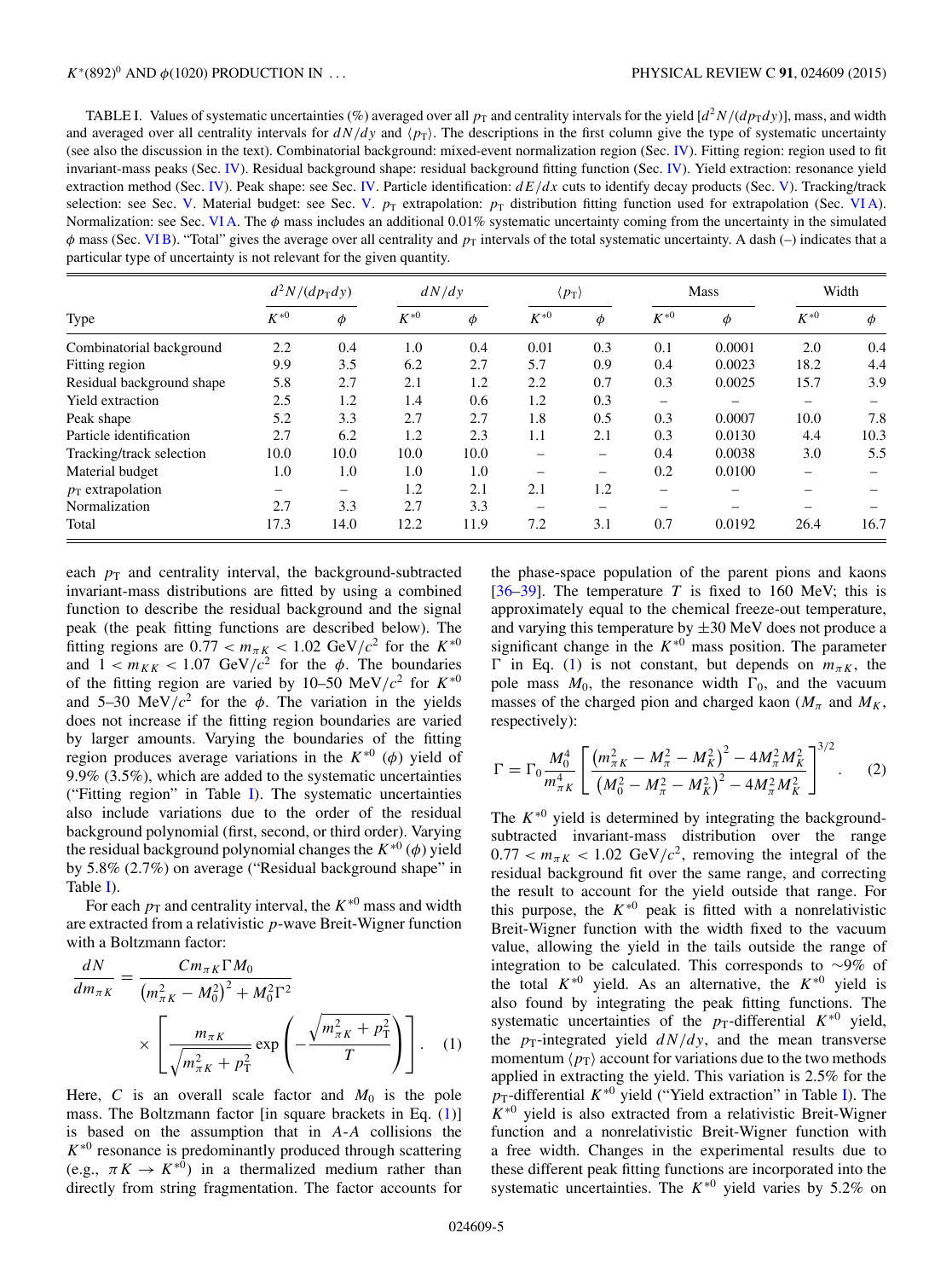<span id="page-5-0"></span>

FIG. 3. (Color online) The product of the acceptance and the resonance reconstruction efficiency  $A \times \varepsilon_{\text{rec}}$  as a function of  $p_T$  for  $K^{*0}$  (a) and  $\phi$  (b) mesons, calculated from simulated Pb-Pb collisions at  $\sqrt{s_{NN}} = 2.76$  TeV. For the  $\phi$  meson, only five examples for wide centrality intervals are shown. The acceptance A includes the effect of the resonance pair rapidity cut ( $|y| < 0.5$ ). The values shown here do not include the branching ratios. Only statistical uncertainties are shown.

average when different peak fitting functions are used ("Peak shape" in Table  $I$ ).

To find the  $\phi$  mass and width for each  $p_T$  and centrality interval, the peak is fitted by using a Voigtian function.<sup>2</sup> This is the convolution of a nonrelativistic Breit-Wigner peak and a Gaussian, which accounts for the detector resolution:

$$
\frac{dN}{dm_{KK}} = \frac{C\Gamma_0}{(2\pi)^{3/2}\sigma} \int_{-\infty}^{\infty} \left\{ \exp\left[ -\frac{(m_{KK} - m')^2}{2\sigma^2} \right] \right\} \times \frac{1}{(m' - M_0)^2 + \Gamma_0^2 / 4} dm' \right\}.
$$
 (3)

The mass resolution parameter  $\sigma$ , which has been shown to be independent of collision centrality, has been constrained to the value extracted from fits of simulated  $\phi$  signal peaks. This value is about 1.2 MeV/ $c^2$  for  $p_T \approx 0.6$  GeV/c. It reaches a minimum of about 1 MeV/ $c^2$  for  $p_T \approx 1.2$  GeV/ $c$ and increases to about 1.5 MeV/ $c^2$  for  $p_T = 4-5$  GeV/c. To estimate  $\sigma$ , the production and decay of  $\phi$  mesons are simulated using HIJING  $[40]$ , while the propagation of the decay products through the ALICE detector material is described using GEANT 3 [\[41\]](#page-19-0). The  $\phi$  yield is determined through the same procedure used for the  $K^{*0}$ . The range of integration is  $1.01 < m_{KK} < 1.03$  GeV/ $c^2$ . The yield in the tails is about  $\sim$ 13% of the total  $\phi$  yield, which is computed using the same Voigtian fits that are used to find the mass and width. Average variations in the  $\phi$  yield of 1.2% are observed for the two different yield extraction methods. Different peak shapes are used in order to obtain alternate measurements of the yield,

mass, and width. The resolution  $\sigma$  is varied within the range of values observed in the simulation. Fits are also performed with the width fixed to the vacuum value while the resolution is kept as a free parameter. On average, the  $\phi$  yield varies by 3.3% when different peak fitting functions are used.

## **V. YIELD CORRECTIONS**

To obtain the corrected resonance yields, the raw yields are divided by the decay branching ratios [\[35\]](#page-19-0), the acceptance A, the resonance reconstruction efficiency  $\varepsilon_{\text{rec}}$ , and the particle identification (PID) efficiency  $\varepsilon_{\text{PID}}$ . The acceptance accounts for the geometrical acceptance of the ALICE detector, the  $|y|$  < 0.5 resonance rapidity cut, and in-flight decays of the pions and kaons used to reconstruct the resonances. The PID efficiency accounts for the particle identification cuts used to identify the species of the decay-product candidates, i.e., the  $dE/dx$  cuts in the TPC. The factor  $\varepsilon_{\text{rec}}$  accounts for the remainder of the efficiency, including the tracking efficiency and the cuts used to select good-quality tracks coming from the primary vertex. The product  $A \times \varepsilon_{\text{rec}}$  is extracted from the same HIJING simulations that are used to estimate the mass resolution (with  $9 \times 10^5$  generated  $K^{*0}$  and  $4 \times 10^5$  generated  $\phi$  mesons). The factor  $A \times \varepsilon_{\text{rec}}$  is the fraction of simulated resonances for which both decay products are reconstructed in the ALICE detector and pass the track selection cuts (PID cuts excluded). Figure 3 shows  $A \times \varepsilon_{\text{rec}}$  for  $K^{*0}$  and  $\phi$  mesons as a function of  $p<sub>T</sub>$  in different centrality intervals. The efficiency  $\varepsilon_{\text{PID}}$  is the product of the independent  $dE/dx$ -cut efficiencies for each decay product. The  $dE/dx$  distributions of the decayproduct candidates are Gaussians with resolution  $\sigma_{TPC}$ . When PID cuts of  $2\sigma_{TPC}$  are applied to the  $dE/dx$  values of the pion and kaon candidates (i.e., for both resonance decay products)  $\varepsilon_{\text{PID}} = 91.1\%$ . The use of different  $dE/dx$  cuts (1.5 $\sigma_{\text{TPC}}$  and  $2.5\sigma_{TPC}$ ) can result in large changes in the shape of the residual background, which affects the extracted resonance signal. The  $K^{*0}$  ( $\phi$ ) yield varies by 2.7% (6.2%) on average, and these

<sup>2</sup>The choice of fitting functions for the two resonances is driven by the different widths. The  $K^{*0}$  has a width much larger than the resolution; therefore, a Voigtian fit is not necessary. However, since the  $K^{*0}$  is broad enough, its shape may be influenced by phase-space effects. The  $\phi$  has a width of the same order of magnitude as the resolution and phase-space effects can be neglected.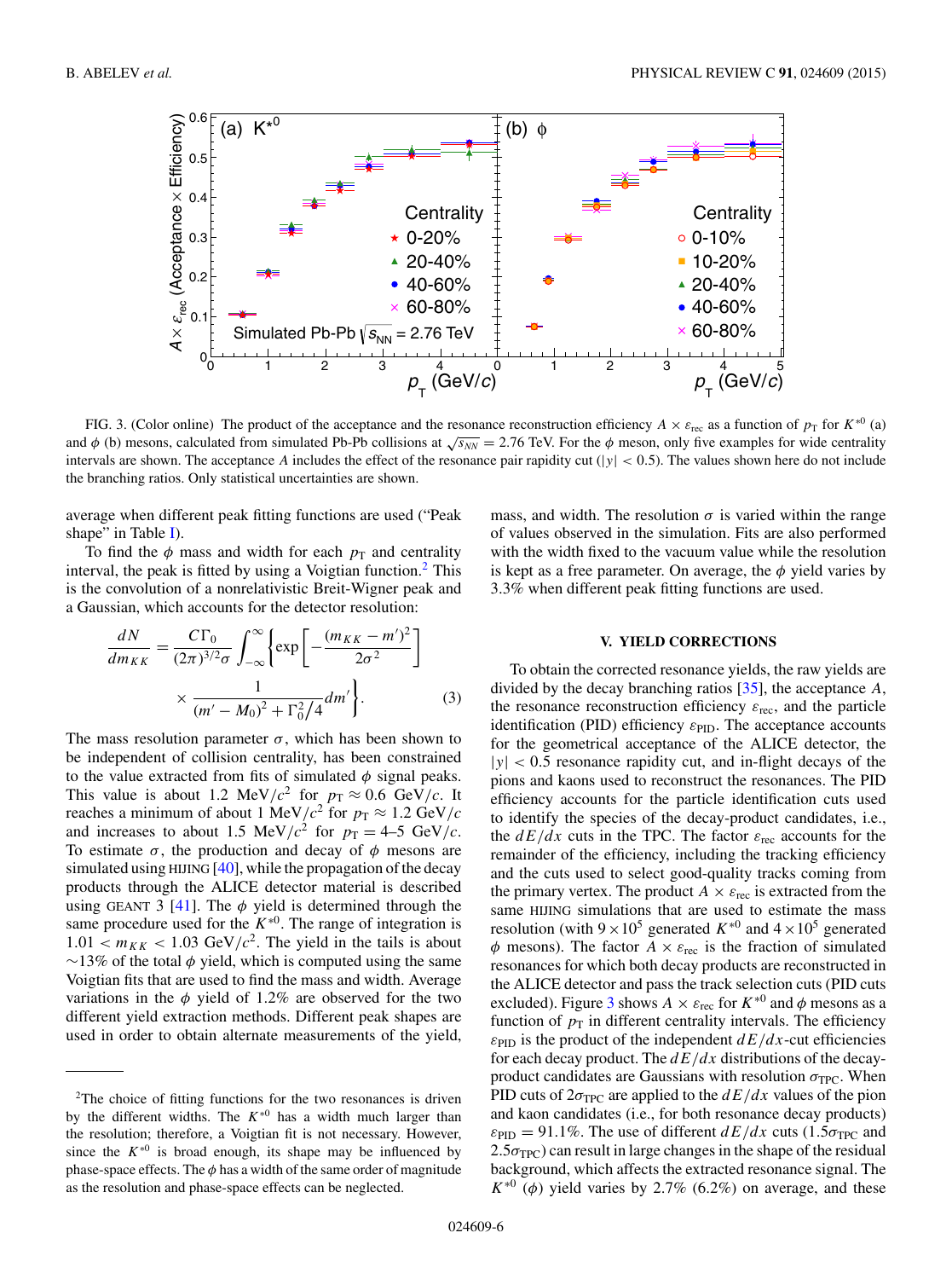<span id="page-6-0"></span>variations are incorporated into the systematic uncertainties (see "Particle identification" in Table [I\)](#page-4-0). A systematic uncertainty of 10% (for all  $p_T$  and centrality intervals), adapted from the analysis described in Ref. [\[42\]](#page-19-0), accounts for variations in the yields due to the tracking efficiency and different choices of track quality cuts ("Tracking/track selection" in Table [I\)](#page-4-0). A systematic uncertainty of 1% (for all  $p_T$  and centrality intervals), which accounts for the uncertainty in the yield due to the uncertainty in the material budget of the ALICE detector ("Material budget" in Table [I\)](#page-4-0), is estimated based on  $[43]$ . The uncertainties in the branching ratios [\[35\]](#page-19-0) are negligible in comparison to the total systematic uncertainties. The yields extracted with different cuts on the primary vertex  $z$  position are found to be consistent with each other.

## **VI. RESULTS AND DISCUSSION**

## **A. Transverse-momentum distributions**

The  $p_T$  distributions of the  $K^{*0}$  and  $\phi$  mesons for  $|y|$  < 0.5, normalized to the number of events and corrected for the efficiency, acceptance, and branching ratio of the decay channel, are shown in Fig. 4. For central (peripheral) collisions the statistical uncertainty is approximately 3% (4%) near the maximum of the  $p_T$  distribution and increases to approximately 7% (10%) in the highest  $p_T$  bin; the systematic uncertainties are summarized in Table [I.](#page-4-0) In order to extract the values of the mean transverse momentum  $\langle p_{\rm T} \rangle$  and the  $p_T$ -integrated particle yield  $dN/dy$ , these  $p_T$  distributions are fitted with a Boltzmann-Gibbs blast-wave function [\[44\]](#page-19-0), which assumes that the emitted particles are locally thermalized in a uniform-density source at a kinetic freeze-out temperature  $T_{\text{kin}}$  and move with a common collective transverse radial flow velocity field. In this parametrization,

$$
\frac{1}{p_{\rm T}} \frac{dN}{dp_{\rm T}} \propto \int_0^R r \, dr \, m_{\rm T} I_0 \left( \frac{p_{\rm T} \sinh \rho}{T_{\rm kin}} \right) K_1 \left( \frac{m_{\rm T} \cosh \rho}{T_{\rm kin}} \right). \tag{4}
$$

Here, the transverse mass  $m_T = \sqrt{m^2 + p_T^2}$ ,  $I_0$  and  $K_1$  are modified Bessel functions,  $R$  is the fireball radius, and  $r$  is the radial distance in the transverse plane. The velocity profile  $\rho$  is

$$
\rho = \tanh^{-1}\beta_{\rm T} = \tanh^{-1}\left[\left(\frac{r}{R}\right)^n \beta_{\rm s}\right],\tag{5}
$$

where  $\beta_T$  is the average transverse expansion velocity and  $\beta_s$ is the transverse expansion velocity at the surface. The free parameters in the fits are  $T_{\rm kin}$ ,  $\beta_{\rm s}$ , and the velocity profile exponent *n*. These fits have  $\chi^2/n_{\text{dof}} < 1.3$  for all centrality intervals. Between central and peripheral collisions, it is observed that the temperature and the velocity profile exponent  $n$  increase, while the expansion velocity decreases, trends which are also observed in blast-wave fits of  $\pi^{\pm}$ ,  $K^{\pm}$ , and (anti)proton  $p_T$ distributions in the same collision system [\[34\]](#page-19-0). The behavior of  $T_{kin}$  and  $\beta_s$  as a function of centrality is also observed at RHIC [\[45,46\]](#page-19-0). These trends are consistent with a scenario in which the fireballs created in peripheral collisions have shorter lifetimes than in central collisions, with higher freeze-out temperatures and less time to build up radial flow [\[47\]](#page-19-0).



FIG. 4. (Color online) Transverse-momentum distributions of  $K^{*0}$  (a) and  $\phi$  (b) mesons in multiple centrality intervals with blastwave fitting functions. The data are the bin-averaged yields plotted at the bin centers. The statistical uncertainties are shown as bars and are frequently smaller than the symbol size. The total systematic uncertainties (including  $p_T$ -uncorrelated and  $p_T$ -correlated components) are shown as boxes.

In order to find  $dN/dy$  the measured resonance  $p_T$ distributions are integrated, while the fits are used to estimate the resonance yields at low and high  $p<sub>T</sub>$ , where no signal could be measured. The low- $p_T$  extrapolation region  $[p_T(K^{*0})] < 0.3$  GeV/c and  $p_T(\phi) < 0.5$  GeV/c accounts for 5% (14%) of the total  $K^{*0}$  ( $\phi$ ) yield, while the high- $p_T$ extrapolation region ( $p_T > 5$  GeV/c) accounts for ~0.1% (<0.5%) of the total yield. Alternate functions are also used to fit the resonance  $p_T$  distributions: Lévy-Tsallis functions [\[48,49\]](#page-19-0) for both resonances as well as exponential functions in transverse mass for the calculation of  $dN/dy$  for  $\phi$ . Variations in  $dN/dy$  and  $\langle p_T \rangle$  due to the choice of the fitting function are incorporated into the systematic uncertainties (" $p_T$  extrapolation" in Table [I\)](#page-4-0). The values of  $dN/dy$  for  $K^{*0}$  ( $\phi$ ) vary by 1.2% (2.1%) on average when the alternate fitting functions are used. Uncertainties in the boundaries of the centrality percentiles result in a normalization uncertainty for the particle yields. The values of the normalization uncertainty reported in Ref. [\[34\]](#page-19-0) (ranging from 0.5% for central collisions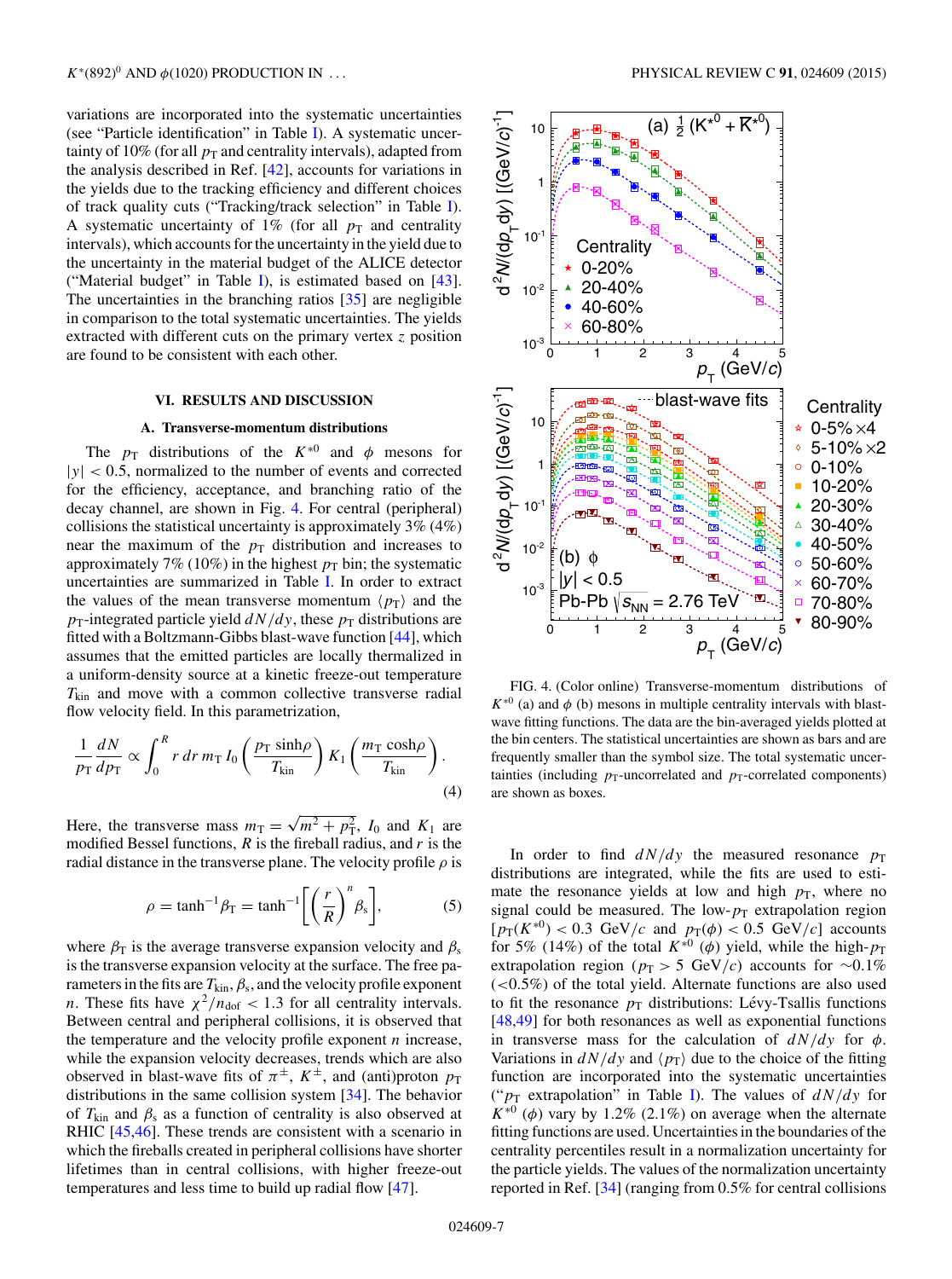<span id="page-7-0"></span>

FIG. 5. (Color online) Measured  $K^{*0}$  meson mass (a) and width (b) in Pb-Pb collisions at  $\sqrt{s_{NN}} = 2.76$  TeV in the 0–20% and 60–80% centrality intervals, along with the values extracted from Monte Carlo HIJNG simulations. Measured  $\phi$  meson mass (c) and width (d) in Pb-Pb collisions at  $\sqrt{s_{NN}}$  = 2.76 TeV in the 0–10% and 70–80% centrality intervals. The  $\phi$  width extracted from HIJING simulations is also shown. The vacuum values of the  $K^{*0}$  and  $\phi$  mass and width [\[35\]](#page-19-0) are indicated by the horizontal dashed lines. The statistical uncertainties are shown as bars and the total systematic uncertainties (including  $p_T$ -uncorrelated and  $p_T$ -correlated components) are shown as boxes.

to  $^{+12}_{-8.5}$ % for peripheral collisions) are also used for  $K^{*0}$  and  $\phi$ ("Normalization" in Table [I\)](#page-4-0).

## **B. Mass and width**

The masses and widths of the  $K^{*0}$  and  $\phi$  resonances [i.e., the fit parameters  $M_0$  and  $\Gamma_0$  from Eqs. [\(1\)](#page-4-0)–[\(3\)](#page-5-0)] are shown in Fig. 5 as a function of  $p_T$  for multiple centrality intervals. The systematic uncertainties in the masses and widths are evaluated as described in Secs. [IV](#page-1-0) and [V.](#page-5-0) In addition, variations in the masses and widths of the resonances due to changes in the track selection cuts (on  $DCA_{xy}$  and the number of TPC clusters) are incorporated into the systematic uncertainties (average values of 0.4% for the  $K^{*0}$  mass and 0.0038% for the  $\phi$  mass). Uncertainties in the material budget of the ALICE detector introduce a further systematic uncertainty of approximately 0.2% (0.01%) in the  $K^{*0}$  ( $\phi$ ) mass. The measured  $K^{*0}$ mass has uncertainties of  $5-10$  MeV/ $c^2$  (an uncertainty of approximately 4 MeV/ $c^2$  is correlated between  $p<sub>T</sub>$  bins) and is consistent with the mass values found in the HIJING simulation.

The measured  $K^{*0}$  width has uncertainties of 10–20 MeV/ $c^2$ (2 MeV/ $c^2$  correlated between  $p_T$  bins) and is also consistent with the values found in the simulation. The width of the  $\phi$ meson is an order of magnitude smaller than the width of the  $K^{*0}$ . The  $\phi$  mass is therefore measured with better precision than the K<sup>∗0</sup>, with systematic uncertainties of ~0.2 MeV/ $c^2$ . A mass shift, due to detector effects, is observed in the HIJING simulation. This shift ranges from  $-0.35$  MeV/ $c<sup>2</sup>$  at low  $p<sub>T</sub>$  to +0.05 MeV/ $c^2$  at high  $p_T$ . The measured  $\phi$  mass is corrected to account for this shift. The corrected  $\phi$  mass, shown in Fig. 5(c), has uncertainties of 0.15–0.5 MeV/ $c^2$  (0.1 MeV/ $c^2$  correlated between  $p_T$  bins). The  $\phi$  mass is observed to be consistent with the vacuum value. The  $\phi$  width has uncertainties of 0.7–2 MeV/ $c^2$  (0.3 MeV/ $c^2$  correlated between  $p_T$  bins) and is consistent with the width observed in the HIJING simulation.<sup>3</sup>

<sup>&</sup>lt;sup>3</sup>No centrality dependence is observed for the  $\phi$  width in the simulation, so the average width for centrality 0–80% is plotted in Fig. 5(d).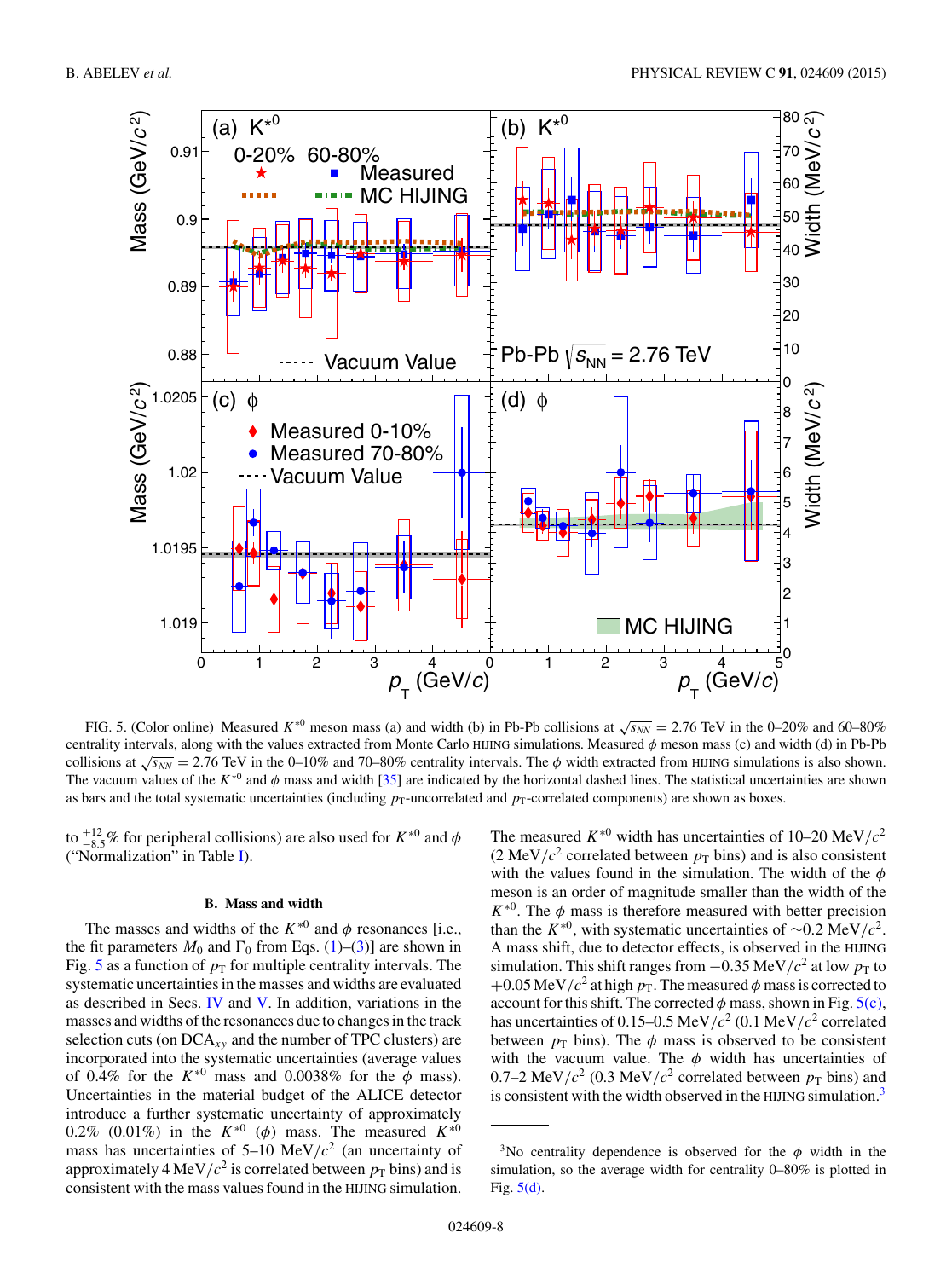<span id="page-8-0"></span>TABLE II. The values of  $dN/dy$ , the  $K^{*0}/K^-$  and  $\phi/K^-$  ratios, and  $\langle p_T \rangle$  are presented for different centrality intervals. In each entry the first uncertainty is statistical. For  $dN/dy$ , the second uncertainty is the systematic uncertainty, not including the normalization uncertainty, and the third uncertainty is the normalization uncertainty. For  $K^{*0}/K^-$ ,  $\phi/K^-$ , and  $\langle p_T \rangle$ , the second uncertainty is the total systematic uncertainty. The ratios are calculated using  $K^-$  yields from [\[34\]](#page-19-0).

|             |                                               | $K^{*0}$                    |                                     |
|-------------|-----------------------------------------------|-----------------------------|-------------------------------------|
| Centrality  | dN/dy                                         | $K^{*0}/K^-$                | $\langle p_{\rm T} \rangle$ (GeV/c) |
| $0 - 20%$   | $16.6 \pm 0.6 \pm 2.5 \pm 0.1$                | $0.20 \pm 0.01 \pm 0.03$    | $1.31 \pm 0.04 \pm 0.11$            |
| 20-40%      | $9.0 \pm 0.8 \pm 1.1 \pm 0.1$                 | $0.24 \pm 0.02 \pm 0.03$    | $1.29 \pm 0.04 \pm 0.11$            |
| $40 - 60\%$ | $3.9 \pm 0.3 \pm 0.4 \pm 0.1$                 | $0.28 \pm 0.02 \pm 0.03$    | $1.16 \pm 0.04 \pm 0.08$            |
| $60 - 80\%$ | $1.13 \pm 0.09 \pm 0.11 \pm 0.07$             | $0.31 \pm 0.02 \pm 0.03$    | $1.08 \pm 0.03 \pm 0.07$            |
|             |                                               | $\phi$                      |                                     |
| Centrality  | dN/dy                                         | $\phi/K^-$                  | $\langle p_{\rm T} \rangle$ (GeV/c) |
| $0 - 5\%$   | $13.8 \pm 0.5 \pm 1.7 \pm 0.1$                | $0.127 \pm 0.004 \pm 0.014$ | $1.31 \pm 0.04 \pm 0.06$            |
| $5 - 10\%$  | $11.7 \pm 0.4 \pm 1.4 \pm 0.1$                | $0.130 \pm 0.004 \pm 0.014$ | $1.34 \pm 0.04 \pm 0.06$            |
| $10 - 20\%$ | $9.0 \pm 0.2 \pm 1.0 \pm 0.1$                 | $0.134 \pm 0.003 \pm 0.013$ | $1.34 \pm 0.03 \pm 0.04$            |
| 20-30%      | $7.0 \pm 0.1 \pm 0.8 \pm 0.1$                 | $0.152 \pm 0.003 \pm 0.015$ | $1.29 \pm 0.02 \pm 0.03$            |
| $30 - 40\%$ | $4.28 \pm 0.09 \pm 0.48 \pm 0.09$             | $0.144 \pm 0.003 \pm 0.014$ | $1.25 \pm 0.03 \pm 0.03$            |
| 40-50%      | $2.67 \pm 0.05 \pm 0.30 \pm 0.06$             | $0.148 \pm 0.003 \pm 0.014$ | $1.22 \pm 0.02 \pm 0.05$            |
| 50-60%      | $1.49 \pm 0.03 \pm 0.16 \pm 0.05$             | $0.145 \pm 0.003 \pm 0.014$ | $1.20 \pm 0.02 \pm 0.04$            |
| $60 - 70%$  | $0.72 \pm 0.02 \pm 0.08 \pm 0.04$             | $0.140 \pm 0.004 \pm 0.013$ | $1.17 \pm 0.03 \pm 0.05$            |
| 70-80%      | $0.30 \pm 0.01 \pm 0.04 \pm 0.02$             | $0.133 \pm 0.005 \pm 0.015$ | $1.12 \pm 0.03 \pm 0.03$            |
| 80-90%      | $0.097 \pm 0.004 \pm 0.012_{-0.008}^{+0.012}$ | $0.113 \pm 0.005 \pm 0.014$ | $1.14 \pm 0.05 \pm 0.06$            |

Neither the mass nor the width of either resonance varies with centrality and no evidence is seen for a modification of the mass or width in Pb-Pb collisions at  $\sqrt{s_{NN}} = 2.76$  TeV. The masses and widths of these resonances have also been studied at lower collision energies. No significant change in the mass or width of the K∗<sup>0</sup> meson is observed by the STAR Collaboration in Au-Au and Cu-Cu collisions at  $\sqrt{s_{NN}} = 62.4$  GeV and  $\sqrt{s_{NN}}$  = 200 GeV [\[50\]](#page-19-0). The STAR Collaboration observes that the measured mass and width of the  $\phi$  meson deviate from the values extracted from simulations at low  $p_T \leq 1.5 \text{ GeV}/c$ in pp, d-Au, and Au-Au collisions at  $\sqrt{s_{NN}} = 200$  GeV and Au-Au collisions at  $\sqrt{s_{NN}}$  = 62.4 GeV [\[51\]](#page-19-0). However, the deviations do not appear to depend on the size of the collision system and are likely due to detector effects that are not properly reproduced in the simulations. No clear evidence is observed for changes in the  $\phi$  mass or width by the PHENIX Collaboration in Au-Au collisions at  $\sqrt{s_{NN}} = 200 \text{ GeV}$ [\[46\]](#page-19-0), nor by the NA49 Collaboration in Pb-Pb collisions at  $\sqrt{s_{NN}}$  = 6–17 GeV [\[52\]](#page-19-0).

#### **C. Particle ratios and interactions in the hadronic phase**

Table II gives the values of  $dN/dy$ , the  $p_T$ -integrated particle yields for  $|y| < 0.5$ , for the  $K^{*0}$  and  $\phi$  resonances in different centrality intervals. This table also includes the ratios of  $p_T$ -integrated particle yields  $K^{*0}/K^-$  and  $\phi/K^-$ , which are calculated using the  $dN/dy$  values for K<sup>-</sup> from [\[34\]](#page-19-0). These ratios are shown in Fig. 6 for Pb-Pb collisions at  $\sqrt{s_{NN}}$  = 2.76 TeV and pp collisions at  $\sqrt{s}$  = 7 TeV [\[54,55\]](#page-19-0). These ratios are presented as a function of  $(dN_{ch}/d\eta)^{1/3}$  (the cube root of the charged-particle multiplicity density measured at mid-rapidity) [\[31,53\]](#page-19-0) for reasons discussed below. The  $K^{*0}/K^-$  ratio is observed to be lower in central Pb-Pb collisions [larger values of  $(dN_{ch}/d\eta)^{1/3}$ ] than in pp and peripheral Pb-Pb collisions. When the  $K^{*0}/K^-$  ratio in central collisions is divided by the  $K^{*0}/K^-$  ratio in peripheral collisions the



FIG. 6. (Color online) Ratios of  $p_T$ -integrated particle yields  $K^{*0}/K^-$  and  $\phi/K^-$  as a function of  $(dN_{ch}/d\eta)^{1/3}$  [\[31,53\]](#page-19-0) for Pb-Pb collisions at  $\sqrt{s_{NN}}$  = 2.76 TeV and pp collisions at  $\sqrt{s}$  = 7 TeV [\[54,55\]](#page-19-0). The values of  $dN_{ch}/d\eta$  were measured at mid-rapidity. The statistical uncertainties are shown as bars. The shaded boxes show systematic uncertainties that are not correlated between centrality intervals, while the open boxes show the total systematic uncertainties including both correlated and uncorrelated sources. The values given by a grand-canonical thermal model with a chemical freeze-out temperature of 156 MeV are also shown [\[56\]](#page-19-0).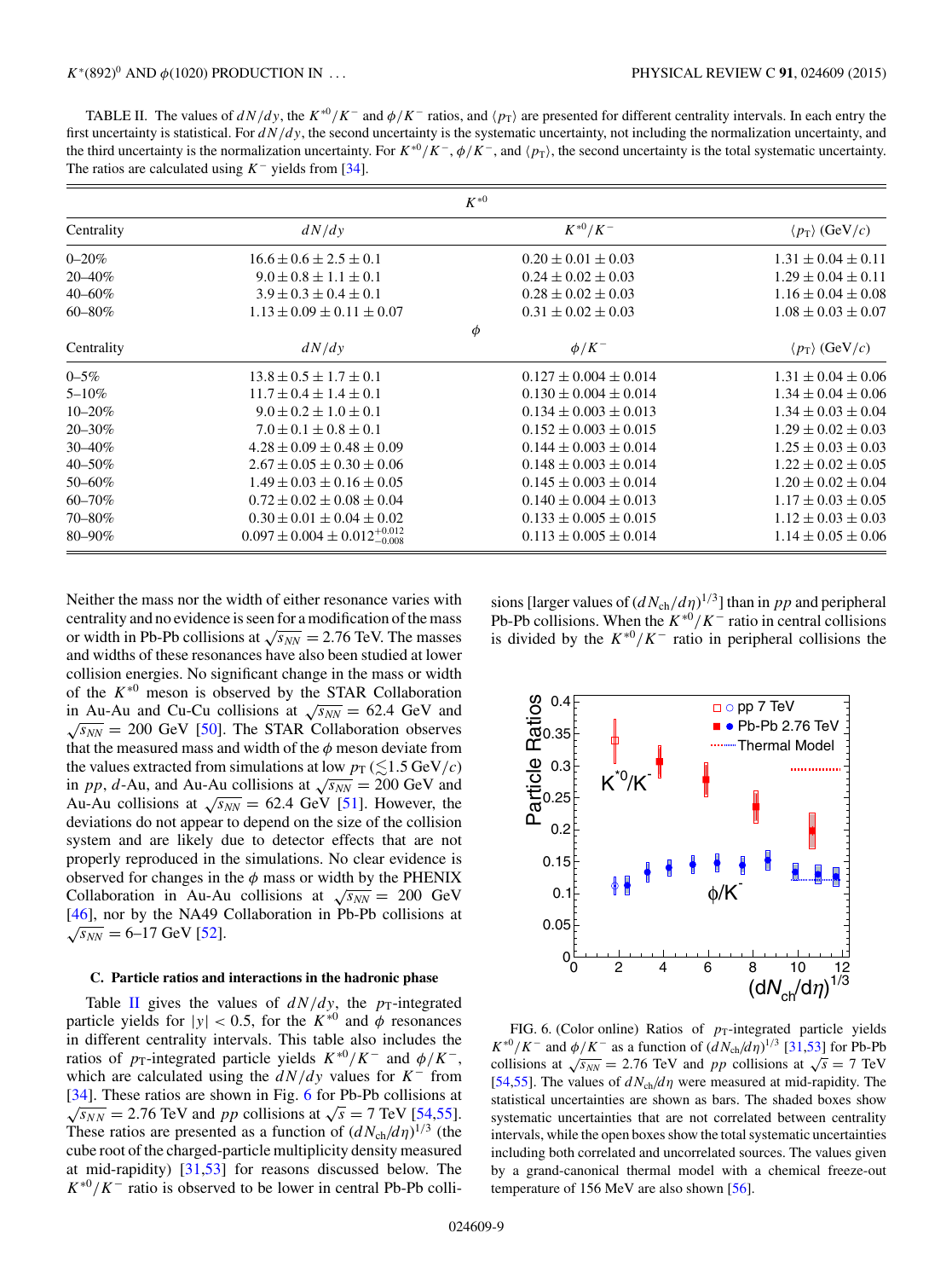result<sup>4</sup> is  $0.65 \pm 0.11$ , which is different from unity at the 3.2 $\sigma$  level. On the other hand, the  $\phi/K^-$  ratio does not depend strongly on collision centrality and may be enhanced in midcentral collisions with respect to peripheral and pp collisions. The value of the  $\phi/K^-$  ratio in central Pb-Pb collisions is consistent with the value measured in pp collisions.

As discussed in Sec. [I,](#page-0-0) it is possible that resonance yields are modified during the hadronic phase by rescattering (which would reduce the measured yields) and regeneration (which would increase the yields). The observed suppression of the  $K^{*0}/K^-$  ratio may be the result of these effects, with rescattering dominating over regeneration. The fact that the  $\phi/K^-$  ratio does not exhibit suppression for central collisions suggests that the  $\phi$  (which has a lifetime an order of magnitude larger than the  $K^{*0}$ ) might decay predominantly outside the hadronic medium. Of  $K^{*0}$  mesons with momentum  $p = 1$  GeV/c, 55% will decay within 5 fm/c of production (a typical estimate for the time between chemical and kinetic freeze-out in heavy-ion collisions [\[17,](#page-18-0)[57\]](#page-19-0)), while only 7% of  $\phi$  mesons with  $p = 1$  GeV/c will decay within that time. It should be noted that elastic scattering of the resonance decay products might be expected to broaden the measured  $K^{*0}$ invariant-mass distribution, which is not observed. The simultaneous observation of  $K^{*0}/K^-$  suppression but no  $K^{*0}$  width modification could be explained by decay-product rescattering if that process were to take place predominantly through elastic scattering with large momentum transfers (which would make the modified signal indistinguishable from the background) or through pseudoelastic scattering via other resonances.

In Fig. [6](#page-8-0) the  $K^{*0}/K^-$  and  $\phi/K^-$  ratios have been plotted as a function of  $(dN_{ch}/d\eta)^{1/3}$  in order to study whether the strength of the suppression might be related to the system radius. It is an established practice in femtoscopy studies to plot the HBT radii as a function of  $(dN_{ch}/d\eta)^{1/3}$  [\[58\]](#page-19-0). In some cases these radii have been observed to increase approximately linearly with  $(dN_{ch}/d\eta)^{1/3}$  [\[58,59\]](#page-19-0), suggesting that  $(dN_{ch}/d\eta)^{1/3}$  might be used as a proxy for the system radius. If it is assumed that the suppression of the  $K^{*0}$  yield is due to rescattering and that the strength of rescattering effects is proportional to the distance which the decay products travel through the hadronic medium, the  $K^{*0}/K^-$  ratio would be expected to decrease as a decaying exponential in  $(dN_{ch}/d\eta)^{1/3}$ . The observed dependence of the  $K^{*0}/K^-$  ratio on the multiplicity is consistent with the behavior that would be expected if rescattering were the cause of the suppression.

Figure [6](#page-8-0) also includes the values given by a thermal model [\[56\]](#page-19-0) for the  $K^{*0}/K^-$  and  $\phi/K^-$  ratios in central Pb-Pb collisions at  $\sqrt{s_{NN}}$  = 2.76 TeV, with a chemical freeze-out temperature of 156 MeV and a baryochemical potential of 0 MeV. This thermal model does not include rescattering effects. These results were obtained by fitting a variety of particle yields measured in this collision system. The  $\phi$  yield was included in the fit, but the  $K^{*0}$  was excluded due to the possibility that its yield could be modified as discussed above. The  $\phi$  yield from the fit agrees with the measured yield within 0.5 times the uncertainties and the fit results are not expected to change significantly if the  $\phi$  is excluded. The  $K^{*0}/K^-$  ratio given by the thermal model is about 50% larger than the measured ratio. The thermal-model  $\phi/K^-$  ratio for central Pb-Pb collisions at  $\sqrt{s_{NN}}$  = 2.76 TeV is consistent with the measured value.

The measured  $K^{*0}/K^-$  and  $\phi/K^-$  ratios are compared in Fig. [7](#page-10-0) to results for different collision systems and energies, plotted as a function of  $(dN_{ch}/d\eta)^{1/3}$  and  $\sqrt{s_{NN}}$ . This figure also includes the same thermal-model ratios for central Pb-Pb collisions shown in Fig. [6.](#page-8-0) The  $K^{*0}/K^-$  ratio is compared in Figs.  $7(a)$  and  $7(b)$  to results for different collision systems at RHIC<sup>5</sup> [\[36,50,](#page-19-0)[60,69\]](#page-20-0) and LHC [\[34,54,55\]](#page-19-0) energies. The  $K^{*0}/K^-$  ratio is plotted as function of  $(dN_{ch}/d\eta)^{1/3}$  $[31,53,68,69]$  $[31,53,68,69]$  in panel (a). In general, these values appear to follow a single trend independent of collision energy, tending to exhibit suppression in central A-A collisions with respect to *pp*, d-Au, and peripheral A-A collisions. The decrease in the  $K^{*0}/K^-$  ratio between pp and central A-A collisions is similar at both RHIC and LHC energies. Refs. [\[36,50\]](#page-19-0) also suggest that the decrease in this ratio for collisions at  $\sqrt{s_{NN}}$  = 200 GeV may be due to rescattering of the  $K^{*0}$  decay products in the hadronic medium. The same ratio is shown in panel (b) as a function of  $\sqrt{s_{NN}}$  for pp collisions, as well as central A-A and d-Au collisions. The  $K^{*0}/K^-$  ratio is higher in pp collisions than in central Au-Au and Pb-Pb collisions. The value of the  $K^{*0}/K^-$  ratio is larger in central Cu-Cu than in central Au-Au collisions, which is expected due to the smaller size of the Cu-Cu collision system.

The  $\phi/K^-$  ratio is compared in Figs. [7\(c\)](#page-10-0) and [7\(d\)](#page-10-0) to results for different collision systems at SPS [\[52](#page-19-0)[,62,63\]](#page-20-0), RHIC [\[46,51,](#page-19-0)[61,64–66\]](#page-20-0), and LHC [\[43,54,55](#page-19-0)[,67\]](#page-20-0) energies. The  $\phi/K^-$  ratio is plotted as a function of  $(dN_{ch}/d\eta)^{1/3}$ [\[31,53,](#page-19-0)[68,69\]](#page-20-0) in panel (c) for collisions at  $\sqrt{s_{NN}} = 200 \text{ GeV}$ and LHC energies. The measured  $\phi/K^-$  ratio for A-A collisions tends to be larger at  $\sqrt{s_{NN}} = 200$  GeV than at  $\sqrt{s_{NN}}$  = 2.76 TeV for similar values of  $(dN_{ch}/d\eta)^{1/3}$ ; however, the values are consistent within their uncertainties. As observed at LHC energies, the  $\phi/K^-$  ratio at  $\sqrt{s_{NN}} = 200 \,\text{GeV}$ does not exhibit a strong centrality dependence, though there are indications of a small enhancement (not beyond the uncertainties) for mid-central and central A-A collisions. The  $\phi/K^-$  ratio is shown in panel (d) as a function of  $\sqrt{s_{NN}}$  for pp collisions and for central A-A and d-Au collisions. The  $\phi/K^$ ratio is independent of collision energy and system from RHIC to LHC energies, $6$  while at SPS energies the ratio measured in Pb-Pb collisions is a factor of 2 larger than the ratio in  $pp$ collisions.

<sup>&</sup>lt;sup>4</sup>This calculation excludes the tracking/track selection and material budget systematic uncertainties, which are assumed to be correlated between centrality intervals.

<sup>&</sup>lt;sup>5</sup>For d-Au collisions [\[60\]](#page-20-0) at  $\sqrt{s_{NN}}$  = 200 GeV the ratio  $K^*/K^-$  is plotted instead, where the yield in the numerator is calculated from a combination of all four  $K*(892)$  states.

<sup>&</sup>lt;sup>6</sup>For Au-Au collisions at  $\sqrt{s_{NN}}$  = 200 GeV, the  $\phi/K^-$  ratio measured by the PHENIX Collaboration [\[46\]](#page-19-0) is ∼40% less than (and not consistent with) the  $\phi/K^-$  ratio measured by the STAR Collaboration [\[51\]](#page-19-0). A possible explanation for this discrepancy is discussed in Ref. [\[7\]](#page-18-0).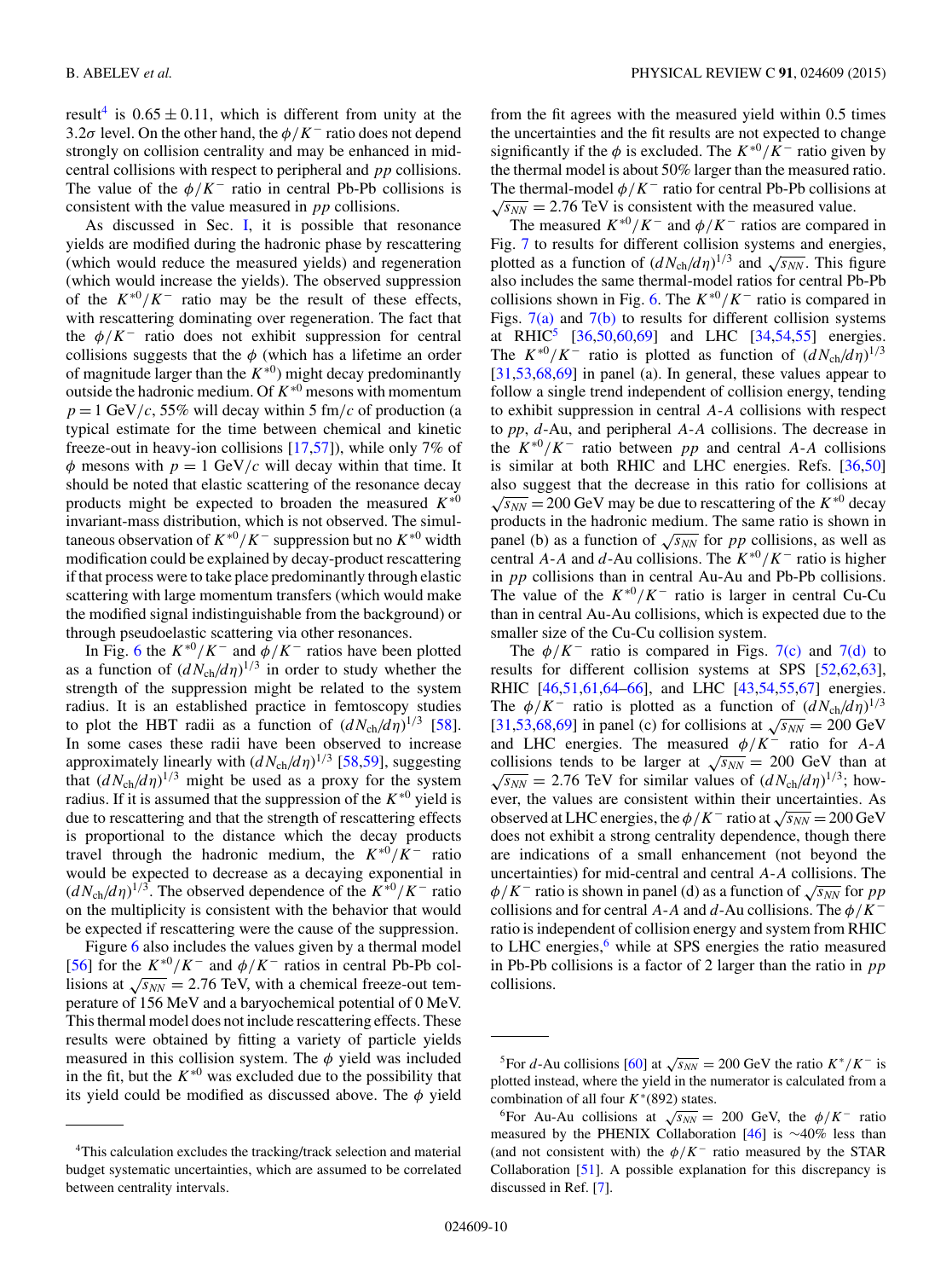<span id="page-10-0"></span>

FIG. 7. (Color online) Particle ratios  $K^{*0}/K^-$  [panels (a) and (b)] and  $\phi/K^-$  [panels (c) and (d)] in pp, d-Au, and A-A collisions [\[36,43,46,50–52,54,55,](#page-19-0)[60–67\]](#page-20-0). In panels (a) and (c) these ratios are presented for different centrality intervals as a function of  $(dN_{ch}/d\eta)^{1/3}$ [\[31,53,](#page-19-0)[68,69\]](#page-20-0). The values of  $dN_{\text{ch}}/d\eta$  were measured at mid-rapidity. In panels (b) and (d), these ratios are presented for pp, central d-Au, and central A-A collisions as a function of  $\sqrt{s_{NN}}$ . The values given by a grand-canonical thermal model with a chemical freeze-out temperature of 156 MeV are also shown [\[56\]](#page-19-0). For quantities marked "\*", boxes represent the total uncertainty (separate uncertainties are not reported). Otherwise, bars represent the statistical uncertainties and boxes represent the systematic uncertainties (including centrality-uncorrelated and centrality-correlated components). For the d-Au data in panels (a) and (b), the numerator yield is derived from a combination of the charged and neutral K<sup>∗</sup>(892) states. In panel (c), the two most central  $\phi/K^-$  points for Au-Au collisions are for overlapping centrality intervals (0–5% and  $0-10\%$ ). The following points have been shifted horizontally for visibility: the lowest-multiplicity  $d$ -Au points in panels (a) and (c), the d-Au points in panels (b) and (d), and the pp data points for  $\sqrt{s_{NN}} = 200$  GeV in panel (d).

The measured  $p_T$  distributions and yields may reflect elastic and pseudoelastic interactions in the hadronic phase, with the magnitude of the change depending on the resonance lifetime. Thermal models, which give particle yields at chemical freeze-out, do not include these effects. Therefore, including the yields of short-lived resonances like  $K^{*0}$  in thermal-model fits might give misleading results. The model described in Refs. [\[15,](#page-18-0)[22,23\]](#page-19-0) is based on a thermal-model framework, but includes, in addition, rescattering effects which modify the resonance yields after chemical freeze-out. This model predicts particle ratios, including  $K^{*0}/K$ , as a function of the chemical freeze-out temperature and the lifetime of the hadronic phase. If an assumption is made about the value of the chemical freeze-out temperature, a measured  $K^{*0}/K$  ratio can be used to extract an estimate of the lifetime. Assuming a chemical freeze-out temperature of 156 MeV (based on thermal-model fits of ALICE data [\[56\]](#page-19-0)) and using the measured  $K^{*0}/K^-$  ratio for the 0–20% centrality interval, it is possible to estimate a lower limit of 2  $\text{fm}/c$  for the time between

chemical and kinetic freeze-out. Only a lower limit can be extracted because the model does not include regeneration of resonances in the hadronic medium. This limit on the hadronic lifetime is the same order of magnitude as the  $K^{*0}$ lifetime, but 23 times shorter than the  $\phi$  lifetime. This value can be compared to the hadronic lifetime of  $>4$  fm/c extracted using the same model and the  $\Lambda(1520)/\Lambda$  ratio measured in Au-Au collisions at  $\sqrt{s_{NN}} = 200$  GeV [\[70\]](#page-20-0). If a constant chemical freeze-out temperature is assumed, the increase in  $K^{*0}/K^-$  from central to peripheral Pb-Pb collisions (see Fig. [6\)](#page-8-0) corresponds to a decreasing hadronic-phase lifetime and, equivalently, a larger kinetic freeze-out temperature. This is in qualitative agreement with results from blast-wave fits of particle  $p_T$  distributions [\[34\]](#page-19-0), which also exhibit an increase in the kinetic freeze-out temperature for more peripheral collisions. Alternatively, if no hadronic lifetime or no rescattering is assumed, the model predicts a freeze-out temperature for the  $K^{*0}$  of about  $120 \pm 7$  MeV.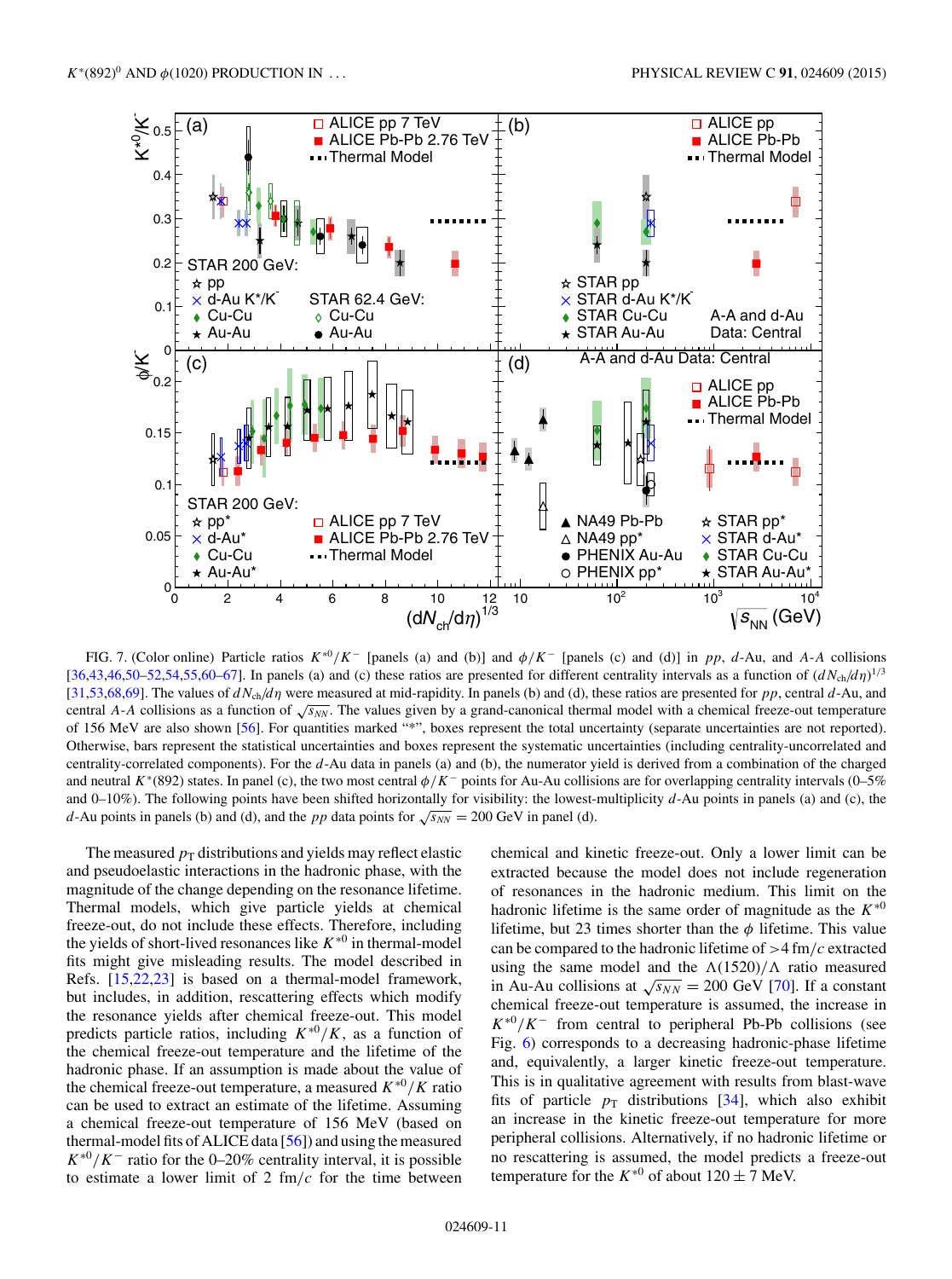<span id="page-11-0"></span>

FIG. 8. (Color online) Transverse-momentum distributions of  $K^{*0}$  and  $\phi$  resonances in Pb-Pb collisions at  $\sqrt{s_{NN}} = 2.76$  TeV along with expected distributions for central (a) and peripheral (b) collisions. The shapes of the expected distributions are given by Boltzmann-Gibbs blast-wave functions [\[44\]](#page-19-0) using parameters obtained from fits to  $\pi^{\pm}$ ,  $K^{\pm}$ , and (anti)proton  $p_T$  distributions. The expected distributions are normalized so that their integrals are equal to the measured yield of charged kaons in Pb-Pb collisions [\[34\]](#page-19-0) multiplied by the  $K^{*0}/K$  and  $\phi/K$  ratios given by a thermal-model fit to ALICE data [\[56\]](#page-19-0). The lower panels show the ratios of the measured distributions to the values from the model. The statistical uncertainties are shown as bars and the systematic uncertainties from the measured  $p<sub>T</sub>$  distributions (including  $p_T$ -uncorrelated and  $p_T$ -correlated components) are shown as boxes. The shaded bands (upper panels) and shaded boxes (lower panels) indicate the uncertainties in the normalization of the model distributions.

It should be noted that these estimates of the temperature or the lifetime of the hadronic phase are model dependent. The estimate of 2 fm/ $c$  for the lower limit of the lifetime of the hadronic phase is only valid insofar as the model described in Refs. [\[15](#page-18-0)[,22,23\]](#page-19-0) is valid. Later work by one of the same authors [\[8,9\]](#page-18-0) uses a nonequilibrium thermal model to extract an estimate of 138 MeV for the freeze-out temperature with no time difference between chemical and kinetic freeze-out. However, this nonequilibrium model predicts a  $K^{*0}/K$  ratio that is essentially independent of centrality, which appears to disagree with the results reported above.

According to UrQMD [\[20,](#page-18-0)[21\]](#page-19-0) calculations for RHIC energies, the hadronic rescattering effect is expected to be momentum dependent, with greater strength for low- $p_T$  resonances  $(p_T \leq 2 \text{ GeV}/c)$  [\[14,17\]](#page-18-0). To investigate the  $p_T$  dependence of the observed suppression, the blast-wave model is used to generate expected transverse-momentum distributions without rescattering effects for the  $K^{*0}$  and  $\phi$  resonances at kinetic freeze-out. The kinetic freeze-out temperature  $T_{kin}$ , velocity profile exponent *n*, and surface expansion velocity  $\beta_s$  (radial flow) are taken from simultaneous blast-wave fits of  $\pi^{\pm}$ ,  $K^{\pm}$ , and (anti)proton  $p_T$  distributions in Pb-Pb collisions at  $\sqrt{s_{NN}}$  = 2.76 TeV [\[34\]](#page-19-0). For each centrality interval, these fits were performed over the ranges  $0.5 < p_T < 1$  GeV/c for  $\pi^{\pm}$ ,  $0.2 < p_{\rm T} < 1.5$  GeV/c for  $K^{\pm}$ , and  $0.3 < p_{\rm T} < 3$  GeV/c for (anti)protons. The simultaneous fits provide good descriptions of the particle  $p_T$  distributions within these fit ranges. The parameters used in the present study are the averages (weighted by the number of events multiplied by  $dN_{ch}/d\eta$  [\[31\]](#page-19-0)) of the values reported for the narrower centrality intervals in

Ref. [\[34\]](#page-19-0). For the 0–20% (60–80%) centrality interval,  $T_{kin}$  is 0.097 GeV (0.13 GeV), *n* is 0.73 (1.38), and  $\beta_s$  is 0.88 (0.80). For  $p_T < 3$  GeV/c, these parameters are used with the blastwave model to generate the shapes, but not the total yields, of expected  $p_T$  distributions for the  $K^{*0}$  and  $\phi$  mesons. The expected  $K^{*0}$  ( $\phi$ ) distribution is normalized so that its integral is the  $K^{\pm}$  yield  $dN/dy$  in Pb-Pb collisions [\[34\]](#page-19-0) multiplied by the  $K^{*0}/K^-$  ( $\phi/K^-$ ) ratio given by a thermal-model fit to ALICE data [\[56\]](#page-19-0) (with a chemical freeze-out temperature of 156 MeV). These are taken to be the expectations if hydrodynamics, as parameterized by the blast-wave model, describes the  $p<sub>T</sub>$  distributions of the stable particles and the resonances simultaneously and if the  $K^{*0}$  and  $\phi$  meson  $p_T$ distributions are not modified by any additional effects (e.g., rescattering or regeneration). The normalization depends on the parameters of the thermal model: if a temperature of 164 MeV [\[11\]](#page-18-0) is used instead, the expected  $K^{*0}$  ( $\phi$ ) yield is 5%  $(6%)$  greater.

Figure 8 shows these expected  $K^{*0}$  and  $\phi$  distributions (as solid lines), the measured resonance  $p<sub>T</sub>$  distributions, and the ratios of the measurement to the model for central (0–20%) and peripheral (60–80%) collisions. The ratio of the measured  $\phi$  meson  $p_T$  distribution to the expected distribution is around unity and no significant difference is observed in central collisions, nor in peripheral collisions for  $p_T < 2 \text{ GeV}/c$ . On the other hand, the average measured/expected ratio for the  $K^{*0}$  is  $0.6 \pm 0.1$  for  $p_T < 3$  GeV/c in central collisions, a deviation from unity of about four times larger than the uncertainties. In peripheral collisions, the measured/expected ratio for the  $K^{*0}$  does not appear to deviate significantly from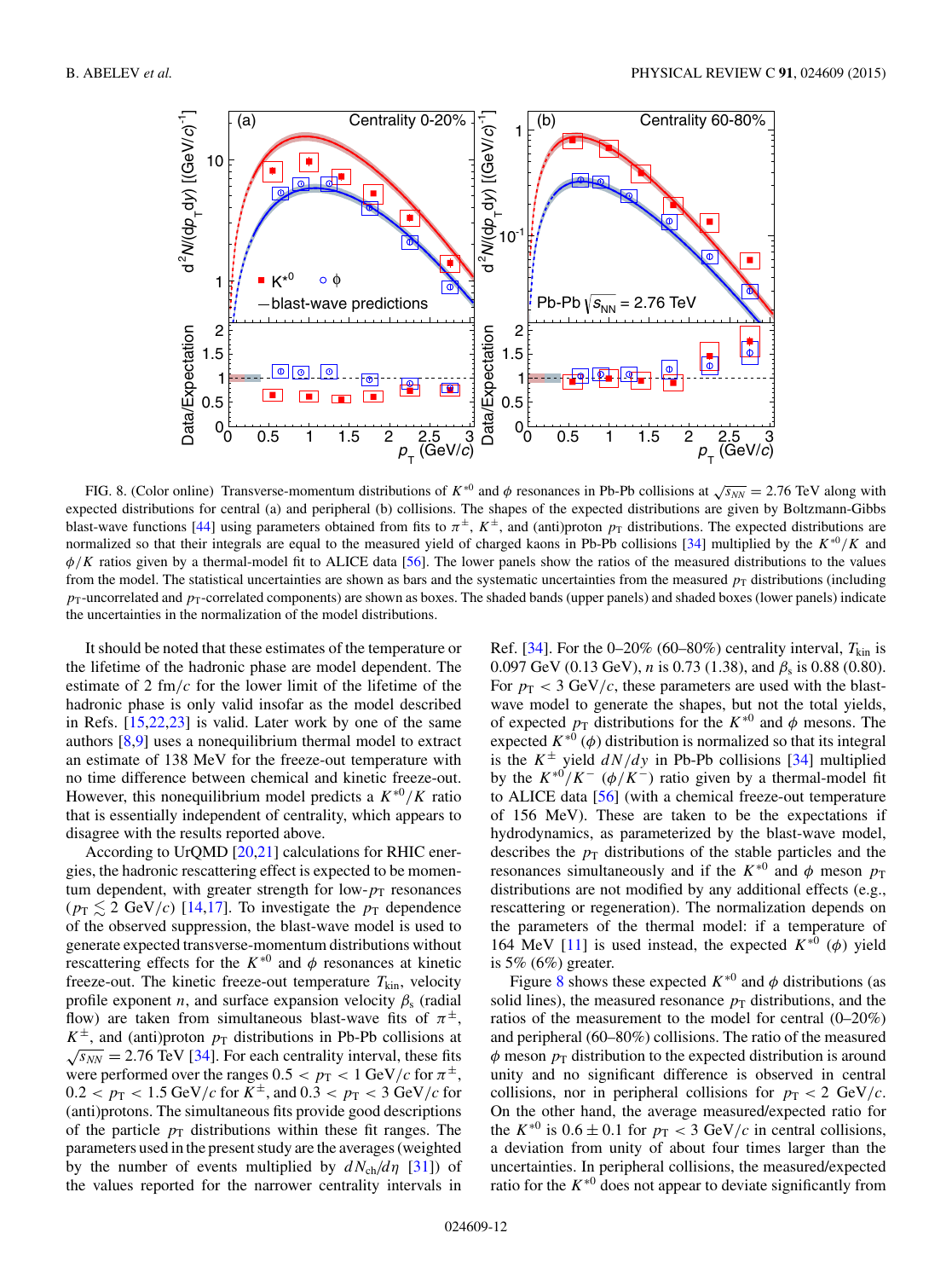<span id="page-12-0"></span>

FIG. 9. (Color online) Mean transverse momentum  $\langle p_T \rangle$  for  $K^{*0}$  (a) and  $\phi$  mesons (b) as a function of  $\langle N_{part} \rangle$  [\[32\]](#page-19-0) in Pb-Pb collisions at  $\sqrt{s_{NN}}$  = 2.76 TeV. Also shown are measurements of  $\langle p_{\rm T} \rangle$  for minimum-bias pp collisions at  $\sqrt{s}$  = 7 TeV [\[54\]](#page-19-0) and  $\langle p_{\rm T} \rangle$  for pp [\[36](#page-19-0)[,61\]](#page-20-0) and Au-Au [\[50,51,](#page-19-0)[68\]](#page-20-0) collisions at  $\sqrt{s_{NN}}$  = 200 GeV. Statistical uncertainties are shown as bars and systematic uncertainties are shown as boxes. The most peripheral K<sup>∗0</sup> points for A-A collisions (with  $\langle N_{\text{part}} \rangle \approx 20$ ) have been shifted horizontally for visibility. The two most central  $\phi$ points for Au-Au collisions are for overlapping centrality intervals (0–5% and 0–10%).

unity for  $p_T < 2$  GeV/c. For central Pb-Pb collisions, the shape of the  $p_T$  distribution of  $K^{*0}$  for  $p_T < 3$  GeV/c is consistent with the blast-wave parametrization of radial flow within uncertainties. Figure  $8(a)$  shows a  $K^{*0}$  suppression of  $\sim$ 40% in the measured low- $p_T$  range and does not indicate the strongly momentum-dependent modification which is predicted by UrQMD for  $p_T < 2$  GeV/c [\[14,17\]](#page-18-0). However, this UrQMD calculation counts the suppression relative to the sum of both primary as well regenerated  $K^{*0}$  resonances and therefore cannot be compared directly to the data.

The suggestion that  $K^{*0}$  suppression does not have a strong  $p_T$  dependence for  $p_T < 3$  GeV/c might be interpreted as evidence that the reduction observed in the  $K^{*0}$  yield is not due to rescattering. However, it should be noted that regeneration is also expected to be more important at low  $p<sub>T</sub>$ , which could counteract some of the low- $p_T$  suppression that would be expected from rescattering alone. Furthermore, there is evidence for some increase in the measured/expected ratio for  $K^{*0}$  from  $p_T = 1.2$  GeV/c to  $p_T = 3$  GeV/c for central collisions. Further theoretical studies of the  $p_T$  dependence of  $K^{*0}$  suppression, with a full treatment of both rescattering and regeneration, would be helpful in determining the likelihood that rescattering is responsible for the observed decrease in the  $K^{*0}$  yield.

#### **D. Mean transverse momentum**

The mean transverse momentum  $\langle p_T \rangle$  values for the  $K^{*0}$ and  $\phi$  resonances are presented in Table [II](#page-8-0) for different centrality intervals. Figure 9 shows  $\langle p_T \rangle$  for the  $K^{*0}$  and  $\phi$  resonances in Pb-Pb collisions at  $\sqrt{s_{NN}} = 2.76$  TeV as a function of  $\langle N_{\text{part}} \rangle$  [\[32\]](#page-19-0). Also shown are measurements of  $\langle p_{\text{T}} \rangle$ in *pp* collisions at  $\sqrt{s} = 7$  TeV [\[54\]](#page-19-0) and in *pp* and Au-Au collisions at  $\sqrt{s_{NN}} = 200 \text{ GeV} [36,50,51,61,68]$  $\sqrt{s_{NN}} = 200 \text{ GeV} [36,50,51,61,68]$  $\sqrt{s_{NN}} = 200 \text{ GeV} [36,50,51,61,68]$ . The values of  $\langle p_{\rm T} \rangle$  for the  $K^{*0}$  ( $\phi$ ) meson increase by about 20% (15%) in central Pb-Pb collisions relative to peripheral collisions. The values of  $\langle p_{\rm T} \rangle$  in pp collisions at  $\sqrt{s} = 7$  TeV are consistent

with the values observed in peripheral Pb-Pb collisions at  $\sqrt{s_{NN}}$  = 2.76 TeV. For central collisions,  $\langle p_{\rm T} \rangle$  of the  $K^{*0}(\phi)$ resonance measured in Pb-Pb collisions at  $\sqrt{s_{NN}} = 2.76$  TeV is about 20% (30%) higher than the values measured in Au-Au collisions at  $\sqrt{s_{NN}} = 200$  GeV. This is consistent with the observation [\[34\]](#page-19-0) of increased radial flow in A-A collisions at the LHC relative to RHIC.

The values of  $\langle p_{\rm T} \rangle$  for  $\pi^+$ ,  $K^+$ ,  $K^{*0}$ ,  $p$ , and  $\phi$  in Pb-Pb collisions at  $\sqrt{s_{NN}}$  = 2.76 TeV are shown in Fig. 10 for different centrality intervals [\[32,34\]](#page-19-0). The values of  $\langle p_{\rm T} \rangle$  for the resonances in *pp* collisions at  $\sqrt{s} = 7$  TeV are also shown



FIG. 10. (Color online) Mean transverse momentum of  $\pi^+$ ,  $K^+$ ,  $K^{*0}$ , p, and  $\phi$  in Pb-Pb collisions at  $\sqrt{s_{NN}} = 2.76$  TeV (filled symbols) [\[34\]](#page-19-0) as a function of  $\langle N_{\text{part}} \rangle$  [\[32\]](#page-19-0). Also shown are  $\langle p_{\text{T}} \rangle$  values for the resonances in *pp* collisions at  $\sqrt{s}$  = 7 TeV [\[54\]](#page-19-0) (open symbols). The measurements for central and mid-central  $\phi$  and  $p$  have been shifted horizontally for visibility.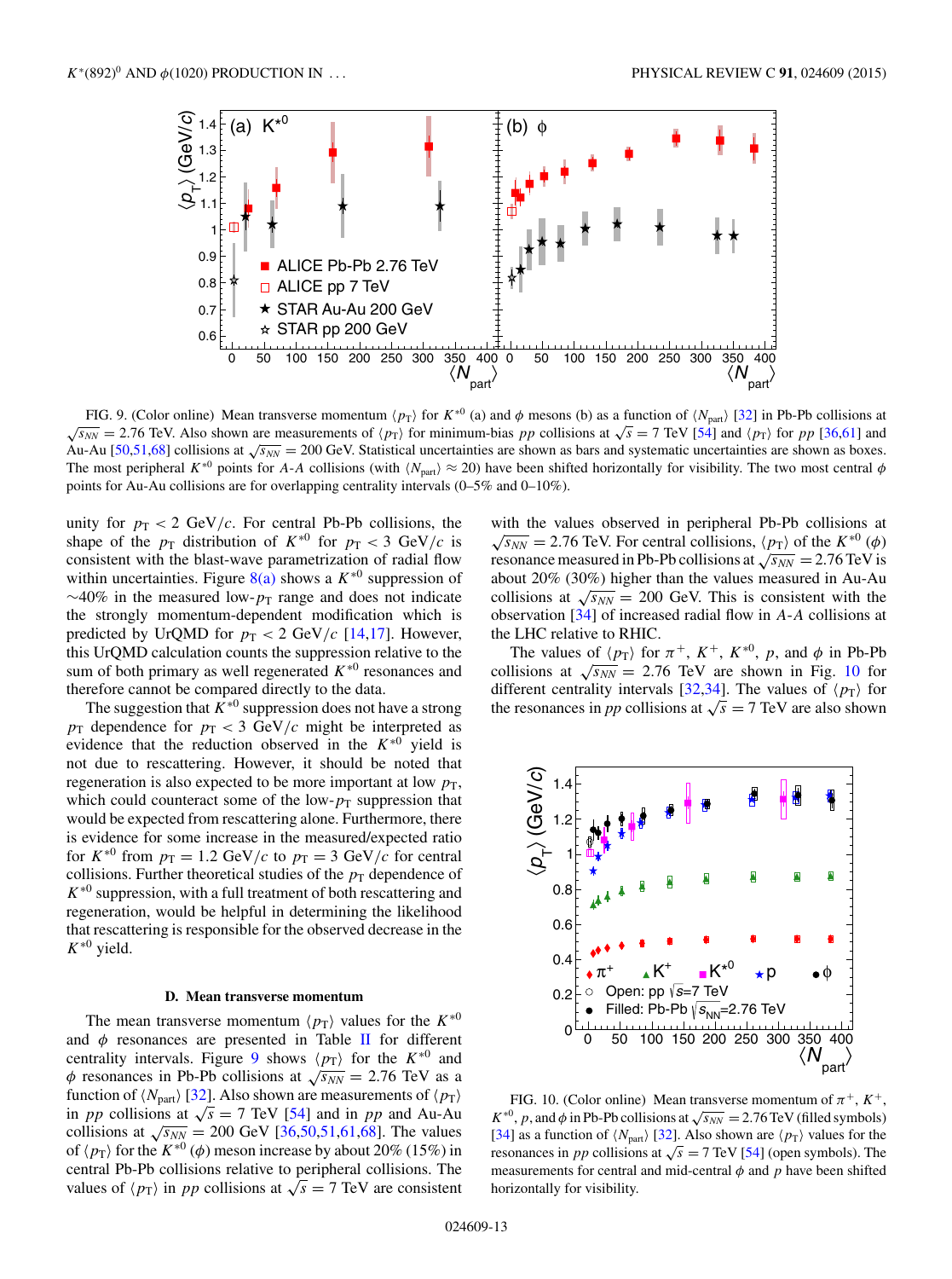[\[54\]](#page-19-0). All particles exhibit an increase in  $\langle p_{\rm T} \rangle$  from peripheral to central Pb-Pb collisions, but this increase is greatest for the protons. While the increase in  $\langle p_T \rangle$  from the most peripheral to most central measured interval is about 20% for  $\pi^+$ ,  $K^+$ ,  $K^{*0}$ , and  $\phi$ , the value of  $\langle p_{\rm T} \rangle$  for protons increases by 50%. For the 0–40% most central collisions ( $\langle N_{\text{part}} \rangle \gtrsim 100$ ) the  $\langle p_{\text{T}} \rangle$  values of the  $K^{*0}$ , proton, and  $\phi$  all appear to follow the same trend. Within a given centrality interval, the  $\langle p_T \rangle$  values of these three particles are consistent with each other within uncertainties. It should be noted that the masses of these three particles are similar: 896 MeV/ $c^2$  for the  $K^{*0}$ , 938 MeV/ $c^2$  for the p, and 1019 MeV/ $c^2$  for the  $\phi$  [\[35\]](#page-19-0). The similarity in  $\langle p_{\rm T} \rangle$ values is consistent with expectations from a hydrodynamic framework, in which  $p_T$  distributions would be determined predominantly by the particle masses. This is discussed further in the context of the  $p_T$ -dependent  $p/\phi$  ratio in Sec. VIE<sub>2</sub>.

## **E. Particle production**

In this section, the  $p_T$  distributions and total yields of  $\phi$ mesons are compared to theoretical models and other particle species (with different baryon number, mass, or strange quark content) to study particle production mechanisms. The  $\phi$ meson is used for these studies because it lives long enough that its yields and  $p<sub>T</sub>$  distributions do not appear to be affected by rescattering or regeneration in the hadronic phase. The possibility that such effects might change the  $K^{*0}$   $p_T$  distributions and yields complicates any attempt to use that particle to study particle production. The predictions of hydrodynamic models, which have described the yields and  $p<sub>T</sub>$  distributions of other hadrons with fair accuracy [\[34,](#page-19-0)[71\]](#page-20-0), are compared in Sec. VIE1 to the  $p_T$  distribution of  $\phi$  mesons in central Pb-Pb collisions. Differences in the production mechanisms of baryons and mesons can be studied through baryon-to-meson ratios. The  $p_T$ -dependent  $\Omega/\phi$  ratio, which compares baryons and mesons containing only strange (anti)quarks, is compared in Sec. VI E 1 to theoretical predictions and measurements in other collision systems. If hadron production can be explained in a hydrodynamic framework, the particle mass plays an important role in determining the shape of the  $p<sub>T</sub>$  distribution. To study this aspect of particle production, in Sec. VIE2  $p_T$ distributions of  $\phi$  mesons are compared to protons, which are baryons with a different quark content but a very similar mass to the  $\phi$ . The dependence of particle production on the strange quark content is explored in Sec. VIE3. Here the enhancement of the  $\phi$  (which consists entirely of strange quarks but has no net strangeness) is compared to particles with 1, 2, and 3 units of open strangeness: the  $\Lambda$ ,  $\Xi$ , and  $\Omega$  baryons, respectively.

#### *1. Comparisons to theoretical models*

The measured  $\phi$  meson  $p_T$  distribution for Pb-Pb collisions at  $\sqrt{s_{NN}}$  = 2.76 TeV (centrality 0–10%) is compared in Fig. 11 to five predicted distributions from hydrodynamic models. The measured and predicted distributions are shown in panel (a), while the ratio of the predicted distributions to the measured distribution is shown in panel (b). VISH2 + 1 is a  $(2 + 1)$ dimensional viscous hydrodynamic model [\[73,74\]](#page-20-0). It has been



FIG. 11. (Color online) (a) Comparison of the measured  $\phi$  meson  $p_T$  distribution in Pb-Pb collisions at  $\sqrt{s_{NN}} = 2.76$  TeV (centrality 0–10%) to the distributions predicted by the Kraków model  $[72]$  $[72]$ , two versions of the VISH2 + 1 model  $[73,74]$ , the VISHNU  $[75,76]$ model, and the HKM [\[77,78\]](#page-20-0). The curves show the original predictions, while the horizontal lines show the predicted distributions rebinned so that they have compatible  $p_T$  bins with the measured distribution. (b) The ratio of the rebinned predictions to the measured distribution for  $\phi$  mesons. The shaded band shows the fractional uncertainty of the measured data points.

observed to reproduce the total yields and the shapes of the  $p_T$ distributions of  $\pi$  and K within about 25% for  $p_T < 2 \text{ GeV}/c$ in central Pb-Pb collisions  $[34]$ . VISH2 + 1 overestimates the total yields of the  $\Xi$  and  $\Omega$  baryons, though it provides a fair description of the shape of the  $\Xi$   $p_T$  distribution [\[71\]](#page-20-0). The  $VISH2 + 1$  predictions shown in Fig. 11 are for two different sets of initial conditions: Monte Carlo Kharzeev-Levin-Nardi initial conditions (MC-KLN) with  $\eta/s = 0.2$  [\[74\]](#page-20-0) and Monte Carlo Glauber (MC-Glb) initial conditions with  $\eta/s = 0.08$ [\[73\]](#page-20-0). These predictions are larger than the measured  $\phi$ yield at low  $p_T$ . If the VISH2 + 1 MC-KLN prediction is fitted to the measured  $\phi$  data through multiplication by a  $p_T$ -independent factor (0.74), it reproduces the shape of the measured  $p_T$  distribution for  $p_T < 3$  with a  $\chi^2$  per degrees of freedom ( $\chi^2/n_{\text{dof}}$ ) value of 0.52 and no deviations beyond the experimental uncertainties. Similarly, the VISH $2 + 1$  MC-Glb prediction can be fitted to the measured  $\phi$   $p_T$  distribution, with a multiplicative constant of 0.74,  $\chi^2/n_{\text{dof}} = 1.1$ , and no deviations beyond the experimental uncertainties.

The VISHNU model [\[75,76\]](#page-20-0) is a hybrid model which connects the VISH $2 + 1$  hydrodynamic description of the QGP to a microscopic hadronic transport model (UrQMD) [\[20,](#page-18-0)[21\]](#page-19-0) to describe the hadronic phase. The VISNHU prediction for the  $\phi$  yield is larger than the measured data, and does not appear to reproduce the shape of the  $p<sub>T</sub>$  distribution (for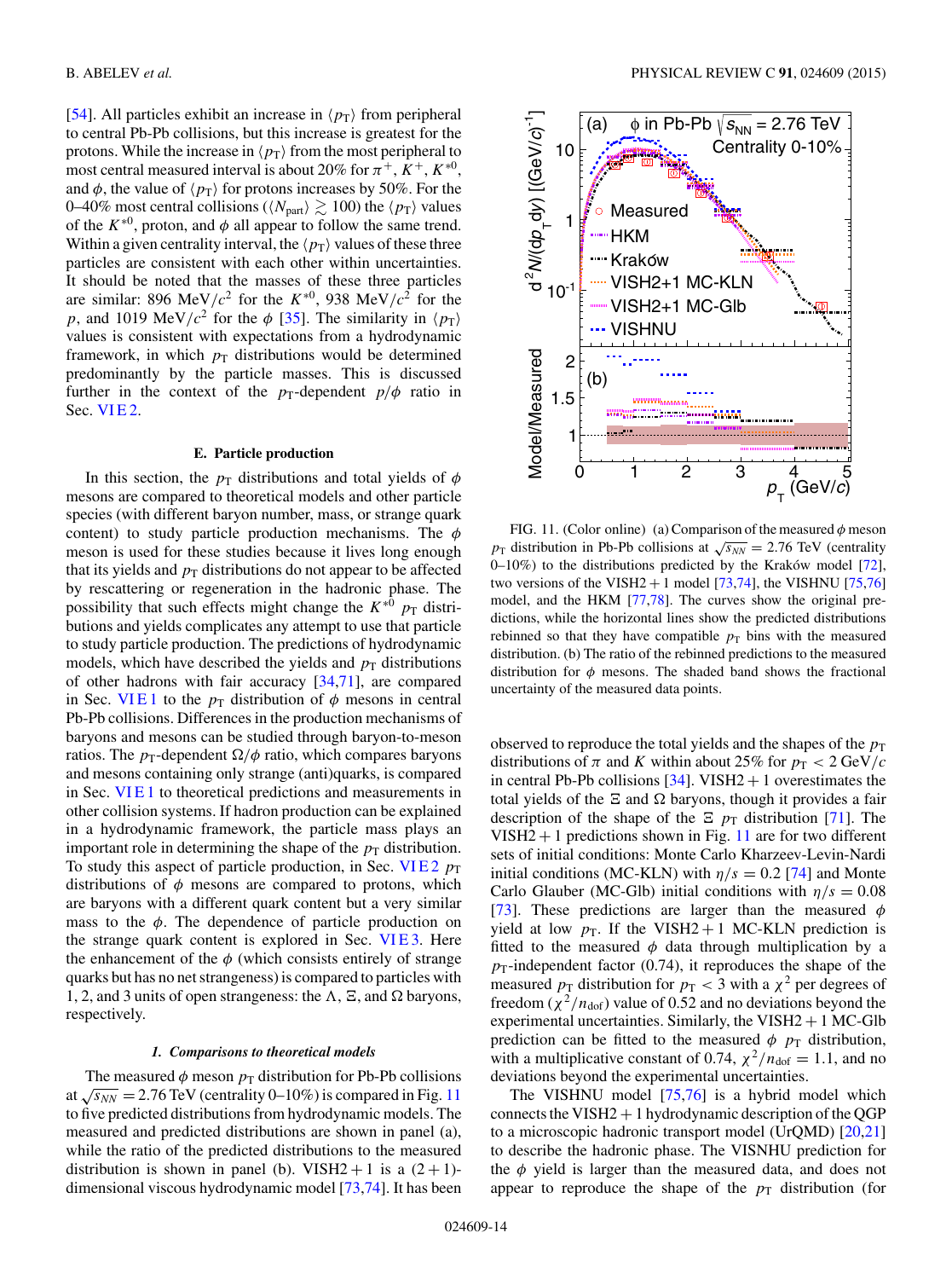$p_T < 3$  GeV/c,  $\chi^2/n_{\text{dof}} = 2.6$  when the prediction is fitted to the data with a multiplicative constant of 0.53). It is also larger than either of the pure  $VISH2 + 1$  predictions, which is attributed to the production of additional  $\phi$  mesons in the hadronic phase through  $K^-K^+$  scattering while  $\phi$  decays are turned off [\[75\]](#page-20-0).

The hydrokinetic model (HKM) [\[77,78\]](#page-20-0) combines an ideal hydrodynamic phase with a hadronic cascade (UrQMD) after the hydrodynamic description of the partonic phase. Additional radial flow is built up during the hadronic phase and particle yields are affected by hadronic interactions (including baryon-antibaryon annihilation). HKM has been observed to reproduce the measured π, K, proton,  $\Xi$  and  $\Omega$  data [\[34](#page-19-0)[,71\]](#page-20-0) better than  $VISH2 + 1$ , though it overestimates the yields of the multi-strange baryons. The  $\phi$  yield is overestimated by HKM, though by a smaller amount than the  $VISH2 + 1$  predictions. The HKM prediction can be fitted to the measured  $\phi$  data through multiplication by a constant (0.80) for  $p_T < 3 \text{ GeV}/c$ (its full range) with  $\chi^2/n_{\text{dof}} = 0.53$  and no deviations beyond the experimental uncertainties.

The Kraków model  $[72]$  $[72]$  is a hydrodynamic model which introduces a bulk viscosity in the transition from the partonic to the hadronic phase, producing deviations from local equilibrium within the fluid elements, thereby affecting the hadron  $p_T$  distributions and yields. This model reproduces the  $\pi$ , K, and (anti)proton  $p<sub>T</sub>$  distributions within 20% for  $p_T < 3 \text{ GeV}/c$  in central Pb-Pb collisions [\[34\]](#page-19-0) and reproduces the  $\Xi$   $p_T$  distributions within 30% in the same  $p_T$  range for the centrality range  $0-60\%$  [\[71\]](#page-20-0). It does not, however, describe the shape of the  $\Omega$   $p_T$  distribution. The Kraków model overpredicts the  $\phi$  yield for  $1 < p_T < 4$  GeV/c; however, it does not deviate from the measured yield by more than twice the uncertainty. The Kraków model prediction can be fitted to the measured  $\phi$  meson  $p_T$  distribution through multiplication by a constant (0.85) for  $p_T < 4$  GeV/c with  $\chi^2/n_{\text{dof}} = 1.1$ and no deviations beyond the uncertainties.

The hydrodynamic models considered above describe the measured  $\phi$  meson  $p_T$  distribution with varying degrees of success. All of these models overpredict the  $\phi$  yield, while all except the Kraków model predict softer  $p_T$  distributions for the  $\phi$  meson than was measured. The best descriptions of the shape of the  $\phi$  meson  $p_T$  distribution are given by the HKM and the Kraków model. Coupling hydrodynamics to a hadronic cascade, as is done in the KHM and VISHNU, has produced widely different results. For the  $\phi$ , the two implementations of the  $VISH2 + 1$  model produce similar results for  $p_T < 2 \text{ GeV}/c$ , despite having different initial conditions and viscosities.

The  $\phi$  and  $\Omega$  are, respectively, a meson and a baryon made up entirely of strange (anti)quarks. In some particle production models, such as the HIJING/ $BB$  model [\[80,81\]](#page-20-0), soft particles are produced through string fragmentation. The string tension is predicted [\[80\]](#page-20-0) to influence the yields of strange particles, with multi-strange baryons and the  $\Omega/\phi$  ratio being particularly sensitive to the tension [\[82\]](#page-20-0). Figure 12 shows the  $\Omega/\phi \equiv (\Omega^{-} + \overline{\Omega}^{+})/\phi$  ratio as a function of  $p_{\text{T}}$  in Pb-Pb collisions at  $\sqrt{s_{NN}} = 2.76$  TeV (centrality 0–10%) [\[71\]](#page-20-0), pp collisions at  $\sqrt{s}$  = 7 TeV [\[54](#page-19-0)[,79\]](#page-20-0), and Au-Au collisions at



FIG. 12. (Color online) Ratio  $(\Omega^{-} + \overline{\Omega}^{+})/\phi$  as a function of  $p_T$  for Pb-Pb collisions at  $\sqrt{s_{NN}} = 2.76$  TeV (centrality 0–10%) [\[71\]](#page-20-0), pp collisions at  $\sqrt{s} = 7$  TeV [\[54,](#page-19-0)[79\]](#page-20-0) and Au-Au collisions at  $\sqrt{s_{NN}}$  = 200 GeV (centrality 0–12%) [\[51\]](#page-19-0). The statistical uncertainties are shown as bars, systematic uncertainties (including  $p_T$ -uncorrelated and  $p_T$ -correlated components) are shown as shaded boxes, and the sum in quadrature of the statistical and systematic uncertainties (for the  $pp$  data) is shown as open boxes. Also shown are predictions of this ratio made by various models for central Pb-Pb collisions at  $\sqrt{s_{NN}} = 2.76$  TeV (centrality 0–20% for HIJING/ $B\overline{B}$ , centrality 0–10% for the other models) [\[72–74,77,78,80,81\]](#page-20-0).

 $\sqrt{s_{NN}}$  = 200 GeV (centrality 0–12%) [\[51\]](#page-19-0). The ratio measured in Pb-Pb collisions at  $\sqrt{s_{NN}} = 2.76$  TeV is consistent with the ratio measured in Au-Au collisions at  $\sqrt{s_{NN}} = 200$  GeV for  $p_{\text{T}} \lesssim 3 \text{ GeV}/c$ , but is larger than the Au-Au measurement at high  $p_T$ . Predictions from the HIJING/ $B\overline{B}$  and hydrodynamic models are also shown. None of these models is able to predict the measured  $\Omega/\phi$  ratio. HKM provides a better description of the  $\Omega$   $p_T$  distributions than VISH2 + 1; however, it overestimates the total yield [\[71\]](#page-20-0). The VISH2  $+$  1 and HKM predictions are consistent with the measured  $\Omega/\phi$  ratio for  $p_T < 2 \text{ GeV}/c$ , but increase faster with  $p_T$  than the data for  $p_T > 2$  GeV/c. The HKM does appear to provide a better description of the slope of the measured  $\Omega/\phi$  ratio. The Kraków model  $[72]$  $[72]$  underpredicts the measured data at low  $p_{\rm T}$ , but is consistent with the data for  $2 < p_{\rm T} < 3.5$  GeV/c. This model is able to reproduce the measured  $\Omega$  yield within about 30% [\[71\]](#page-20-0), but does not reproduce the shape of the  $p_T$ distribution. The  $\Omega/\phi$  ratio predicted by the HIJING/*BB* v2.0 model [\[80,81,83,84\]](#page-20-0), with a strong color field and a string tension of  $\kappa = 1.8$  GeV/fm, reproduces neither the shape nor the values of the measured data. A larger string tension of  $\kappa = 5.1$  GeV/fm gives a predicted  $\Omega/\phi$  ratio (not shown) that is at least a factor of three larger than the measured ratio. The same model can reproduce the  $\Omega/\phi$  ratio observed in pp collisions at  $\sqrt{s} = 7$  TeV [\[54,](#page-19-0)[79\]](#page-20-0)<sup>7</sup> with a string tension of  $\kappa = 2$  GeV/fm, and describes the  $\Omega/\phi$  ratio observed in

<sup>&</sup>lt;sup>7</sup>The prediction was calculated for  $\sqrt{s} = 5$  TeV.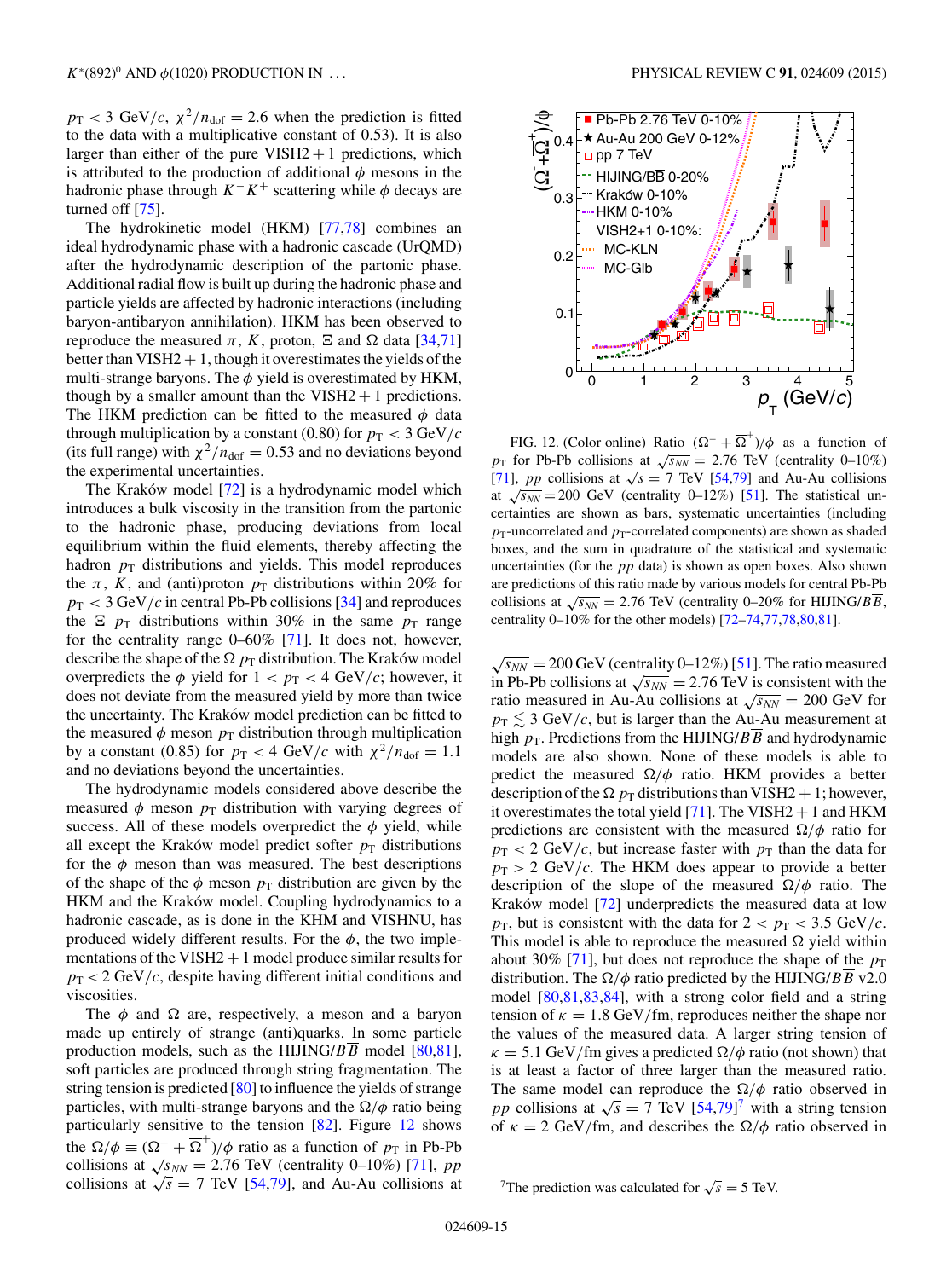<span id="page-15-0"></span>

FIG. 13. (Color online) (a) Ratio  $p/\phi$  as a function of  $p_T$  for Pb-Pb collisions at  $\sqrt{s_{NN}} = 2.76$  TeV [\[34,](#page-19-0)[86\]](#page-20-0) for four centrality intervals. (b) Ratios of p and  $\phi$  yields to charged pions as a function of  $p_T$  for central Pb-Pb collisions at  $\sqrt{s_{NN}} = 2.76$  TeV [\[34,](#page-19-0)[86\]](#page-20-0). The  $p/\pi$  ratio is presented using two  $p<sub>T</sub>$  binning schemes: the ratio with its original measured bins is shown along with a recalculated version that uses the same bins as the  $\phi$  meson  $p_T$  distribution for  $0.5 < p_T < 5$  GeV/c. In order to show the similarity of the shapes of the two ratios for  $p_T < 3$  GeV/c, the  $\phi/\pi$  ratio has been scaled so that the  $\phi$  and proton integrated yields are identical. In both panels, the statistical uncertainties are shown as bars and the total systematic uncertainties (including  $p_T$ -uncorrelated and  $p_T$ -correlated components) are shown as boxes.

Au-Au collisions at  $\sqrt{s_{NN}}$  = 200 GeV [\[82,85\]](#page-20-0) with a string tension of  $\kappa = 3$  GeV/fm.

## *2. Particles with similar masses*

The proton and  $\phi$  have similar masses, but different baryon numbers and quark content. If production of these particles is described within a hydrodynamic framework, the  $p<sub>T</sub>$  distributions of these species are expected to have similar shapes, despite their different quantum numbers. Figure  $13(a)$ shows the ratio  $p/\phi \equiv (p + \bar{p})/\phi$  as a function of  $p_T$  for Pb-Pb collisions at  $\sqrt{s_{NN}} = 2.76$  TeV [\[34,](#page-19-0)[86\]](#page-20-0) for different centralities.<sup>8</sup> For central collisions, the  $p/\phi$  ratio is flat over the entire measured range. However, for noncentral collisions, this ratio is observed to decrease with  $p<sub>T</sub>$ . This behavior can also be seen in the  $\langle p_T \rangle$  values of p and  $\phi$  in Fig. [10:](#page-12-0) these values are consistent with each other in central collisions, but  $\langle p_{\rm T} \rangle$  is lower for p than for  $\phi$  in peripheral collisions. The flat  $p/\phi$  ratio in central collisions indicates that, at LHC energies, the shapes of the  $p<sub>T</sub>$  distributions of the p and  $\phi$ at low and intermediate  $p<sub>T</sub>$  are determined by the particle masses. One possible explanation for the nonconstant  $p/\phi$ ratio in peripheral Pb-Pb collisions would be that the particles have a production mechanism in which the quark content is an important factor in determining the shapes of the  $p<sub>T</sub>$ distributions. At RHIC energies, a splitting in the nuclear modification factor  $R_{\text{CP}}$  (the ratio of central to peripheral particle yields scaled by the number of binary collisions in the two centrality intervals), with baryons being less suppressed than mesons at intermediate  $p_T$  [\[36,](#page-19-0)[87–90\]](#page-20-0), has been taken as

evidence in favor of recombination models [\[91\]](#page-20-0). However, at LHC energies, the flat  $p/\phi$  ratio suggests that recombination might not be suited to explain the shapes of the observed particle  $p_T$  distributions in central A-A collisions at low and intermediate  $p_T$ .

The  $p/\pi \equiv (p + \bar{p})/(\pi^{-} + \pi^{+})$  ratio [\[34](#page-19-0)[,86\]](#page-20-0) is shown in Fig.  $13(b)$ . When this ratio was first reported [\[34\]](#page-19-0), it was not clear if the observed increase in  $p/\pi$  with transverse momentum is due to hydrodynamic effects or quark recombination. As shown in Fig. 13, the baryon-to-meson ratio  $p/\pi$  has a very similar shape to the meson-to-meson ratio  $\phi/\pi \equiv \phi/(\pi^- + \pi^+)$  for  $p_T < 3$  GeV/c. This indicates that the number of quarks is not the main factor that determines the shapes of particle  $p_T$  distributions at low and intermediate  $p_T$ in central collisions. This is contrary to the expectations from recombination, but consistent with hydrodynamic models.

## *3. Strangeness content*

The enhancement ratio is defined as the yield  $\left(\frac{dN}{dy}\right)$  of a particle in *A*-*A* collisions normalized to  $\langle N_{part} \rangle$  and divided by the same quantity in  $pp$  collisions<sup>9</sup> at the same energy. This ratio has been the traditional way of presenting strangeness production in heavy-ion collisions [\[71,90,92](#page-20-0)[–99\]](#page-21-0). However, given the fact that charged-particle production increases in a nonlinear way with the number of participants [\[31\]](#page-19-0), part of the enhancement observed using this ratio cannot be attributed to strangeness. A way to avoid this bias is to normalize to the pion yield. In order to allow for an easy comparison to previous measurements both approaches are discussed in this section.

<sup>&</sup>lt;sup>8</sup>The values of the  $p/\phi$  ratio for the 10–20% and 40–60% centrality intervals, which are not shown here, are available in the Durham Reaction Database.

 $9^9$ Reference yields measured in  $p$ -Be collisions have also been used [\[92,93\]](#page-20-0).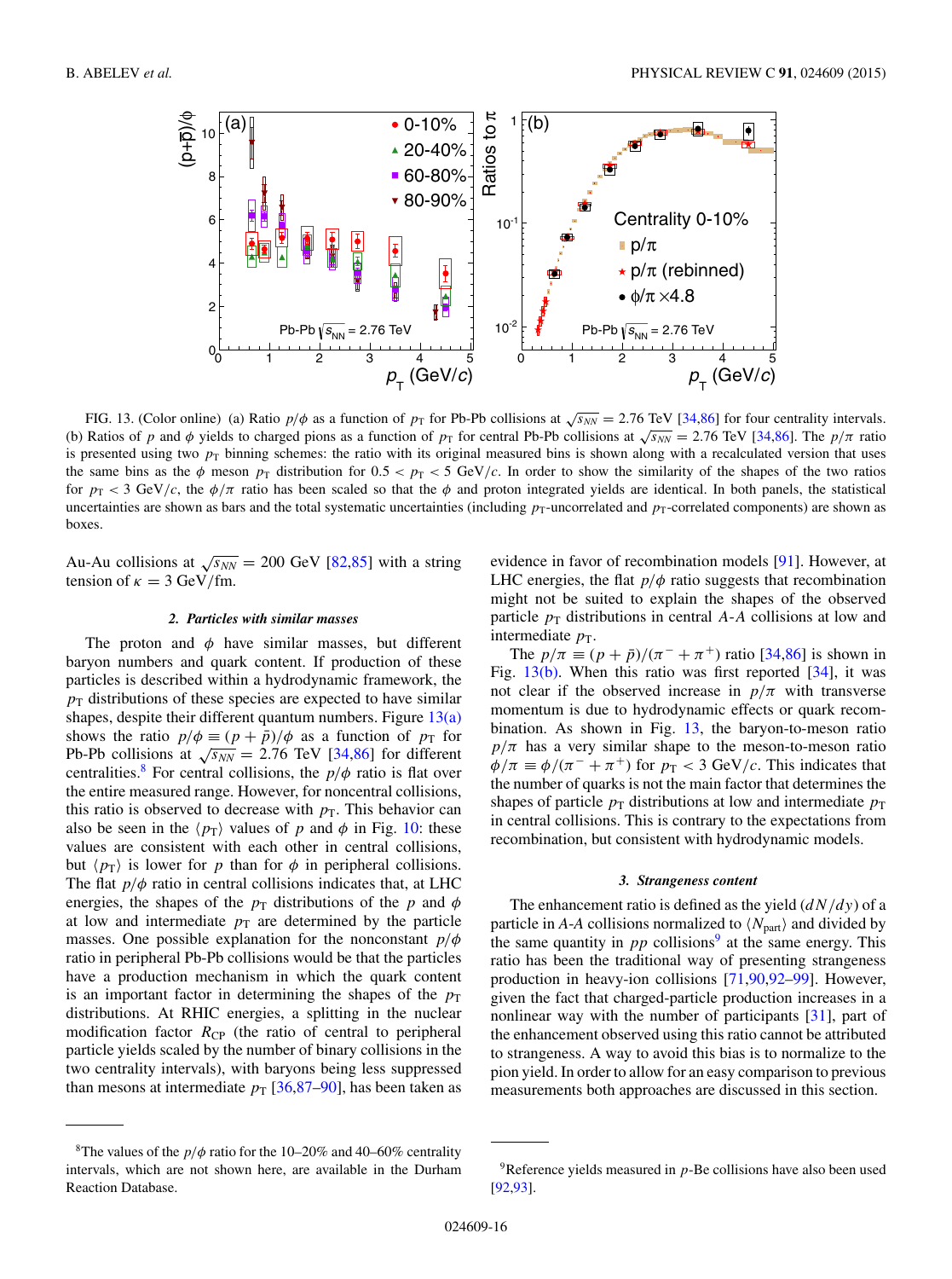<span id="page-16-0"></span>

FIG. 14. (Color online) (a) Enhancement of  $\phi$ ,  $\Lambda$ ,  $\Xi$ , and  $\Omega$  in Pb-Pb collisions at  $\sqrt{s_{NN}}$  = 2.76 TeV [\[71,](#page-20-0)[101\]](#page-21-0), calculated using pp reference yields (extrapolated for Λ, interpolated for φ, Ξ, and Ω). Also shown is the enhancement of the φ in Au-Au collisions at  $\sqrt{s_{NN}}$  = 200 GeV [\[103\]](#page-21-0), calculated using a measured pp reference yield. The enhancement value reported here is the ratio of the yield  $(dN/dy)$  of a particle in *A*-*A* collisions to the yield of that particle in pp collisions at the same energy, with both the numerator and denominator normalized by  $\langle N_{\text{part}}\rangle$ . The two most central  $\phi$  enhancement values for Au-Au collisions are for overlapping centrality intervals (0–5% and 0–10%). Bars represent the uncertainties in the *A-A* yields (including centrality-uncorrelated and centrality-correlated components), while the boxes at low values of  $\langle N_{\text{part}} \rangle$  represent the uncertainties of the *pp* reference yields. The  $\phi$  and  $\Lambda$  measurements at  $\langle N_{\text{part}} \rangle = 7.5$  have been shifted horizontally for visibility. (b) Ratios of particle yields to charged pion yields for Pb-Pb collisions at  $\sqrt{s_{NN}} = 2.76$  TeV [\[34](#page-19-0)[,71,](#page-20-0)[101\]](#page-21-0), Au-Au collisions at  $\sqrt{s_{NN}}$  = 200 GeV [\[51,](#page-19-0)[68,90](#page-20-0)[,104\]](#page-21-0), and pp collisions at  $\sqrt{s}$  = 200 GeV [\[49,](#page-19-0)[61,68\]](#page-20-0), 900 GeV [\[43](#page-19-0)[,67\]](#page-20-0), and 7 TeV [\[54,55](#page-19-0)[,79\]](#page-20-0). The lines show ratios given by grand-canonical thermal models with temperatures of 170 MeV [\[6\]](#page-18-0) (upper dashed lines), 164 MeV [\[10\]](#page-18-0) (solid lines), and 156 MeV [\[56\]](#page-19-0) (lower dashed lines). The total uncertainties (including centrality-uncorrelated and centrality-correlated components) are shown as bars. Some of the measurements at  $\langle N_{\text{part}} \rangle = 2$  have been shifted horizontally for visibility. The two most central  $\phi/\pi$  values for Au-Au collisions are for overlapping centrality intervals (0–5% and 0–10%).

The  $\phi$  yield in *pp* collisions at  $\sqrt{s} = 2.76$  TeV has been estimated by interpolating between the measured yields at  $\sqrt{s}$  = 900 GeV [\[43\]](#page-19-0) and  $\sqrt{s}$  = 7 TeV [\[54\]](#page-19-0), assuming that the yield varies as  $s^n$ . Given the measured  $\phi$  yields at  $\sqrt{s}$  = 900 GeV and  $\sqrt{s}$  = 7 TeV, the value of the power  $n$  was found to be 0.10. For comparison, the calculation of the enhancement values of multi-strange baryons at  $\sqrt{s_{NN}}$  = 2.76 TeV uses an energy dependence of  $s^{0.13}$  to find the interpolated  $pp$  reference values [\[71\]](#page-20-0). The charged-particle pseudorapidity density is observed to vary as  $s^{0.11}$  [\[100\]](#page-21-0). The systematic uncertainty in the interpolated  $\phi$  yield is estimated by successively increasing, then decreasing each of the two measured points by its own uncertainty and repeating the interpolation procedure. The resulting variations in the interpolated yield are incorporated into the systematic uncertainty. The systematic uncertainty in the interpolated  $\phi$ reference yield is 13%. Including the  $\phi$  meson yields measured in *pp* collisions at  $\sqrt{s} = 200$  GeV [\[61,65\]](#page-20-0) in the interpolation does not significantly alter the result. The  $\Lambda$  enhancement in Pb-Pb collisions at  $\sqrt{s_{NN}}$  = 2.76 TeV, calculated using the yields reported in Ref. [\[101\]](#page-21-0), is also reported below for the purpose of comparison with the  $\phi$ . The reference A yield in *pp* collisions at  $\sqrt{s} = 2.76$  TeV is estimated by extrapolating from the measured yield in (inelastic)  $pp$ collisions at  $\sqrt{s}$  = 900 GeV [\[43\]](#page-19-0), assuming the same energy dependence as  $dN_{ch}/d\eta$ . The systematic uncertainty in this extrapolation is estimated by using the energy dependence

of the  $\Lambda + \overline{\Lambda}$  yield in non-single-diffractive pp collisions at  $\sqrt{s}$  = 200 GeV, 900 GeV, and 7 TeV [\[49](#page-19-0)[,102\]](#page-21-0). The uncertainty in the extrapolated  $\Lambda$  reference yield is 19%.

The enhancement values for  $\phi$  for different centrality intervals are shown in Fig.  $14(a)$  along with the enhancement values for  $\Lambda$ ,  $\Xi$ , and  $\Omega$  [\[71](#page-20-0)[,101\]](#page-21-0). Enhancement values for  $\phi$  in Au-Au collisions at  $\sqrt{s_{NN}} = 200$  GeV [\[103\]](#page-21-0) are also shown. The  $\phi$  enhancement ratio decreases from  $\sqrt{s_{NN}} = 200$  GeV to  $\sqrt{s_{NN}}$  = 2.76 TeV, a trend that has been observed for the other particles as well [\[71,](#page-20-0)[99\]](#page-21-0). The values of the  $\phi$  and  $\Lambda$  enhancement for the 80–90% centrality interval ( $\langle N_{\text{part}} \rangle = 7.5$ ) are consistent with unity, i.e., the yields per participant nucleon of these particles in peripheral Pb-Pb collisions are consistent with the estimated yields in pp collisions. The yields of  $\phi$ ,  $\Lambda$ ,  $\Xi$ , and  $\Omega$  at LHC energies increase faster than linearly with  $\langle N_{\text{part}} \rangle$  until  $\langle N_{\text{part}} \rangle \approx 100$ , while the enhancement values seem to be saturated for higher values of  $\langle N_{\text{part}} \rangle$ . The enhancement values increase with the number of strange valence (anti)quarks, a trend which is also observed at lower energies. For collisions at  $\sqrt{s_{NN}} = 2.76$  TeV, the  $\phi$ enhancement is consistent with the enhancement values of  $\Lambda$  (one strange valence quark), as well as  $\Xi^-$  and  $\Xi^+$  (two strange valence quarks or antiquarks). The central values of the  $\phi$  enhancement tend to be between the  $\Lambda$  and  $\Xi$  enhancement values. A similar behavior is observed when the  $\phi$  is compared to  $\Lambda$ ,  $\overline{\Lambda}$ , and  $\overline{\Xi}^+$  in Au-Au collisions at  $\sqrt{s_{NN}} = 200$  GeV [\[99,103\]](#page-21-0).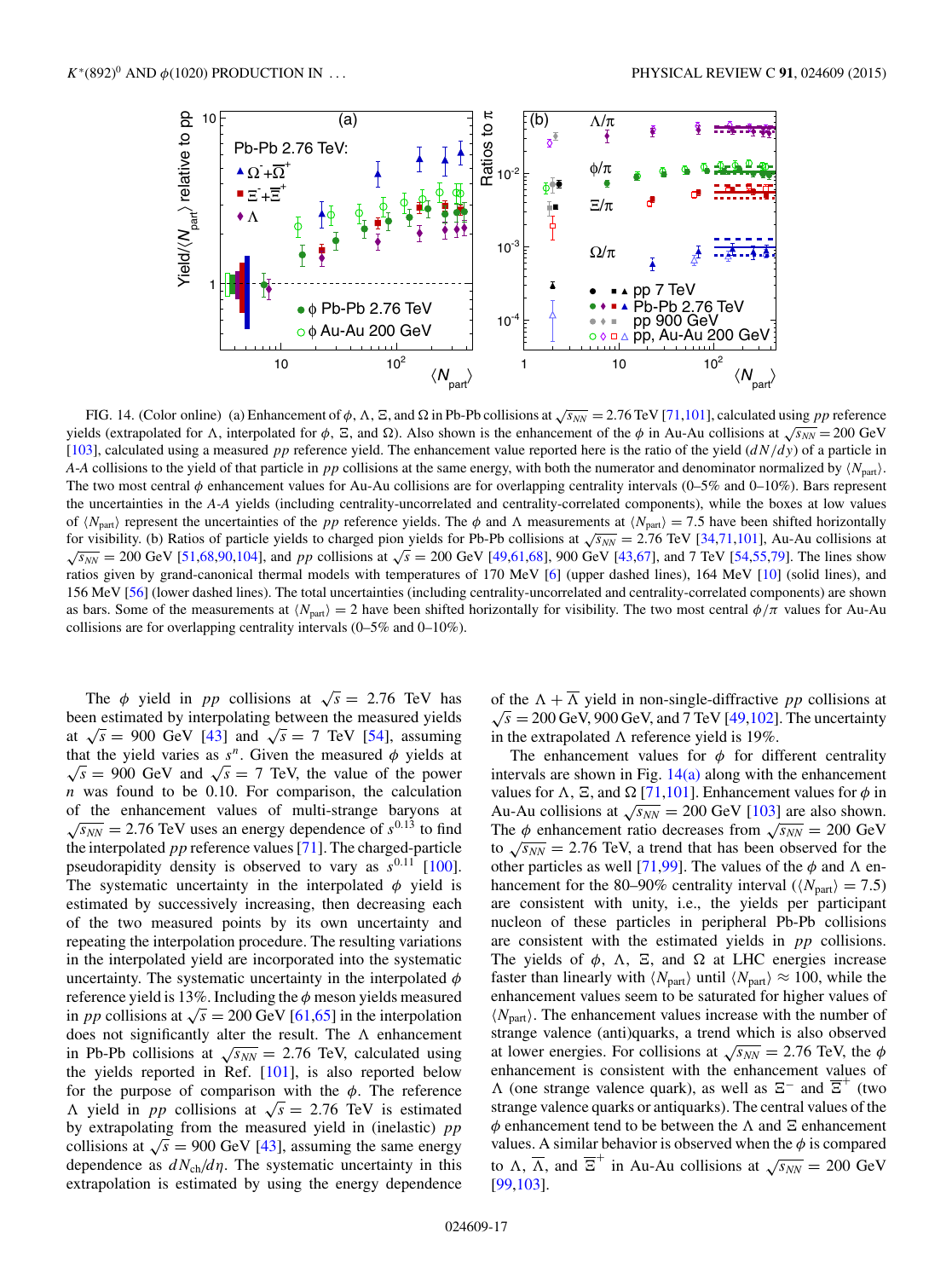As an alternative to the standard  $\langle N_{\text{part}}\rangle$ -based enhancement ratio discussed above, the yields of particles containing strange quarks are compared to pion yields. This is shown in Fig. [14\(b\)](#page-16-0) for A-A and pp collisions at RHIC and LHC energies [\[34,43,49,51,54,55](#page-19-0)[,61,67,68,71,79,90,](#page-20-0)[101\]](#page-21-0). The ratios shown are  $\phi/\pi \equiv \phi/(\pi^- + \pi^+)$ ,  $\Xi/\pi \equiv (\Xi^- + \overline{\Xi}^+)/(\pi^- + \pi^+)$ , and  $\Omega/\pi \equiv (\Omega^- + \overline{\Omega}^+)/(\pi^- + \pi^+)$ . For Pb-Pb collisions at  $\sqrt{s_{NN}} = 2.76$  TeV,  $\Lambda/\pi \equiv 2\Lambda/(\pi^- + \pi^+)$ , but otherwise  $\Lambda/\pi \equiv (\Lambda + \overline{\Lambda})/(\pi^- + \pi^+)$ . While the  $\Lambda/\pi$ ,  $\Xi/\pi$ , and  $\Omega/\pi$ ratios in pp collisions are higher at LHC energies than at RHIC energies, the  $\phi/\pi$  ratio in pp collisions does not exhibit a significant change from  $\sqrt{s} = 200$  GeV to 7 TeV. Relative to pp collisions, strangeness production in Pb-Pb collisions at  $\sqrt{s_{NN}}$  = 2.76 TeV at first increases with centrality and appears to saturate for  $\langle N_{\text{part}} \rangle \gtrsim 100$ . A decrease in the  $\phi/\pi$ ,  $\Lambda/\pi$ , and  $\Xi/\pi$  ratios for the 0–20% most central collisions  $(N_{part} \ge 230)$  may be present; however, the trend is flat within systematic uncertainties. The increase in these ratios from *pp* to central Pb-Pb collisions at LHC energies is  $\sim$ 3.3 for  $\Omega/\pi$ , ~ 1.6 for  $\Xi/\pi$ , ~ 1.2 for  $\Lambda/\pi$ , and ~ 1.4 for  $\phi/\pi$ . These values are about one half of the enhancement ratios discussed above. The fractional increase in the  $\phi/\pi$  ratio is similar to the increases observed in both the  $\Lambda/\pi$  and  $\Xi/\pi$  ratios, a trend which is also observed in the standard enhancement ratios presented in the previous paragraph. At SPS energies, a study of the  $\phi/\pi$ ,  $K/\pi$ , and  $(K/\pi)^2$  ratios suggests that the  $\phi$  behaves as a particle with an effective strangeness quantum number between 1 and 2 [\[105\]](#page-21-0). The values of the  $\phi/\pi$ ,  $\Lambda/\pi$ ,  $E/\pi$ , and  $\Omega/\pi$  ratios obtained from grand-canonical thermal models with temperatures of 170 MeV [\[6\]](#page-18-0) (upper dashed lines), 164 MeV [\[10\]](#page-18-0) (solid lines), and 156 MeV [\[56\]](#page-19-0) (lower dashed lines) are also shown. It should be noted that the model using a temperature of 164 MeV gives a  $p/\pi$  ratio that is about 50% greater than the measured value.

## **VII. CONCLUSIONS**

The  $p_T$  distributions, masses, and widths of  $K^{*0}$  and  $\phi$ mesons have been measured at mid-rapidity ( $|y| < 0.5$ ) in Pb-Pb collisions at  $\sqrt{s_{NN}} = 2.76$  TeV using the ALICE detector. The masses and widths of these resonances, reconstructed via their hadronic decays, are consistent with the vacuum values. The measured  $\langle p_{\rm T} \rangle$  is 15–20% higher in central Pb-Pb collisions than in peripheral collisions and it is found to be higher in A-A collisions at LHC energies than at RHIC energies. This suggests stronger radial flow at the LHC, which has also been concluded based on previous measurements of pion, kaon, and proton  $p<sub>T</sub>$  distributions. Relative to the yields of charged kaons, the total yield  $\left(\frac{dN}{dy}\right)$  of  $K^{*0}$  is observed to be suppressed in central Pb-Pb collisions. When plotted as a function of  $(dN_{ch}/d\eta)^{1/3}$ , the  $K^{*0}/K^-$  ratio appears to follow a single trend for both RHIC and LHC energies and for different collision systems. In contrast, no suppression is observed for the  $\phi$ . When the  $p_T$  distributions of the  $K^{*0}$  and  $\phi$  mesons are compared to expected distributions based on the blast-wave model (using parameters taken from fits to other

hadrons),  $K^{*0}$  suppression is observed in central collisions for transverse momenta  $p_T < 3$  GeV/c. The suppression of the integrated  $K^{*0}$  yield might be taken to suggest that rescattering of resonance decay products in the hadronic phase reduces the measurable yield of  $K^{*0}$  mesons. However, it is unclear if such a scenario can fully explain the observed  $p_T$  dependence of the  $K^{*0}$  suppression or the absence of broadening in its invariant-mass distribution. The lack of suppression for the  $\phi$  meson could indicate that this particle decays outside the fireball due to its longer lifetime. The measured  $K^{*0}/K^$ ratio is compared to an extended thermal-model prediction [\[15,](#page-18-0)[22,23\]](#page-19-0) that includes rescattering effects. By assuming a chemical freeze-out temperature of 156 MeV, a modeldependent estimate of 2 fm/ $c$  as the lower limit of the time between the chemical and kinetic freeze-out is extracted. The measurement of at least one more resonance-to-stable ratio [such as  $\Lambda(1520)/\Lambda$ ] will allow both the lifetime of the hadronic phase and the chemical freeze-out temperature to be estimated simultaneously within the framework of this model. At LHC energies the  $\phi$ , which has hidden strangeness, is enhanced by an amount similar to particles with one or two units of open strangeness. While a hydrodynamic framework can roughly describe the measured particle  $p<sub>T</sub>$  distributions in Pb-Pb collisions at  $\sqrt{s_{NN}} = 2.76$  TeV, inconsistencies nevertheless remain. For central collisions the  $p/\phi$  ratio is flat as a function of transverse momentum for  $p_T \leq 3 \text{ GeV}/c$ . This is consistent with hydrodynamic models, thereby suggesting that mass and hence radial flow plays a dominant role in the determination of the shapes of  $p_T$  distributions at low and intermediate  $p_T$ . Models based on hydrodynamics (Kraków, HKM, and VISH2 + 1) are able to reproduce the shape of the  $\phi$ meson  $p_T$  distribution fairly well, but overestimate the  $\phi$  yield. These models describe the  $p<sub>T</sub>$  distributions of other particles, such as  $\pi$ , K, and protons, reasonably well, but they encounter difficulties in describing the  $p<sub>T</sub>$  distribution of the  $\Omega$  and the  $\Omega/\phi$  ratio.

#### **ACKNOWLEDGMENTS**

The ALICE Collaboration would like to thank all its engineers and technicians for their invaluable contributions to the construction of the experiment and the CERN accelerator teams for the outstanding performance of the LHC complex. The ALICE Collaboration gratefully acknowledges the resources and support provided by all Grid centres and the Worldwide LHC Computing Grid (WLCG) collaboration. The ALICE Collaboration acknowledges the following funding agencies for their support in building and running the ALICE detector: State Committee of Science, World Federation of Scientists (WFS) and Swiss Fonds Kidagan, Armenia; Conselho Nacional de Desenvolvimento Científico e Tecnológico (CNPq), Financiadora de Estudos e Projetos (FINEP), Fundação de Amparo à Pesquisa do Estado de São Paulo (FAPESP); National Natural Science Foundation of China (NSFC), the Chinese Ministry of Education (CMOE), and the Ministry of Science and Technology of China (MSTC);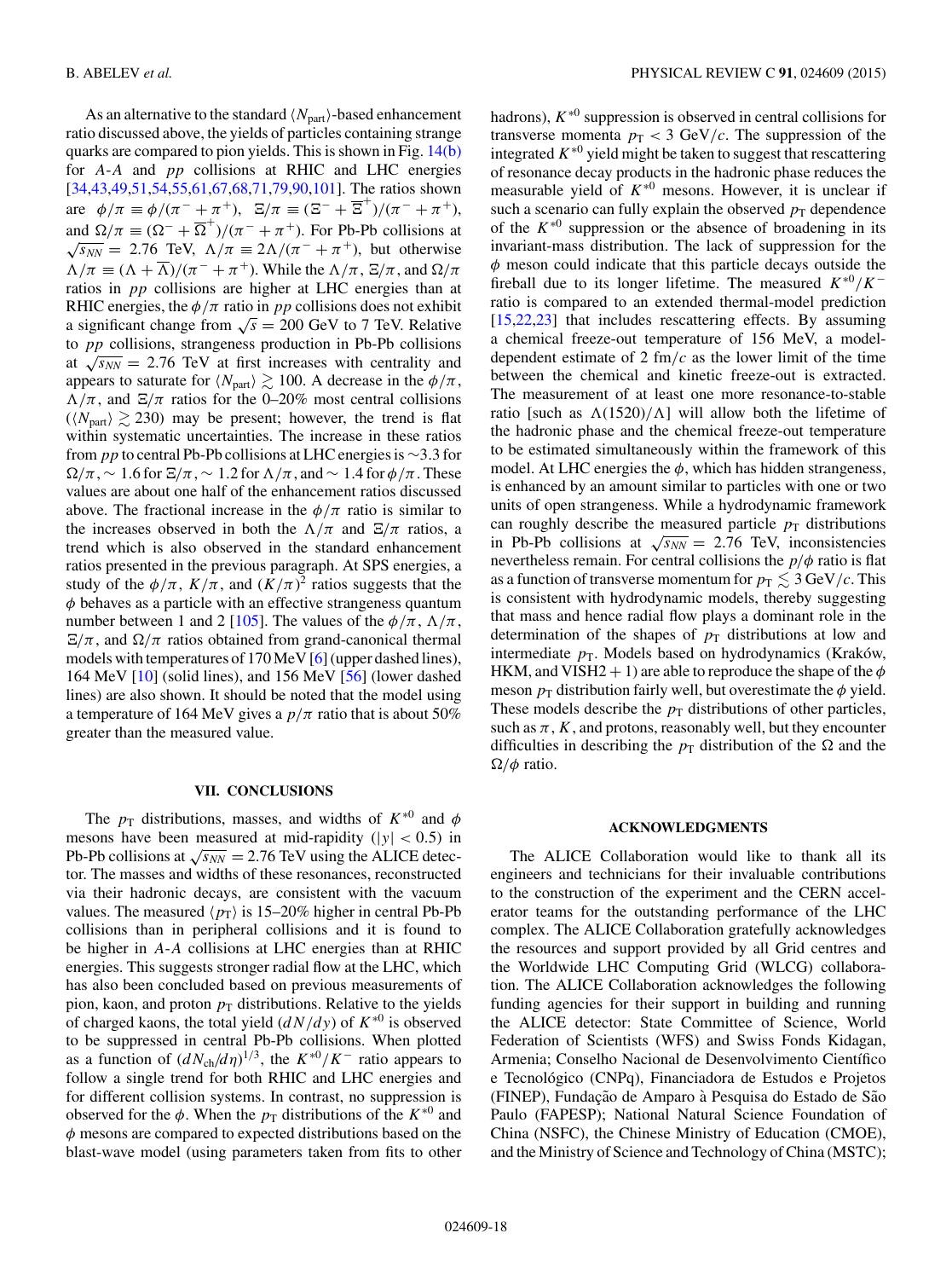<span id="page-18-0"></span>Ministry of Education and Youth of the Czech Republic; Danish Natural Science Research Council, the Carlsberg Foundation, and the Danish National Research Foundation; The European Research Council under the European Community's Seventh Framework Programme; Helsinki Institute of Physics and the Academy of Finland; French CNRS-IN2P3, the Region Pays de Loire, Region Alsace, Region Auvergne, and CEA, France; German BMBF and the Helmholtz Association; General Secretariat for Research and Technology, Ministry of Development, Greece; Hungarian OTKA and National Office for Research and Technology (NKTH); Department of Atomic Energy and Department of Science and Technology of the Government of India; Istituto Nazionale di Fisica Nucleare (INFN) and Centro Fermi–Museo Storico della Fisica e Centro Studi e Ricerche "Enrico Fermi", Italy; MEXT Grant-in-Aid for Specially Promoted Research, Japan; Joint Institute for Nuclear Research, Dubna; National Research Foundation of Korea (NRF); CONACYT, DGAPA, México, ALFA-EC and the EPLANET Program (European Particle Physics Latin American Network); Stichting voor Fundamenteel Onderzoek

- [1] P. Petreczky, Review of recent highlights in lattice calculations at finite temperature and finite density, PoS(Confinement X) 028 (2012).
- [2] S. Borsányi, G. Endrőli, Z. Fodor, A. Jakovác, S. D. Katz, S. Krieg, C. Ratti, and K. K. Szabó, The QCD equation of state with dynamical quarks, [J. High Energy Phys. 11](http://dx.doi.org/10.1007/JHEP11(2010)077) [\(2010\)](http://dx.doi.org/10.1007/JHEP11(2010)077) [077.](http://dx.doi.org/10.1007/JHEP11(2010)077)
- [3] S. Borsányi, Z. Fodor, C. Hoelbling, S. D. Katz, S. Krieg, C. Ratti, and K. K. Szabó, Is there still any  $T_c$  mystery in lattice QCD? Results with physical masses in the continuum limit III, [J. High Energy Phys. 09](http://dx.doi.org/10.1007/JHEP09(2010)073) [\(2010\)](http://dx.doi.org/10.1007/JHEP09(2010)073) [073.](http://dx.doi.org/10.1007/JHEP09(2010)073)
- [4] Y. Aoki, Z. Fodor, S. D. Katz, and K. K. Szabó, The QCD transition temperature: Results with physical masses in the continuum limit, [Phys. Lett. B](http://dx.doi.org/10.1016/j.physletb.2006.10.021) **[643](http://dx.doi.org/10.1016/j.physletb.2006.10.021)**, [46](http://dx.doi.org/10.1016/j.physletb.2006.10.021) [\(2006\)](http://dx.doi.org/10.1016/j.physletb.2006.10.021).
- [5] Y. Aoki, S. Borsányi, S. Dürr, Z. Fodor, S. D. Katz, S. Krieg, and K. K. Szabó, The QCD transition temperature: results with physical masses in the continuum limit II, [J. High Energy Phys.](http://dx.doi.org/10.1088/1126-6708/2009/06/088) [06](http://dx.doi.org/10.1088/1126-6708/2009/06/088) [\(2009\)](http://dx.doi.org/10.1088/1126-6708/2009/06/088) [088.](http://dx.doi.org/10.1088/1126-6708/2009/06/088)
- [6] J. Cleymans, I. Kraus, H. Oeschler, K. Redlich, and S. Wheaton, Statistical model predictions for particle ratios at  $\sqrt{s_{NN}}$  = 5.5 TeV, [Phys. Rev. C](http://dx.doi.org/10.1103/PhysRevC.74.034903) [74](http://dx.doi.org/10.1103/PhysRevC.74.034903), [034903](http://dx.doi.org/10.1103/PhysRevC.74.034903) [\(2006\)](http://dx.doi.org/10.1103/PhysRevC.74.034903).
- [7] J. Rafelski, J. Letessier, and G. Torrieri, Centrality dependence of bulk fireball properties in  $\sqrt{s_{NN}} = 200$  GeV Au-Au collisions, [Phys. Rev. C](http://dx.doi.org/10.1103/PhysRevC.72.024905) **[72](http://dx.doi.org/10.1103/PhysRevC.72.024905)**, [024905](http://dx.doi.org/10.1103/PhysRevC.72.024905) [\(2005\)](http://dx.doi.org/10.1103/PhysRevC.72.024905).
- [8] M. Petráň and J. Rafelski, Universal hadronization condition in heavy ion collisions at  $\sqrt{s_{NN}} = 62$  GeV and at  $\sqrt{s_{NN}}$  = 2.76 TeV, [Phys. Rev. C](http://dx.doi.org/10.1103/PhysRevC.88.021901) [88](http://dx.doi.org/10.1103/PhysRevC.88.021901), [021901\(R\)](http://dx.doi.org/10.1103/PhysRevC.88.021901) [\(2013\)](http://dx.doi.org/10.1103/PhysRevC.88.021901).
- [9] M. Petráň, J. Letessier, V. Petráček, and J. Rafelski, Hadron production and quark-gluon plasma hadronization in Pb-Pb collisions at  $\sqrt{s_{NN}} = 2.76$  TeV, [Phys. Rev. C](http://dx.doi.org/10.1103/PhysRevC.88.034907) [88](http://dx.doi.org/10.1103/PhysRevC.88.034907), [034907](http://dx.doi.org/10.1103/PhysRevC.88.034907) [\(2013\)](http://dx.doi.org/10.1103/PhysRevC.88.034907).
- [10] A. Andronic, P. Braun-Munzinger, and J. Stachel, Thermal hadron production in relativistic nuclear collisions: The hadron mass spectrum, the horn, and the QCD phase transition, [Phys. Lett. B](http://dx.doi.org/10.1016/j.physletb.2009.02.014) [673](http://dx.doi.org/10.1016/j.physletb.2009.02.014), [142](http://dx.doi.org/10.1016/j.physletb.2009.02.014) [\(2009\)](http://dx.doi.org/10.1016/j.physletb.2009.02.014); Erratum to: Thermal hadron production in relativistic nuclear collisions: The hadron mass spectrum, the horn, and the QCD phase transition [Phys. Lett. B **673**, 142 (2009)] **[678](http://dx.doi.org/10.1016/j.physletb.2009.06.021)**, [516](http://dx.doi.org/10.1016/j.physletb.2009.06.021) [\(2009\)](http://dx.doi.org/10.1016/j.physletb.2009.06.021).

der Materie (FOM) and the Nederlandse Organisatie voor Wetenschappelijk Onderzoek (NWO), Netherlands; Research Council of Norway (NFR); Polish Ministry of Science and Higher Education; National Science Centre, Poland; Ministry of National Education/Institute for Atomic Physics and CNCS-UEFISCDI–Romania; Ministry of Education and Science of Russian Federation, Russian Academy of Sciences, Russian Federal Agency of Atomic Energy, Russian Federal Agency for Science and Innovations, and The Russian Foundation for Basic Research; Ministry of Education of Slovakia; Department of Science and Technology, South Africa; CIEMAT, EELA, Ministerio de Economía y Competitividad (MINECO) of Spain, Xunta de Galicia (Consellería de Educación), CEADEN, Cubaenergía, Cuba, and IAEA (International Atomic Energy Agency); Swedish Research Council (VR) and Knut & Alice Wallenberg Foundation (KAW); Ukraine Ministry of Education and Science; United Kingdom Science and Technology Facilities Council (STFC); The United States Department of Energy, the United States National Science Foundation, the State of Texas, and the State of Ohio.

- [11] A. Andronic, P. Braun-Munzinger, and J. Stachel, The thermal model on the verge of the ultimate test: Particle production in Pb-Pb collisions at the LHC, [J. Phys. G](http://dx.doi.org/10.1088/0954-3899/38/12/124081) **[38](http://dx.doi.org/10.1088/0954-3899/38/12/124081)**, [124081](http://dx.doi.org/10.1088/0954-3899/38/12/124081) [\(2011\)](http://dx.doi.org/10.1088/0954-3899/38/12/124081).
- [12] F. Becattini, M. Gaździcki, A. Keränen, J. Manninen, and R. Stock, Chemical equilibrium study in nucleus-nucleus collisions at relativistic energies, [Phys. Rev. C](http://dx.doi.org/10.1103/PhysRevC.69.024905) **[69](http://dx.doi.org/10.1103/PhysRevC.69.024905)**, [024905](http://dx.doi.org/10.1103/PhysRevC.69.024905) [\(2004\)](http://dx.doi.org/10.1103/PhysRevC.69.024905).
- [13] F. Becattini, P. Castorina, A. Milov, and H. Satz, A comparative analysis of statistical hadron production, [Eur. Phys. J. C](http://dx.doi.org/10.1140/epjc/s10052-010-1265-y) **[66](http://dx.doi.org/10.1140/epjc/s10052-010-1265-y)**, [377](http://dx.doi.org/10.1140/epjc/s10052-010-1265-y) [\(2010\)](http://dx.doi.org/10.1140/epjc/s10052-010-1265-y).
- [14] M. Bleicher and H. Stöcker, Dynamics and freeze-out of hadron resonances at RHIC, [J. Phys. G](http://dx.doi.org/10.1088/0954-3899/30/1/010) **[30](http://dx.doi.org/10.1088/0954-3899/30/1/010)**, [S111](http://dx.doi.org/10.1088/0954-3899/30/1/010) [\(2004\)](http://dx.doi.org/10.1088/0954-3899/30/1/010).
- [15] C. Markert, G. Torrieri, and J. Rafelski, Strange hadron resonances: Freezeout probes in heavy ion collisions, [AIP Conf. Proc.](http://dx.doi.org/10.1063/1.1513698) **[631](http://dx.doi.org/10.1063/1.1513698)**, [533](http://dx.doi.org/10.1063/1.1513698) [\(2002\)](http://dx.doi.org/10.1063/1.1513698).
- [16] S. Vogel and M. Bleicher, Resonance absorption and regeneration in relativistic heavy ion collisions, in *Proceedings of the XLIII International Winter Meeting on Nuclear Physics, Bormio, Italy, March 14–19, 2005, Ricerca Scientifica ed Educazione Permanente, Supplemento N. 124*, edited by I. Iori and A. Bortolotti (Universita degli Studi di Milano, Milan, ` 2005), pp. 116–119.
- [17] M. Bleicher and J. Aichelin, Strange resonance production: Probing chemical and thermal freeze-out in relativistic heavy ion collisions, [Phys. Lett. B](http://dx.doi.org/10.1016/S0370-2693(02)01334-5) **[530](http://dx.doi.org/10.1016/S0370-2693(02)01334-5)**, [81](http://dx.doi.org/10.1016/S0370-2693(02)01334-5) [\(2002\)](http://dx.doi.org/10.1016/S0370-2693(02)01334-5).
- [18] M. J. Matison, A. Barbaro-Galtieri, M. Alston-Garnjost, S. M. Flatté, J. H. Friedman, G. R. Lynch, M. S. Rabin, and F. T. Solmitz, Study of  $K^+\pi^-$  scattering in the reaction  $K^+p \to$  $K^+\pi^-\Delta^{++}$  at 12 GeV/c, [Phys. Rev. D](http://dx.doi.org/10.1103/PhysRevD.9.1872) **[9](http://dx.doi.org/10.1103/PhysRevD.9.1872)**, [1872](http://dx.doi.org/10.1103/PhysRevD.9.1872) [\(1974\)](http://dx.doi.org/10.1103/PhysRevD.9.1872).
- [19] S. D. Protopopescu, M. Alston-Garnjost, A. Barbaro-Galtieri, S. M. Flatté, J. H. Friedman, T. A. Lasinski, G. R. Lynch, M. S. Rabin, and F. T. Solmitz,  $\pi\pi$  Partial-wave analysis from reactions  $\pi^+ p \to \pi^+ \pi^- \Delta^{++}$  and  $\pi^+ p \to K^+ K^- \Delta^{++}$ at 7.1 GeV/c, [Phys. Rev. D](http://dx.doi.org/10.1103/PhysRevD.7.1279) **[7](http://dx.doi.org/10.1103/PhysRevD.7.1279)**, [1279](http://dx.doi.org/10.1103/PhysRevD.7.1279) [\(1973\)](http://dx.doi.org/10.1103/PhysRevD.7.1279).
- [20] S. A. Bass *et al.*, Microscopic models for ultrarelativistic heavy ion collisions, [Prog. Part. Nucl. Phys.](http://dx.doi.org/10.1016/S0146-6410(98)00058-1) **[41](http://dx.doi.org/10.1016/S0146-6410(98)00058-1)**, [255](http://dx.doi.org/10.1016/S0146-6410(98)00058-1) [\(1998\)](http://dx.doi.org/10.1016/S0146-6410(98)00058-1).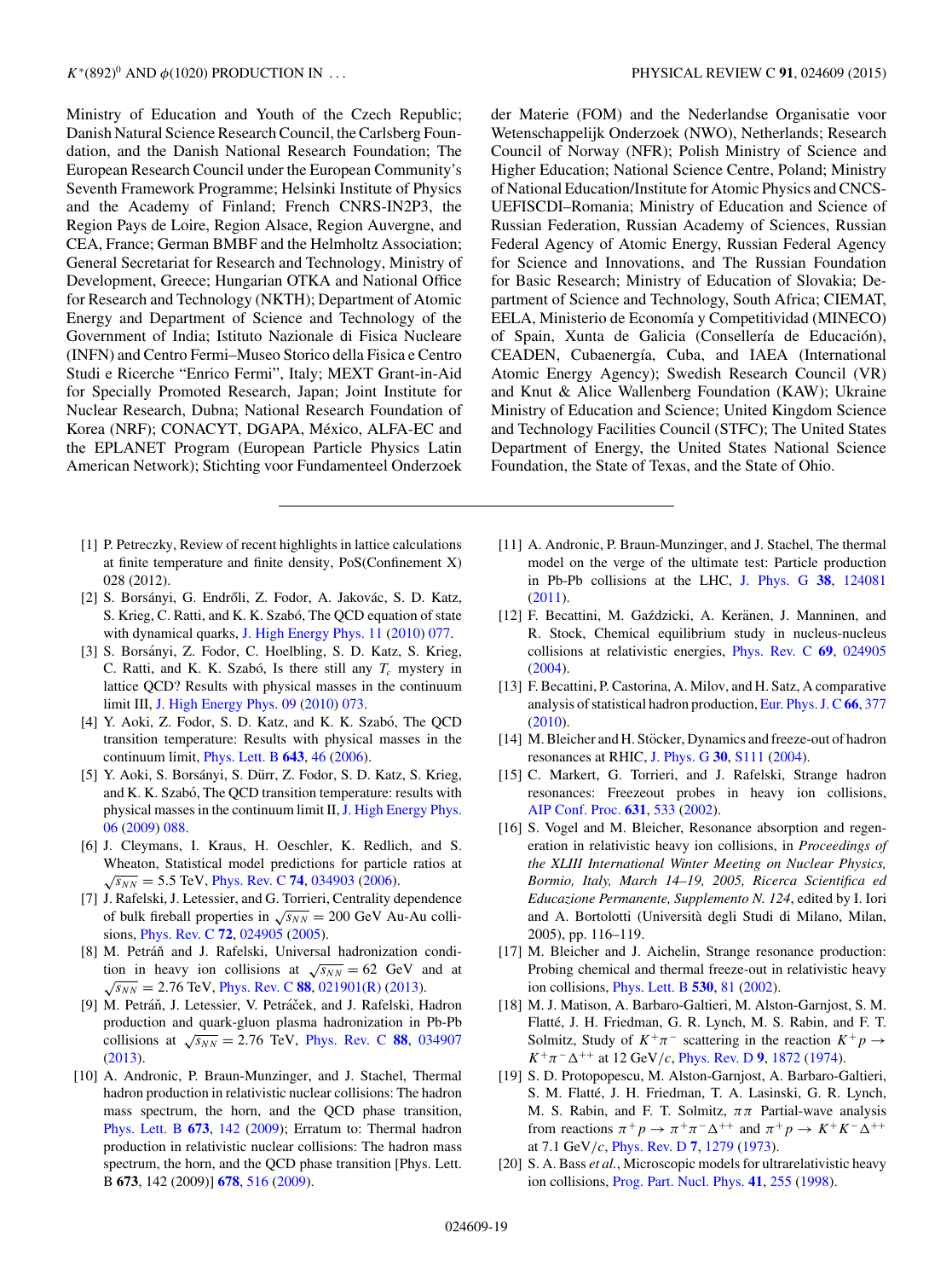- <span id="page-19-0"></span>[21] M. Bleicher *et al.*, Relativistic hadron-hadron collisions in the [ultra-relativistic quantum molecular dynamics model,](http://dx.doi.org/10.1088/0954-3899/25/9/308) J. Phys. G **[25](http://dx.doi.org/10.1088/0954-3899/25/9/308)**, [1859](http://dx.doi.org/10.1088/0954-3899/25/9/308) [\(1999\)](http://dx.doi.org/10.1088/0954-3899/25/9/308).
- [22] G. Torrieri and J. Rafelski, Strange hadron resonances as a signature of freeze-out dynamics, [Phys. Lett. B](http://dx.doi.org/10.1016/S0370-2693(01)00492-0) **[509](http://dx.doi.org/10.1016/S0370-2693(01)00492-0)**, [239](http://dx.doi.org/10.1016/S0370-2693(01)00492-0) [\(2001\)](http://dx.doi.org/10.1016/S0370-2693(01)00492-0).
- [23] J. Rafelski, J. Letessier, and G. Torrieri, Strange hadrons and their resonances: A diagnostic tool of quark-gluon plasma freeze-out dynamics, *[Phys. Rev. C](http://dx.doi.org/10.1103/PhysRevC.64.054907)* [64](http://dx.doi.org/10.1103/PhysRevC.64.054907), [054907](http://dx.doi.org/10.1103/PhysRevC.64.054907) [\(2001\)](http://dx.doi.org/10.1103/PhysRevC.64.054907); Erratum to: Strange hadrons and their resonances: A diagnostic tool of quark-gluon plasma freeze-out dynamics [Phys. Rev. C **64**, 054907 (2001)] **[65](http://dx.doi.org/10.1103/PhysRevC.65.069902)**, [069902\(E\)](http://dx.doi.org/10.1103/PhysRevC.65.069902) [\(2002\)](http://dx.doi.org/10.1103/PhysRevC.65.069902).
- [24] P. Petreczky, Lattice QCD at finite temperature, [Nucl. Phys. A](http://dx.doi.org/10.1016/j.nuclphysa.2006.11.129) **[785](http://dx.doi.org/10.1016/j.nuclphysa.2006.11.129)**, [10](http://dx.doi.org/10.1016/j.nuclphysa.2006.11.129) [\(2007\)](http://dx.doi.org/10.1016/j.nuclphysa.2006.11.129).
- [25] G. E. Brown and M. Rho, On the manifestation of chiral symmetry in nuclei and dense nuclear matter, [Phys. Rep.](http://dx.doi.org/10.1016/S0370-1573(01)00084-9) **[363](http://dx.doi.org/10.1016/S0370-1573(01)00084-9)**, [85](http://dx.doi.org/10.1016/S0370-1573(01)00084-9) [\(2002\)](http://dx.doi.org/10.1016/S0370-1573(01)00084-9).
- [26] R. Rapp, J. Wambach, and H. van Hees, The chiral restoration transition of QCD and low mass dileptons, in *Relativistic Heavy Ion Physics*, edited by R. Stock (Springer, Berlin, 2010), pp. 134–175.
- [27] S. J. Brodsky and G. F. de Teramond, Spin correlations, QCD color transparency, and heavy-quark thresholds in protonproton scattering, [Phys. Rev. Lett.](http://dx.doi.org/10.1103/PhysRevLett.60.1924) **[60](http://dx.doi.org/10.1103/PhysRevLett.60.1924)**, [1924](http://dx.doi.org/10.1103/PhysRevLett.60.1924) [\(1988\)](http://dx.doi.org/10.1103/PhysRevLett.60.1924).
- [28] V. L. Eletsky, M. Belkacem, P. J. Ellis, and J. I. Kapusta, Properties of  $\rho$  and  $\omega$  mesons at finite temperature and density as inferred from experiment, [Phys. Rev. C](http://dx.doi.org/10.1103/PhysRevC.64.035202) **[64](http://dx.doi.org/10.1103/PhysRevC.64.035202)**, [035202](http://dx.doi.org/10.1103/PhysRevC.64.035202) [\(2001\)](http://dx.doi.org/10.1103/PhysRevC.64.035202).
- [29] K. Aamodt *et al.* (ALICE Collaboration), The ALICE experiment at the CERN LHC, [J. Instrum.](http://dx.doi.org/10.1088/1748-0221/3/08/S08002) **[3](http://dx.doi.org/10.1088/1748-0221/3/08/S08002)**, [S08002](http://dx.doi.org/10.1088/1748-0221/3/08/S08002) [\(2008\)](http://dx.doi.org/10.1088/1748-0221/3/08/S08002).
- [30] E. Abbas *et al.* (ALICE Collaboration), Performance of the ALICE VZERO system, [J. Instrum.](http://dx.doi.org/10.1088/1748-0221/8/10/P10016) **[8](http://dx.doi.org/10.1088/1748-0221/8/10/P10016)**, [P10016](http://dx.doi.org/10.1088/1748-0221/8/10/P10016) [\(2013\)](http://dx.doi.org/10.1088/1748-0221/8/10/P10016).
- [31] K. Aamodt *et al.* (ALICE Collaboration), Centrality dependence of the charged-particle multiplicity density at midrapidity in Pb-Pb collisions at  $\sqrt{s_{NN}} = 2.76$  TeV, [Phys. Rev. Lett.](http://dx.doi.org/10.1103/PhysRevLett.106.032301) **[106](http://dx.doi.org/10.1103/PhysRevLett.106.032301)**, [032301](http://dx.doi.org/10.1103/PhysRevLett.106.032301) [\(2011\)](http://dx.doi.org/10.1103/PhysRevLett.106.032301).
- [32] B. Abelev et al. (ALICE Collaboration), Centrality determination of Pb-Pb collisions at  $\sqrt{s_{NN}} = 2.76$  TeV with ALICE, [Phys. Rev. C](http://dx.doi.org/10.1103/PhysRevC.88.044909) **[88](http://dx.doi.org/10.1103/PhysRevC.88.044909)**, [044909](http://dx.doi.org/10.1103/PhysRevC.88.044909) [\(2013\)](http://dx.doi.org/10.1103/PhysRevC.88.044909).
- [33] J. Alme *et al.*, The ALICE TPC, a large 3-dimensional tracking device with fast readout for ultra-high multiplicity events, [Nucl. Instrum. Methods Phys. Res. A](http://dx.doi.org/10.1016/j.nima.2010.04.042) **[622](http://dx.doi.org/10.1016/j.nima.2010.04.042)**, [316](http://dx.doi.org/10.1016/j.nima.2010.04.042) [\(2010\)](http://dx.doi.org/10.1016/j.nima.2010.04.042).
- [34] B. Abelev *et al.* (ALICE Collaboration), Centrality dependence of  $\pi$ , K, and p production in Pb-Pb collisions at  $\sqrt{s_{NN}}$  = 2.76 TeV, [Phys. Rev. C](http://dx.doi.org/10.1103/PhysRevC.88.044910) **[88](http://dx.doi.org/10.1103/PhysRevC.88.044910)**, [044910](http://dx.doi.org/10.1103/PhysRevC.88.044910) [\(2013\)](http://dx.doi.org/10.1103/PhysRevC.88.044910).
- [35] J. Beringer et al. (Particle Data Group), Review of particle physics, [Phys. Rev. D](http://dx.doi.org/10.1103/PhysRevD.86.010001) **[86](http://dx.doi.org/10.1103/PhysRevD.86.010001)**, [010001](http://dx.doi.org/10.1103/PhysRevD.86.010001) [\(2012\)](http://dx.doi.org/10.1103/PhysRevD.86.010001).
- [36] J. Adams *et al.* (STAR Collaboration),  $K(892)$ <sup>∗</sup> resonance production in Au+Au and  $p + p$  collisions at  $\sqrt{s_{NN}} = 200 \text{ GeV}$ , [Phys. Rev. C](http://dx.doi.org/10.1103/PhysRevC.71.064902) **[71](http://dx.doi.org/10.1103/PhysRevC.71.064902)**, [064902](http://dx.doi.org/10.1103/PhysRevC.71.064902) [\(2005\)](http://dx.doi.org/10.1103/PhysRevC.71.064902).
- [37] Z. Xu, Resonances at RHIC, [J. Phys. G](http://dx.doi.org/10.1088/0954-3899/30/1/038) **[30](http://dx.doi.org/10.1088/0954-3899/30/1/038)**, [S325](http://dx.doi.org/10.1088/0954-3899/30/1/038) [\(2004\)](http://dx.doi.org/10.1088/0954-3899/30/1/038).
- [38] P. F. Kolb and M. Prakash, Spectroscopy of resonance decays in high-energy heavy-ion experiments, [Phys. Rev. C](http://dx.doi.org/10.1103/PhysRevC.67.044902) **[67](http://dx.doi.org/10.1103/PhysRevC.67.044902)**, [044902](http://dx.doi.org/10.1103/PhysRevC.67.044902) [\(2003\)](http://dx.doi.org/10.1103/PhysRevC.67.044902).
- [39] E. V. Shuryak and G. E. Brown, Matter-induced modification of resonances at RHIC freezeout, [Nucl. Phys. A](http://dx.doi.org/10.1016/S0375-9474(03)00672-9) **[717](http://dx.doi.org/10.1016/S0375-9474(03)00672-9)**, [322](http://dx.doi.org/10.1016/S0375-9474(03)00672-9) [\(2003\)](http://dx.doi.org/10.1016/S0375-9474(03)00672-9).
- [40] X.-N. Wang and M. Gyulassy, HIJING: A Monte Carlo model [for multiple jet production in](http://dx.doi.org/10.1103/PhysRevD.44.3501)  $pp$ ,  $pA$ , and  $AA$  collisions, *Phys.* Rev. D **[44](http://dx.doi.org/10.1103/PhysRevD.44.3501)**, [3501](http://dx.doi.org/10.1103/PhysRevD.44.3501) [\(1991\)](http://dx.doi.org/10.1103/PhysRevD.44.3501).
- [41] R. Brun, F. Carminati, and S. Giani, GEANT–Detector Description and Simulation Tool, CERN Program Library Long Writeup W5013 (CERN, Geneva, 1994).
- [42] B. Abelev *et al.* (ALICE Collaboration), Centrality dependence of charged particle production at large transverse momentum in Pb-Pb collisions at  $\sqrt{s_{NN}} = 2.76$  TeV, [Phys. Lett. B](http://dx.doi.org/10.1016/j.physletb.2013.01.051) [720](http://dx.doi.org/10.1016/j.physletb.2013.01.051), [52](http://dx.doi.org/10.1016/j.physletb.2013.01.051) [\(2013\)](http://dx.doi.org/10.1016/j.physletb.2013.01.051).
- [43] K. Aamodt *et al.* (ALICE Collaboration), Strange particle production in proton-proton collisions at  $\sqrt{s} = 900 \text{ GeV}$  with ALICE at the LHC, [Eur. Phys. J. C](http://dx.doi.org/10.1140/epjc/s10052-011-1594-5) **[71](http://dx.doi.org/10.1140/epjc/s10052-011-1594-5)**, [1594](http://dx.doi.org/10.1140/epjc/s10052-011-1594-5) [\(2011\)](http://dx.doi.org/10.1140/epjc/s10052-011-1594-5).
- [44] E. Schnedermann, J. Sollfrank, and U. Heinz, Thermal phenomenology of hadrons from 200<sup>A</sup> GeV S+S collisions, [Phys. Rev. C](http://dx.doi.org/10.1103/PhysRevC.48.2462) **[48](http://dx.doi.org/10.1103/PhysRevC.48.2462)**, [2462](http://dx.doi.org/10.1103/PhysRevC.48.2462) [\(1993\)](http://dx.doi.org/10.1103/PhysRevC.48.2462).
- [45] J. Adams *et al.* (STAR Collaboration), Experimental and theoretical challenges in the search for the quark-gluon plasma: The STAR Collaboration's critical assessment of the evidence from RHIC collisions, [Nucl. Phys. A](http://dx.doi.org/10.1016/j.nuclphysa.2005.03.085) **[757](http://dx.doi.org/10.1016/j.nuclphysa.2005.03.085)**, [102](http://dx.doi.org/10.1016/j.nuclphysa.2005.03.085) [\(2005\)](http://dx.doi.org/10.1016/j.nuclphysa.2005.03.085).
- [46] S. S. Adler *et al.* (PHENIX Collaboration), Production of φ mesons at midrapidity in  $\sqrt{s_{NN}} = 200$  GeV Au+Au collisions at relativistic energies, [Phys. Rev. C](http://dx.doi.org/10.1103/PhysRevC.72.014903) **[72](http://dx.doi.org/10.1103/PhysRevC.72.014903)**, [014903](http://dx.doi.org/10.1103/PhysRevC.72.014903) [\(2005\)](http://dx.doi.org/10.1103/PhysRevC.72.014903).
- [47] U. Heinz, Concepts of heavy-ion physics, in *Proceedings of the 2nd CERN-CLAF School of High-energy Physics, Mexico City, Mexico, June 1–14 2003*, edited by N. Ellis (CERN, Geneva, 2006), pp. 165–237.
- [48] C. Tsallis, Possible generalization of Boltzmann-Gibbs statistics, [J. Stat. Phys.](http://dx.doi.org/10.1007/BF01016429) **[52](http://dx.doi.org/10.1007/BF01016429)**, [479](http://dx.doi.org/10.1007/BF01016429) [\(1988\)](http://dx.doi.org/10.1007/BF01016429).
- [49] B. I. Abelev *et al.* (STAR Collaboration), Strange particle [production in](http://dx.doi.org/10.1103/PhysRevC.75.064901)  $p + p$  collisions at  $\sqrt{s} = 200$  GeV, Phys. Rev. C **[75](http://dx.doi.org/10.1103/PhysRevC.75.064901)**, [064901](http://dx.doi.org/10.1103/PhysRevC.75.064901) [\(2007\)](http://dx.doi.org/10.1103/PhysRevC.75.064901).
- [50] M. M. Aggarwal *et al.* (STAR Collaboration), K∗<sup>0</sup> production in Cu+Cu and Au+Au collisions at  $\sqrt{s_{NN}}$  = 62.4 GeV and 200 GeV, [Phys. Rev. C](http://dx.doi.org/10.1103/PhysRevC.84.034909) **[84](http://dx.doi.org/10.1103/PhysRevC.84.034909)**, [034909](http://dx.doi.org/10.1103/PhysRevC.84.034909) [\(2011\)](http://dx.doi.org/10.1103/PhysRevC.84.034909).
- [51] B. I. Abelev *et al.* (STAR Collaboration), Measurements of  $\phi$  meson production in relativistic heavy-ion collisions at the BNL Relativistic Heavy Ion Collider (RHIC), [Phys. Rev. C](http://dx.doi.org/10.1103/PhysRevC.79.064903) **[79](http://dx.doi.org/10.1103/PhysRevC.79.064903)**, [064903](http://dx.doi.org/10.1103/PhysRevC.79.064903) [\(2009\)](http://dx.doi.org/10.1103/PhysRevC.79.064903).
- [52] C. Alt *et al.* (NA49 Collaboration), Energy dependence of φ meson production in central Pb+Pb collisions at  $\sqrt{s_{NN}} = 6$  to 17 GeV, [Phys. Rev. C](http://dx.doi.org/10.1103/PhysRevC.78.044907) **[78](http://dx.doi.org/10.1103/PhysRevC.78.044907)**, [044907](http://dx.doi.org/10.1103/PhysRevC.78.044907) [\(2008\)](http://dx.doi.org/10.1103/PhysRevC.78.044907).
- [53] K. Aamodt *et al.* (ALICE Collaboration), Charged-particle multiplicity measurement in proton-proton collisions at  $\sqrt{s}$  = 7 TeV with ALICE at LHC, [Eur. Phys. J. C](http://dx.doi.org/10.1140/epjc/s10052-010-1350-2) [68](http://dx.doi.org/10.1140/epjc/s10052-010-1350-2), [345](http://dx.doi.org/10.1140/epjc/s10052-010-1350-2) [\(2010\)](http://dx.doi.org/10.1140/epjc/s10052-010-1350-2).
- [54] B. Abelev *et al.* (ALICE Collaboration), Production of  $K*(892)^0$  and  $\phi(1020)$  in pp collisions at  $\sqrt{s} = 7$  TeV, [Eur. Phys. J. C](http://dx.doi.org/10.1140/epjc/s10052-012-2183-y) **[72](http://dx.doi.org/10.1140/epjc/s10052-012-2183-y)**, [2183](http://dx.doi.org/10.1140/epjc/s10052-012-2183-y) [\(2012\)](http://dx.doi.org/10.1140/epjc/s10052-012-2183-y).
- [55] B. Abelev *et al.* (ALICE Collaboration), Measurement of pion, kaon and proton production in proton-proton collisions at  $\sqrt{s}$  = 7 TeV (unpublished).
- [56] J. Stachel, A. Andronic, P. Braun-Munzinger, and K. Redlich, Confronting LHC data with the statistical hadronization model, [J. Phys.: Conf. Ser.](http://dx.doi.org/10.1088/1742-6596/509/1/012019) **[509](http://dx.doi.org/10.1088/1742-6596/509/1/012019)**, [012019](http://dx.doi.org/10.1088/1742-6596/509/1/012019) [\(2014\)](http://dx.doi.org/10.1088/1742-6596/509/1/012019).
- [57] S. A. Bass, A. Dumitru, M. Bleicher, L. Bravina, E. Zabrodin, H. Stöcker, and W. Greiner, Hadronic freeze-out following a first order hadronization phase transition in ultrarelativistic heavy-ion collisions, [Phys. Rev. C](http://dx.doi.org/10.1103/PhysRevC.60.021902) **[60](http://dx.doi.org/10.1103/PhysRevC.60.021902)**, [021902\(R\)](http://dx.doi.org/10.1103/PhysRevC.60.021902) [\(1999\)](http://dx.doi.org/10.1103/PhysRevC.60.021902).
- [58] K. Aamodt *et al.* (ALICE Collaboration), Two-pion Bose-Einstein correlations in central Pb-Pb collisions at  $\sqrt{s_{NN}}$  = 2.76 TeV, [Phys. Lett. B](http://dx.doi.org/10.1016/j.physletb.2010.12.053) [696](http://dx.doi.org/10.1016/j.physletb.2010.12.053), [328](http://dx.doi.org/10.1016/j.physletb.2010.12.053) [\(2011\)](http://dx.doi.org/10.1016/j.physletb.2010.12.053).
- [59] M. A. Lisa, S. Pratt, R. Soltz, and U. Wiedemann, Femtoscopy in relativistic heavy ion collisions: Two decades of progress, [Annu. Rev. Nucl. Part. Sci.](http://dx.doi.org/10.1146/annurev.nucl.55.090704.151533) **[55](http://dx.doi.org/10.1146/annurev.nucl.55.090704.151533)**, [357](http://dx.doi.org/10.1146/annurev.nucl.55.090704.151533) [\(2005\)](http://dx.doi.org/10.1146/annurev.nucl.55.090704.151533).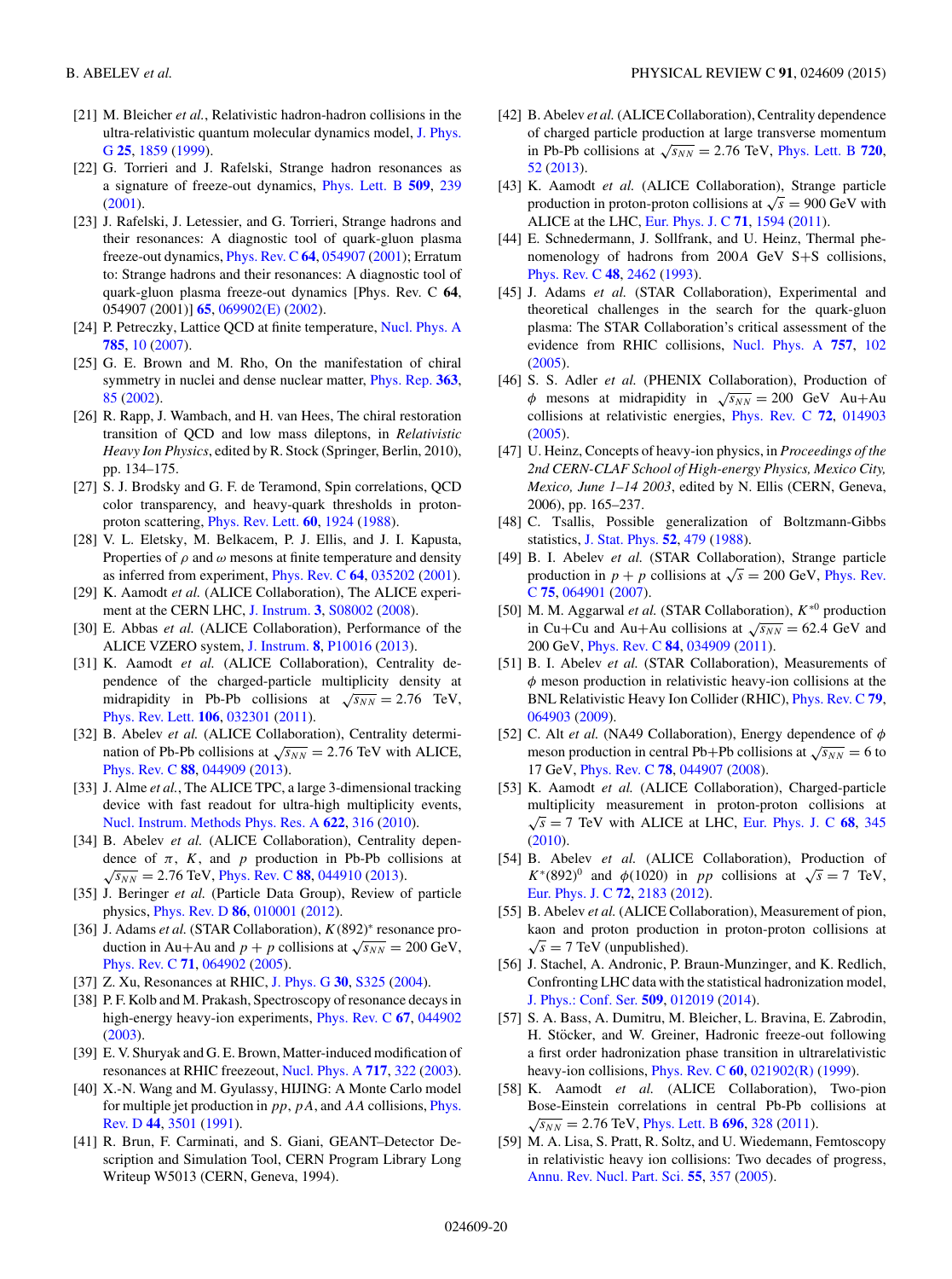- <span id="page-20-0"></span>[60] B. I. Abelev *et al.* (STAR Collaboration), Hadronic resonance production in  $d + Au$  collisions at  $\sqrt{s_{NN}} = 200$  GeV measured at the BNL Relativistic Heavy Ion Collider, [Phys. Rev. C](http://dx.doi.org/10.1103/PhysRevC.78.044906) **[78](http://dx.doi.org/10.1103/PhysRevC.78.044906)**, [044906](http://dx.doi.org/10.1103/PhysRevC.78.044906) [\(2008\)](http://dx.doi.org/10.1103/PhysRevC.78.044906).
- [61] J. Adams *et al.* (STAR Collaboration), φ meson production in Au+Au and  $p + p$  [collisions at](http://dx.doi.org/10.1016/j.physletb.2004.12.082)  $\sqrt{s_{NN}} = 200$  GeV, Phys. Lett. B **[612](http://dx.doi.org/10.1016/j.physletb.2004.12.082)**, [181](http://dx.doi.org/10.1016/j.physletb.2004.12.082) [\(2005\)](http://dx.doi.org/10.1016/j.physletb.2004.12.082).
- [62] S. V. Afanasiev *et al.* (NA49 Collaboration), Production of  $\phi$ -mesons in  $p + p$ ,  $p + Pb$  and central Pb+Pb collisions at  $E_{\text{beam}} = 158$  A GeV, *[Phys. Lett. B](http://dx.doi.org/10.1016/S0370-2693(00)01023-6)* [491](http://dx.doi.org/10.1016/S0370-2693(00)01023-6), [59](http://dx.doi.org/10.1016/S0370-2693(00)01023-6) [\(2000\)](http://dx.doi.org/10.1016/S0370-2693(00)01023-6).
- [63] S. V. Afanasiev *et al.* (NA49 Collaboration), Energy dependence of pion and kaon production in central Pb+Pb collisions, [Phys. Rev. C](http://dx.doi.org/10.1103/PhysRevC.66.054902) **[66](http://dx.doi.org/10.1103/PhysRevC.66.054902)**, [054902](http://dx.doi.org/10.1103/PhysRevC.66.054902) [\(2002\)](http://dx.doi.org/10.1103/PhysRevC.66.054902).
- [64] C. Adler *et al.*(STAR Collaboration), Midrapidity φ production in Au+Au collisions at  $\sqrt{s_{NN}} = 130$  GeV, [Phys. Rev. C](http://dx.doi.org/10.1103/PhysRevC.65.041901) [65](http://dx.doi.org/10.1103/PhysRevC.65.041901), [041901\(R\)](http://dx.doi.org/10.1103/PhysRevC.65.041901) [\(2002\)](http://dx.doi.org/10.1103/PhysRevC.65.041901).
- [65] A. Adare *et al.* (PHENIX Collaboration), Measurement of neutral mesons in  $p + p$  collisions at  $\sqrt{s} = 200$  GeV and scaling properties of hadron production, [Phys. Rev. D](http://dx.doi.org/10.1103/PhysRevD.83.052004) **[83](http://dx.doi.org/10.1103/PhysRevD.83.052004)**, [052004](http://dx.doi.org/10.1103/PhysRevD.83.052004) [\(2011\)](http://dx.doi.org/10.1103/PhysRevD.83.052004).
- [66] A. Adare *et al.* (PHENIX Collaboration), Identified charged hadron production in  $p + p$  collisions at  $\sqrt{s} = 200$  and 62.4 GeV, [Phys. Rev. C](http://dx.doi.org/10.1103/PhysRevC.83.064903) **[83](http://dx.doi.org/10.1103/PhysRevC.83.064903)**, [064903](http://dx.doi.org/10.1103/PhysRevC.83.064903) [\(2011\)](http://dx.doi.org/10.1103/PhysRevC.83.064903).
- [67] K. Aamodt *et al.* (ALICE Collaboration), Production of pions, kaons and protons in *pp* collisions at  $\sqrt{s} = 900$  GeV with ALICE at the LHC, [Eur. Phys. J. C](http://dx.doi.org/10.1140/epjc/s10052-011-1655-9) **[71](http://dx.doi.org/10.1140/epjc/s10052-011-1655-9)**, [1655](http://dx.doi.org/10.1140/epjc/s10052-011-1655-9) [\(2011\)](http://dx.doi.org/10.1140/epjc/s10052-011-1655-9).
- [68] B. I. Abelev *et al.* (STAR Collaboration), Systematic measurements of identified particle spectra in pp,  $d + Au$ , and Au+Au collisions at the STAR detector, [Phys. Rev. C](http://dx.doi.org/10.1103/PhysRevC.79.034909) **[79](http://dx.doi.org/10.1103/PhysRevC.79.034909)**, [034909](http://dx.doi.org/10.1103/PhysRevC.79.034909) [\(2009\)](http://dx.doi.org/10.1103/PhysRevC.79.034909).
- [69] M. M. Aggarwal *et al.* (STAR Collaboration), Scaling proper[ties at freeze-out in relativistic heavy-ion collisions,](http://dx.doi.org/10.1103/PhysRevC.83.034910) Phys. Rev. C **[83](http://dx.doi.org/10.1103/PhysRevC.83.034910)**, [034910](http://dx.doi.org/10.1103/PhysRevC.83.034910) [\(2011\)](http://dx.doi.org/10.1103/PhysRevC.83.034910).
- [70] B. I. Abelev *et al.* (STAR Collaboration), Strange baryon resonance production in  $\sqrt{s_{NN}}$  = 200 GeV  $p + p$  and Au+Au collisions, [Phys. Rev. Lett.](http://dx.doi.org/10.1103/PhysRevLett.97.132301) **[97](http://dx.doi.org/10.1103/PhysRevLett.97.132301)**, [132301](http://dx.doi.org/10.1103/PhysRevLett.97.132301) [\(2006\)](http://dx.doi.org/10.1103/PhysRevLett.97.132301).
- [71] B. Abelev *et al.* (ALICE Collaboration), Multi-strange baryon production at mid-rapidity in Pb-Pb collisions at  $\sqrt{s_{NN}}$  = 2.76 TeV, [Phys. Lett. B](http://dx.doi.org/10.1016/j.physletb.2013.11.048) [728](http://dx.doi.org/10.1016/j.physletb.2013.11.048), [216](http://dx.doi.org/10.1016/j.physletb.2013.11.048) [\(2013\)](http://dx.doi.org/10.1016/j.physletb.2013.11.048); ,Corrigendum to: Multi-strange baryon production at midrapidity in Pb-Pb collisions at  $\sqrt{s_{NN}} = 2.76$  TeV [Phys. Lett. B **728**, 216 (2014)] **[734](http://dx.doi.org/10.1016/j.physletb.2014.05.052)**, [409](http://dx.doi.org/10.1016/j.physletb.2014.05.052) [\(2014\)](http://dx.doi.org/10.1016/j.physletb.2014.05.052).
- [72] P. Bożek and I. Wyskiel-Piekarska, Particle spectra in Pb-Pb collisions at  $\sqrt{s_{NN}}$  = 2.76 TeV, [Phys. Rev. C](http://dx.doi.org/10.1103/PhysRevC.85.064915) [85](http://dx.doi.org/10.1103/PhysRevC.85.064915), [064915](http://dx.doi.org/10.1103/PhysRevC.85.064915) [\(2012\)](http://dx.doi.org/10.1103/PhysRevC.85.064915).
- [73] Z. Qui, C. Shen, and U. Heinz, Hydrodynamic elliptic and triangular flow in Pb-Pb collisions at  $\sqrt{s_{NN}} = 2.76A$  TeV, [Phys. Lett. B](http://dx.doi.org/10.1016/j.physletb.2011.12.041) **[707](http://dx.doi.org/10.1016/j.physletb.2011.12.041)**, [151](http://dx.doi.org/10.1016/j.physletb.2011.12.041) [\(2012\)](http://dx.doi.org/10.1016/j.physletb.2011.12.041).
- [74] C. Shen, U. Heinz, P. Huovinen, and H. Song, Radial and elliptic flow in Pb+Pb collisions at energies available at the CERN Large Hadron Collider from viscous hydrodynamics, [Phys. Rev. C](http://dx.doi.org/10.1103/PhysRevC.84.044903) **[84](http://dx.doi.org/10.1103/PhysRevC.84.044903)**, [044903](http://dx.doi.org/10.1103/PhysRevC.84.044903) [\(2011\)](http://dx.doi.org/10.1103/PhysRevC.84.044903).
- [75] H. Song, S. A. Bass, and U. Heinz, Spectra and elliptic flow [for identified hadrons in 2](http://dx.doi.org/10.1103/PhysRevC.89.034919).76<sup>A</sup> TeV Pb+Pb collisions, Phys. Rev. C **[89](http://dx.doi.org/10.1103/PhysRevC.89.034919)**, [034919](http://dx.doi.org/10.1103/PhysRevC.89.034919) [\(2014\)](http://dx.doi.org/10.1103/PhysRevC.89.034919).
- [76] H. Song, Hydrodynamic modeling and the QGP shear viscosity, [Eur. Phys. J. A](http://dx.doi.org/10.1140/epja/i2012-12163-9) **[48](http://dx.doi.org/10.1140/epja/i2012-12163-9)**, [163](http://dx.doi.org/10.1140/epja/i2012-12163-9) [\(2012\)](http://dx.doi.org/10.1140/epja/i2012-12163-9).
- [77] Y. A. Karpenko and Y. M. Sinyukov, Femtoscopic scales in central  $A + A$  collisions at RHIC and LHC energies in a hydrokinetic model, [J. Phys. G](http://dx.doi.org/10.1088/0954-3899/38/12/124059) **[38](http://dx.doi.org/10.1088/0954-3899/38/12/124059)**, [124059](http://dx.doi.org/10.1088/0954-3899/38/12/124059) [\(2011\)](http://dx.doi.org/10.1088/0954-3899/38/12/124059).
- [78] I. A. Karpenko, Y. M. Sinyukov, and K. Werner, Uniform description of bulk observables in the hydrokinetic model of  $A + A$  collisions at the BNL Relativistic Heavy Ion Collider and the CERN Large Hadron Collider, [Phys. Rev. C](http://dx.doi.org/10.1103/PhysRevC.87.024914) **[87](http://dx.doi.org/10.1103/PhysRevC.87.024914)**, [024914](http://dx.doi.org/10.1103/PhysRevC.87.024914) [\(2013\)](http://dx.doi.org/10.1103/PhysRevC.87.024914).
- [79] B. Abelev *et al.* (ALICE Collaboration), Multi-strange baryon production in *pp* collisions at  $\sqrt{s} = 7$  TeV with ALICE, [Phys. Lett. B](http://dx.doi.org/10.1016/j.physletb.2012.05.011) **[712](http://dx.doi.org/10.1016/j.physletb.2012.05.011)**, [309](http://dx.doi.org/10.1016/j.physletb.2012.05.011) [\(2012\)](http://dx.doi.org/10.1016/j.physletb.2012.05.011).
- [80] V. Topor Pop, M. Gyulassy, J. Barrette, C. Gale, and A. Warburton, Strong longitudinal color-field effects in pp collisions at energies available at the CERN Large Hadron Collider, [Phys. Rev. C](http://dx.doi.org/10.1103/PhysRevC.83.024902) **[83](http://dx.doi.org/10.1103/PhysRevC.83.024902)**, [024902](http://dx.doi.org/10.1103/PhysRevC.83.024902) [\(2011\)](http://dx.doi.org/10.1103/PhysRevC.83.024902).
- [81] V. Topor Pop, M. Gyulassy, J. Barrette, and C. Gale, Baryon anomaly and strong color fields in Pb+Pb collisions at 2.76A [TeV at the CERN Large Hadron Collider,](http://dx.doi.org/10.1103/PhysRevC.84.044909) Phys. Rev. C **[84](http://dx.doi.org/10.1103/PhysRevC.84.044909)**, [044909](http://dx.doi.org/10.1103/PhysRevC.84.044909) [\(2011\)](http://dx.doi.org/10.1103/PhysRevC.84.044909).
- [82] N. Armesto *et al.*, Heavy-ion collisions at the LHC–Last call for predictions, [J. Phys. G](http://dx.doi.org/10.1088/0954-3899/35/5/054001) **[35](http://dx.doi.org/10.1088/0954-3899/35/5/054001)**, [054001](http://dx.doi.org/10.1088/0954-3899/35/5/054001) [\(2008\)](http://dx.doi.org/10.1088/0954-3899/35/5/054001).
- [83] V. Topor Pop, M. Gyulassy, J. Barrette, C. Gale, and A. Warburton, Hyperon/meson ratios in rare highmultiplicity pp collisions at energies available at the Large Hadron Collider, and potential signatures for miniquark-gluon plasma formation, [Phys. Rev. C](http://dx.doi.org/10.1103/PhysRevC.86.044902) **[86](http://dx.doi.org/10.1103/PhysRevC.86.044902)**, [044902](http://dx.doi.org/10.1103/PhysRevC.86.044902) [\(2012\)](http://dx.doi.org/10.1103/PhysRevC.86.044902).
- [84] V. Topor Pop, M. Gyulassy, J. Barrette, C. Gale, and M. Petrovici, Open charm production in  $p + p$  and Pb+Pb collisions at the CERN Large Hadron Collider, [J. Phys. G](http://dx.doi.org/10.1088/0954-3899/41/11/115101) **[41](http://dx.doi.org/10.1088/0954-3899/41/11/115101)**, [115101](http://dx.doi.org/10.1088/0954-3899/41/11/115101) [\(2014\)](http://dx.doi.org/10.1088/0954-3899/41/11/115101).
- [85] Y. G. Ma,  $\phi$ -meson production and partonic collectivity at RHIC, [J. Phys. G](http://dx.doi.org/10.1088/0954-3899/32/12/S46) **[32](http://dx.doi.org/10.1088/0954-3899/32/12/S46)**, [S373](http://dx.doi.org/10.1088/0954-3899/32/12/S46) [\(2006\)](http://dx.doi.org/10.1088/0954-3899/32/12/S46).
- [86] B. Abelev *et al.* (ALICE Collaboration), Production of charged pions, kaons and protons at large transverse momenta in pp and Pb-Pb collisions at  $\sqrt{s_{NN}} = 2.76$  TeV, [Phys. Lett. B](http://dx.doi.org/10.1016/j.physletb.2014.07.011) [736](http://dx.doi.org/10.1016/j.physletb.2014.07.011), [196](http://dx.doi.org/10.1016/j.physletb.2014.07.011) [\(2014\)](http://dx.doi.org/10.1016/j.physletb.2014.07.011).
- [87] B. I. Abelev et al. (STAR Collaboration), Identified baryon and meson distributions at large transverse momenta from Au+Au collisions at  $\sqrt{s_{NN}} = 200$  GeV, [Phys. Rev. Lett.](http://dx.doi.org/10.1103/PhysRevLett.97.152301) **[97](http://dx.doi.org/10.1103/PhysRevLett.97.152301)**, [152301](http://dx.doi.org/10.1103/PhysRevLett.97.152301) [\(2006\)](http://dx.doi.org/10.1103/PhysRevLett.97.152301).
- [88] J. Adams *et al.* (STAR Collaboration), Particle-type dependence of azimuthal anisotropy and nuclear modification of particle production in Au+Au collisions at  $\sqrt{s_{NN}} = 200 \,\text{GeV}$ , [Phys. Rev. Lett.](http://dx.doi.org/10.1103/PhysRevLett.92.052302) **[92](http://dx.doi.org/10.1103/PhysRevLett.92.052302)**, [052302](http://dx.doi.org/10.1103/PhysRevLett.92.052302) [\(2004\)](http://dx.doi.org/10.1103/PhysRevLett.92.052302).
- [89] B. I. Abelev *et al.* (STAR Collaboration), Partonic flow and φmeson production in Au+Au collisions at  $\sqrt{s_{NN}}$  = 200 GeV, [Phys. Rev. Lett.](http://dx.doi.org/10.1103/PhysRevLett.99.112301) **[99](http://dx.doi.org/10.1103/PhysRevLett.99.112301)**, [112301](http://dx.doi.org/10.1103/PhysRevLett.99.112301) [\(2007\)](http://dx.doi.org/10.1103/PhysRevLett.99.112301).
- [90] J. Adams *et al.* (STAR Collaboration), Scaling properties of hyperon production in Au+Au collisions at  $\sqrt{s_{NN}}$  = 200 GeV, [Phys. Rev. Lett.](http://dx.doi.org/10.1103/PhysRevLett.98.062301) **[98](http://dx.doi.org/10.1103/PhysRevLett.98.062301)**, [062301](http://dx.doi.org/10.1103/PhysRevLett.98.062301) [\(2007\)](http://dx.doi.org/10.1103/PhysRevLett.98.062301).
- [91] R. Fries, V. Greco, and P. Sorensen, Coalescence models for [hadron formation from quark-gluon plasma,](http://dx.doi.org/10.1146/annurev.nucl.58.110707.171134) Annu. Rev. Nucl. Part. Sci **[58](http://dx.doi.org/10.1146/annurev.nucl.58.110707.171134)**, [177](http://dx.doi.org/10.1146/annurev.nucl.58.110707.171134) [\(2008\)](http://dx.doi.org/10.1146/annurev.nucl.58.110707.171134).
- [92] F. Antinori *et al.* (NA57 Collaboration), Strangeness enhancements at central rapidity in 40 A  $GeV/c$  Pb-Pb collisions, [J. Phys. G](http://dx.doi.org/10.1088/0954-3899/37/4/045105) **[37](http://dx.doi.org/10.1088/0954-3899/37/4/045105)**, [045105](http://dx.doi.org/10.1088/0954-3899/37/4/045105) [\(2010\)](http://dx.doi.org/10.1088/0954-3899/37/4/045105).
- [93] F. Antinori *et al.* (NA57 Collaboration), Enhancement of hyperon production at central rapidity in 158  $A$  GeV/ $c$  Pb-Pb collisions, [J. Phys. G](http://dx.doi.org/10.1088/0954-3899/32/4/003) **[32](http://dx.doi.org/10.1088/0954-3899/32/4/003)**, [427](http://dx.doi.org/10.1088/0954-3899/32/4/003) [\(2006\)](http://dx.doi.org/10.1088/0954-3899/32/4/003).
- [94] E. Andersen *et al.* (WA97 Collaboration), Strangeness enhancement at mid-rapidity in Pb-Pb collisions at 158 A GeV/ $c$ , [Phys. Lett. B](http://dx.doi.org/10.1016/S0370-2693(99)00140-9) **[449](http://dx.doi.org/10.1016/S0370-2693(99)00140-9)**, [401](http://dx.doi.org/10.1016/S0370-2693(99)00140-9) [\(1999\)](http://dx.doi.org/10.1016/S0370-2693(99)00140-9).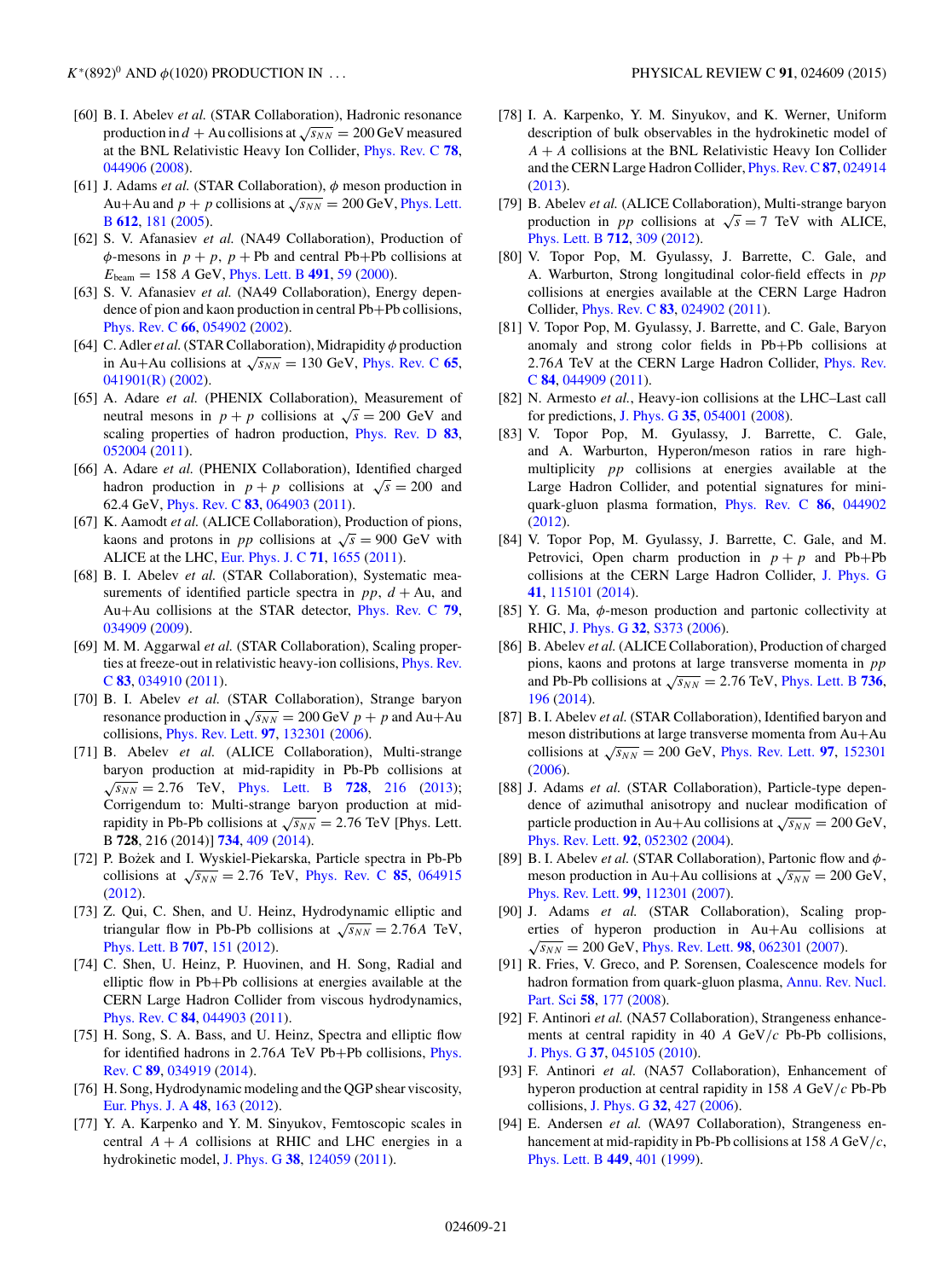- <span id="page-21-0"></span>[95] C. Alt *et al.* (NA49 Collaboration),  $\Omega^-$  and  $\overline{\Omega}^+$  production in central Pb+Pb collisions at 40 and 158<sup>A</sup> GeV, [Phys. Rev. Lett.](http://dx.doi.org/10.1103/PhysRevLett.94.192301) **[94](http://dx.doi.org/10.1103/PhysRevLett.94.192301)**, [192301](http://dx.doi.org/10.1103/PhysRevLett.94.192301) [\(2005\)](http://dx.doi.org/10.1103/PhysRevLett.94.192301).
- [96] C. Alt *et al.* (NA49 Collaboration), Energy dependence of  $\Lambda$  and  $\Xi$  production in central Pb+Pb collisions at 20A, 30A, 40A, 80A, and 158A GeV measured at the CERN Super Proton Synchrotron, [Phys. Rev. C](http://dx.doi.org/10.1103/PhysRevC.78.034918) **[78](http://dx.doi.org/10.1103/PhysRevC.78.034918)**, [034918](http://dx.doi.org/10.1103/PhysRevC.78.034918) [\(2008\)](http://dx.doi.org/10.1103/PhysRevC.78.034918).
- [97] T. Anticic *et al.* (NA49 Collaboration), System-size dependence of  $\Lambda$  and  $\Xi$  production in nucleus-nucleus collisions at 40A and 158A GeV measured at the CERN Super Proton Synchrotron, [Phys. Rev. C](http://dx.doi.org/10.1103/PhysRevC.80.034906) **[80](http://dx.doi.org/10.1103/PhysRevC.80.034906)**, [034906](http://dx.doi.org/10.1103/PhysRevC.80.034906) [\(2009\)](http://dx.doi.org/10.1103/PhysRevC.80.034906).
- [98] J. Adams *et al.* (STAR Collaboration), Multistrange baryon production in Au-Au collisions at  $\sqrt{s_{NN}} = 130$  GeV, [Phys. Rev. Lett.](http://dx.doi.org/10.1103/PhysRevLett.92.182301) **[92](http://dx.doi.org/10.1103/PhysRevLett.92.182301)**, [182301](http://dx.doi.org/10.1103/PhysRevLett.92.182301) [\(2004\)](http://dx.doi.org/10.1103/PhysRevLett.92.182301).
- [99] B. I. Abelev *et al.* (STAR Collaboration), Enhanced strange baryon production in Au+Au collisions compared to  $p + p$  at  $\sqrt{s_{NN}}$  = 200 GeV, [Phys. Rev. C](http://dx.doi.org/10.1103/PhysRevC.77.044908) [77](http://dx.doi.org/10.1103/PhysRevC.77.044908), [044908](http://dx.doi.org/10.1103/PhysRevC.77.044908) [\(2008\)](http://dx.doi.org/10.1103/PhysRevC.77.044908).
- [100] K. Aamodt *et al.* (ALICE Collaboration), Charged-particle multiplicity density at midrapidity in central Pb-Pb collisions at  $\sqrt{s_{NN}}$  = 2.76 TeV, [Phys. Rev. Lett.](http://dx.doi.org/10.1103/PhysRevLett.105.252301) **[105](http://dx.doi.org/10.1103/PhysRevLett.105.252301)**, [252301](http://dx.doi.org/10.1103/PhysRevLett.105.252301) [\(2010\)](http://dx.doi.org/10.1103/PhysRevLett.105.252301).
- [101] B. Abelev *et al.* (ALICE Collaboration),  $K_S^0$  and  $\Lambda$  production in Pb-Pb collisions at  $\sqrt{s_{NN}} = 2.76$  TeV, [Phys. Rev. Lett.](http://dx.doi.org/10.1103/PhysRevLett.111.222301) [111](http://dx.doi.org/10.1103/PhysRevLett.111.222301), [222301](http://dx.doi.org/10.1103/PhysRevLett.111.222301) [\(2013\)](http://dx.doi.org/10.1103/PhysRevLett.111.222301).
- [102] V. Khachatryan et al. (CMS Collaboration), Strange particle production in *pp* collisions at  $\sqrt{s} = 0.9$  and 7 TeV, J. High [Energy Phys. 05](http://dx.doi.org/10.1007/JHEP05(2011)064) [\(2011\)](http://dx.doi.org/10.1007/JHEP05(2011)064) [064.](http://dx.doi.org/10.1007/JHEP05(2011)064)
- [103] B. I. Abelev *et al.* (STAR Collaboration), Energy and system size dependence of  $\phi$  meson production in Cu+Cu and Au+Au collisions, [Phys. Lett. B](http://dx.doi.org/10.1016/j.physletb.2009.02.037) **[673](http://dx.doi.org/10.1016/j.physletb.2009.02.037)**, [183](http://dx.doi.org/10.1016/j.physletb.2009.02.037) [\(2009\)](http://dx.doi.org/10.1016/j.physletb.2009.02.037).
- [104] G. Agakishiev *et al.* (STAR Collaboration), Strangeness enhancement in Cu-Cu and Au-Au collisions  $\sqrt{s_{NN}}$  = 200 GeV, [Phys. Rev. Lett.](http://dx.doi.org/10.1103/PhysRevLett.108.072301) **[108](http://dx.doi.org/10.1103/PhysRevLett.108.072301)**, [072301](http://dx.doi.org/10.1103/PhysRevLett.108.072301) [\(2012\)](http://dx.doi.org/10.1103/PhysRevLett.108.072301).
- [105] I. Kraus, J. Cleymans, H. Oeschler, K. Redlich, and S. Wheaton, Chemical equilibrium in collisions of small systems, [Phys. Rev. C](http://dx.doi.org/10.1103/PhysRevC.76.064903) **[76](http://dx.doi.org/10.1103/PhysRevC.76.064903)**, [064903](http://dx.doi.org/10.1103/PhysRevC.76.064903) [\(2007\)](http://dx.doi.org/10.1103/PhysRevC.76.064903).

B. Abelev,<sup>[1,](#page-23-0)[†](#page-25-0)</sup> J. Adam,<sup>2</sup> D. Adamová,<sup>[3](#page-23-0)</sup> M. M. Aggarwal,<sup>[4](#page-23-0)</sup> M. Agnello,<sup>[5,6](#page-23-0)</sup> A. Agostinelli,<sup>7</sup> N. Agrawal,<sup>8</sup> Z. Ahammed,<sup>9</sup> N. Ahmad,<sup>[10](#page-23-0)</sup> A. Ahmad Masoodi,<sup>10</sup> I. Ahmed,<sup>[11](#page-23-0)</sup> S. U. Ahn,<sup>12</sup> S. A. Ahn,<sup>12</sup> I. Aimo,<sup>5,6</sup> S. Aiola,<sup>[13](#page-23-0)</sup> M. Ajaz,<sup>11</sup> A. Akindinov,<sup>[14](#page-23-0)</sup> D. Aleksandrov,<sup>[15](#page-23-0)</sup> B. Alessandro,<sup>5</sup> D. Alexandre,<sup>[16](#page-23-0)</sup> A. Alici,<sup>[17,18](#page-23-0)</sup> A. Alkin,<sup>[19](#page-23-0)</sup> J. Alme,<sup>20</sup> T. Alt,<sup>[21](#page-23-0)</sup> V. Altini,<sup>22</sup> S. Altinpinar,<sup>[23](#page-23-0)</sup> I. Altsybeev,<sup>[24](#page-23-0)</sup> C. Alves Garcia Prado,<sup>[25](#page-23-0)</sup> C. Andrei,<sup>[26](#page-23-0)</sup> A. Andronic,<sup>[27](#page-23-0)</sup> V. Anguelov,<sup>[28](#page-23-0)</sup> J. Anielski,<sup>[29](#page-23-0)</sup> T. Antičić,<sup>[30](#page-23-0)</sup> F. Antinori,<sup>31</sup> P. Antonioli,<sup>[18](#page-23-0)</sup> L. Aphecetche,<sup>32</sup> H. Appelshäuser,<sup>[33](#page-23-0)</sup> N. Arbor,<sup>[34](#page-23-0)</sup> S. Arcelli,<sup>[7](#page-23-0)</sup> N. Armesto,<sup>[35](#page-24-0)</sup> R. Arnaldi,<sup>[5](#page-23-0)</sup> T. Aronsson,<sup>[13](#page-23-0)</sup> I. C. Arsene,<sup>[27](#page-23-0)</sup> M. Arslandok,<sup>[33](#page-23-0)</sup> A. Augustinus,<sup>36</sup> R. Averbeck,<sup>27</sup> T. C. Awes,<sup>[37](#page-24-0)</sup> M. D. Azmi,<sup>[38](#page-24-0)</sup> M. Bach,<sup>[21](#page-23-0)</sup> A. Badalà,<sup>[39](#page-24-0)</sup> Y. W. Baek,<sup>[40,41](#page-24-0)</sup> S. Bagnasco,<sup>5</sup> R. Bailhache,<sup>[33](#page-23-0)</sup> R. Bala,<sup>[42](#page-24-0)</sup> A. Baldisseri,<sup>[43](#page-24-0)</sup> F. Baltasar Dos Santos Pedrosa,<sup>36</sup> R. C. Baral,<sup>[44](#page-24-0)</sup> R. Barbera,<sup>[45](#page-24-0)</sup> F. Barile,<sup>[22](#page-23-0)</sup> G. G. Barnaföldi,<sup>[46](#page-24-0)</sup> L. S. Barnby,<sup>[16](#page-23-0)</sup> V. Barret,<sup>40</sup> J. Bartke,<sup>4[7](#page-23-0)</sup> M. Basile,<sup>7</sup> N. Bastid,<sup>[40](#page-24-0)</sup> S. Basu,<sup>[9](#page-23-0)</sup> B. Bathen,<sup>[29](#page-23-0)</sup> G. Batigne,<sup>[32](#page-23-0)</sup> B. Batyunya,<sup>[48](#page-24-0)</sup> P. C. Batzing,<sup>[49](#page-24-0)</sup> C. Baumann,<sup>[33](#page-23-0)</sup> I. G. Bearden,<sup>50</sup> H. Beck,<sup>33</sup> C. Bedda,<sup>[6](#page-23-0)</sup> N. K. Behera, <sup>[8](#page-23-0)</sup> I. Belikov, <sup>51</sup> F. Bellini, <sup>7</sup> R. Bellwied, <sup>[52](#page-24-0)</sup> E. Belmont-Moreno, <sup>[53](#page-24-0)</sup> G. Bencedi, <sup>[46](#page-24-0)</sup> S. Beole, <sup>[54](#page-24-0)</sup> I. Berceanu, <sup>26</sup> A. Bercuci,<sup>[26](#page-23-0)</sup> Y. Berdnikov,<sup>[55,56](#page-24-0)</sup> D. Berenyi,<sup>46</sup> R. A. Bertens,<sup>57</sup> D. Berzano,<sup>[54](#page-24-0)</sup> L. Betev,<sup>36</sup> A. Bhasin,<sup>[42](#page-24-0)</sup> I. R. Bhat,<sup>42</sup> A. K. Bhati,<sup>4</sup> B. Bhattacharjee,<sup>58</sup> J. Bhom,<sup>59</sup> L. Bianchi,<sup>54</sup> N. Bianchi,<sup>[60](#page-24-0)</sup> C. Bianchin,<sup>[57](#page-24-0)</sup> J. Bielčík,<sup>[2](#page-23-0)</sup> J. Bielčíková,<sup>[3](#page-23-0)</sup> A. Bilandzic,<sup>[50](#page-24-0)</sup> S. Bjelogrlic,<sup>[57](#page-24-0)</sup> F. Blanco,<sup>[61](#page-24-0)</sup> D. Blau,<sup>[15](#page-23-0)</sup> C. Blume,<sup>[33](#page-23-0)</sup> F. Bock,<sup>[28](#page-23-0)[,62](#page-24-0)</sup> A. Bogdanov,<sup>[63](#page-24-0)</sup> H. Bøggild,<sup>50</sup> M. Bogolyubsky,<sup>64</sup> L. Boldizsár,<sup>[46](#page-24-0)</sup> M. Bombara,<sup>65</sup> J. Book,<sup>33</sup> H. Borel,<sup>[43](#page-24-0)</sup> A. Borissov,<sup>[66](#page-24-0)</sup> F. Bossú,<sup>[67](#page-24-0)</sup> M. Botje,<sup>[68](#page-24-0)</sup> E. Botta,<sup>[54](#page-24-0)</sup> S. Böttger,<sup>[69](#page-24-0)</sup> P. Braun-Munzinger,<sup>[27](#page-23-0)</sup> M. Bregant,<sup>[25](#page-23-0)</sup> T. Breitner,<sup>69</sup> T. A. Broker,<sup>[33](#page-23-0)</sup> T. A. Browning,<sup>[70](#page-24-0)</sup> M. Broz,<sup>[71,](#page-24-0)[2](#page-23-0)</sup> E. Bruna,<sup>[5](#page-23-0)</sup> G. E. Bruno,<sup>[22](#page-23-0)</sup> D. Budnikov,<sup>[72](#page-24-0)</sup> H. Buesching,<sup>33</sup> S. Bufalino,<sup>[5](#page-23-0)</sup> P. Buncic,<sup>[36](#page-24-0)</sup> O. Busch,<sup>28</sup> Z. Buthelezi,<sup>[67](#page-24-0)</sup> D. Caffarri,<sup>[73](#page-24-0)</sup> X. Cai,<sup>74</sup> H. Caines,<sup>[13](#page-23-0)</sup> A. Caliva,<sup>57</sup> E. Calvo Villar,<sup>75</sup> P. Camerini,<sup>[76](#page-24-0)</sup> F. Carena,<sup>[36](#page-24-0)</sup> W. Carena,<sup>36</sup> J. Castillo Castellanos,<sup>[43](#page-24-0)</sup> E. A. R. Casula,<sup>[77](#page-24-0)</sup> V. Catanescu,<sup>[26](#page-23-0)</sup> C. Cavicchioli,<sup>[36](#page-24-0)</sup> C. Ceballos Sanchez,<sup>78</sup> J. Cepila,<sup>2</sup> P. Cerello,<sup>[5](#page-23-0)</sup> B. Chang,<sup>[79](#page-24-0)</sup> S. Chapeland,<sup>36</sup> J. L. Charvet,<sup>43</sup> S. Chattopadhyay,<sup>9</sup> S. Chattopadhyay,<sup>80</sup> V. Chelnokov,<sup>[19](#page-23-0)</sup> M. Cherney,<sup>[81](#page-24-0)</sup> C. Cheshkov,<sup>[82](#page-24-0)</sup> B. Cheynis,<sup>82</sup> V. Chibante Barroso,<sup>36</sup> D. D. Chinellato,<sup>[52](#page-24-0)</sup> P. Chochula,<sup>36</sup> M. Chojnacki,<sup>50</sup> S. Choudhury,<sup>9</sup> P. Christakoglou,<sup>[68](#page-24-0)</sup> C. H. Christensen,<sup>[50](#page-24-0)</sup> P. Christiansen,<sup>[83](#page-24-0)</sup> T. Chujo,<sup>[59](#page-24-0)</sup> S. U. Chung,<sup>[84](#page-24-0)</sup> C. Cicalo,<sup>[85](#page-24-0)</sup> L. Cifarelli,<sup>[17,7](#page-23-0)</sup> F. Cindolo,<sup>[18](#page-23-0)</sup> J. Cleymans,<sup>38</sup> F. Colamaria,<sup>[22](#page-23-0)</sup> D. Colella,<sup>22</sup> A. Collu,<sup>[77](#page-24-0)</sup> M. Colocci,<sup>[7](#page-23-0)</sup> G. Conesa Balbastre,  $34$  Z. Conesa del Valle,  $86$  M. E. Connors,  $^{13}$  J. G. Contreras,  $^{87}$  T. M. Cormier,  $^{66}$  $^{66}$  $^{66}$ Y. Corrales Morales, <sup>[54](#page-24-0)</sup> P. Cortese, <sup>[88](#page-24-0)</sup> I. Cortés Maldonado, <sup>[89](#page-24-0)</sup> M. R. Cosentino, <sup>[25](#page-23-0)</sup> F. Costa, <sup>[36](#page-24-0)</sup> P. Crochet, <sup>[40](#page-24-0)</sup> R. Cruz Albino, <sup>[87](#page-24-0)</sup> E. Cuautle, <sup>90</sup> L. Cunqueiro, <sup>[60](#page-24-0)</sup> A. Dainese, <sup>[31](#page-23-0)</sup> R. Dang, <sup>74</sup> A. Danu, <sup>[91](#page-24-0)</sup> D. Das, <sup>80</sup> I. Das, <sup>86</sup> K. Das, <sup>80</sup> S. Das, <sup>92</sup> A. Dash, <sup>[93](#page-24-0)</sup> S. Dash, <sup>[8](#page-23-0)</sup> S. De,<sup>[9](#page-23-0)</sup> H. Delagrange,<sup>[32,](#page-23-0)[‡](#page-0-0)</sup> A. Deloff,<sup>[94](#page-25-0)</sup> E. Dénes,<sup>[46](#page-24-0)</sup> G. D'Erasmo,<sup>[22](#page-23-0)</sup> A. De Caro,<sup>[95,](#page-25-0)[17](#page-23-0)</sup> G. de Cataldo,<sup>[96](#page-25-0)</sup> J. de Cuveland,<sup>21</sup> A. De Falco,<sup>[77](#page-24-0)</sup> D. De Gruttola,<sup>[95,](#page-25-0)[17](#page-23-0)</sup> N. De Marco,<sup>[5](#page-23-0)</sup> S. De Pasquale,<sup>[95](#page-25-0)</sup> R. de Rooij,<sup>[57](#page-24-0)</sup> M. A. Diaz Corchero,<sup>[61](#page-24-0)</sup> T. Dietel,<sup>[29](#page-23-0)</sup> R. Divià,  $36$  D. Di Bari,  $22$  S. Di Liberto,  $97$  A. Di Mauro,  $36$  P. Di Nezza,  $60$  Ø. Djuvsland,  $23$  A. Dobrin,  $57$  T. Dobrowolski,  $94$ D. Domenicis Gimenez,<sup>25</sup> B. Dönigus,<sup>[33](#page-23-0)</sup> O. Dordic,<sup>[49](#page-24-0)</sup> A. K. Dubey,<sup>[9](#page-23-0)</sup> A. Dubla,<sup>[57](#page-24-0)</sup> L. Ducroux, [82](#page-24-0) P. Dupieux, <sup>[40](#page-24-0)</sup> A. K. Dutta Majumdar,  $80$  R. J. Ehlers,  $^{13}$  D. Elia,  $^{96}$  $^{96}$  $^{96}$  H. Engel,  $^{69}$  B. Erazmus,  $^{36,32}$  $^{36,32}$  $^{36,32}$  $^{36,32}$  H. A. Erdal,  $^{20}$  D. Eschweiler,  $^{21}$  $^{21}$  $^{21}$  B. Espagnon,  $^{86}$  $^{86}$  $^{86}$ M. Esposito,<sup>[36](#page-24-0)</sup> M. Estienne,<sup>[32](#page-23-0)</sup> S. Esumi,<sup>[59](#page-24-0)</sup> D. Evans,<sup>[16](#page-23-0)</sup> S. Evdokimov,<sup>[64](#page-24-0)</sup> D. Fabris,<sup>[31](#page-23-0)</sup> J. Faivre,<sup>34</sup> D. Falchieri,<sup>7</sup> A. Fantoni,<sup>[60](#page-24-0)</sup> M. Fasel,<sup>[28](#page-23-0)</sup> D. Fehlker,<sup>23</sup> L. Feldkamp,<sup>[29](#page-23-0)</sup> D. Felea,<sup>[91](#page-24-0)</sup> A. Feliciello,<sup>[5](#page-23-0)</sup> G. Feofilov,<sup>[24](#page-23-0)</sup> J. Ferencei,<sup>3</sup> A. Fernández Téllez,<sup>[89](#page-24-0)</sup> E. G. Ferreiro,<sup>[35](#page-24-0)</sup> A. Ferretti,<sup>[54](#page-24-0)</sup> A. Festanti,<sup>[73](#page-24-0)</sup> J. Figiel,<sup>47</sup> M. A. S. Figueredo,<sup>[98](#page-25-0)</sup> S. Filchagin,<sup>[72](#page-24-0)</sup> D. Finogeev,<sup>[99](#page-25-0)</sup> F. M. Fionda,<sup>[22](#page-23-0)</sup> E. M. Fiore,<sup>[22](#page-23-0)</sup> E. Floratos,<sup>[100](#page-25-0)</sup> M. Floris,<sup>[36](#page-24-0)</sup> S. Foertsch,<sup>[67](#page-24-0)</sup> P. Foka,<sup>[27](#page-23-0)</sup> S. Fokin,<sup>[15](#page-23-0)</sup> E. Fragiacomo,<sup>[101](#page-25-0)</sup> A. Francescon,<sup>[36,73](#page-24-0)</sup> U. Frankenfeld,<sup>[27](#page-23-0)</sup> U. Fuchs,<sup>36</sup> C. Furget,<sup>[34](#page-23-0)</sup> M. Fusco Girard,<sup>[95](#page-25-0)</sup> J. J. Gaardhøje,<sup>50</sup> M. Gagliardi,<sup>[54](#page-24-0)</sup> A. M. Gago,<sup>[75](#page-24-0)</sup> M. Gallio,<sup>54</sup> D. R. Gangadharan, <sup>102</sup> P. Ganoti, <sup>37</sup> C. Garabatos, <sup>[27](#page-23-0)</sup> E. Garcia-Solis, <sup>[103](#page-25-0)</sup> C. Gargiulo, <sup>[36](#page-24-0)</sup> I. Garishvili, <sup>1</sup> J. Gerhard, <sup>[21](#page-23-0)</sup> M. Germain,<sup>[32](#page-23-0)</sup> A. Gheata,<sup>[36](#page-24-0)</sup> M. Gheata,<sup>36,[9](#page-23-0)1</sup> B. Ghidini,<sup>22</sup> P. Ghosh,<sup>9</sup> S. K. Ghosh,<sup>[92](#page-24-0)</sup> P. Gianotti,<sup>60</sup> P. Giubellino,<sup>36</sup> E. Gladysz-Dziadus,<sup>[47](#page-24-0)</sup> P. Glässel,<sup>[28](#page-23-0)</sup> A. Gomez Ramirez,<sup>[69](#page-24-0)</sup> P. González-Zamora,<sup>[61](#page-24-0)</sup> S. Gorbunov,<sup>21</sup> L. Görlich,<sup>47</sup> S. Gotovac,<sup>104</sup>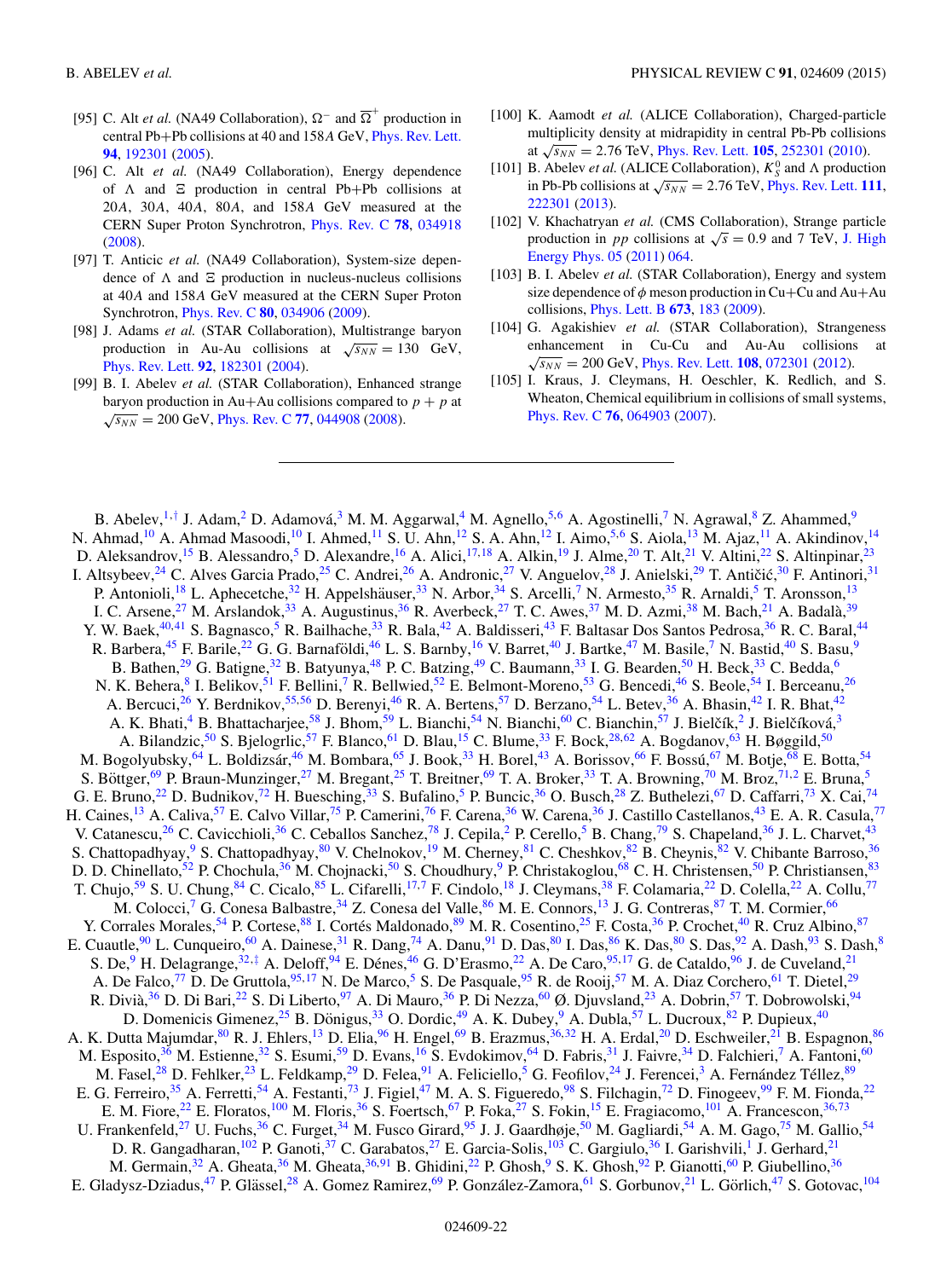L. K. Graczykowski,<sup>[105](#page-25-0)</sup> A. Grelli,<sup>[57](#page-24-0)</sup> A. Grigoras,<sup>[36](#page-24-0)</sup> C. Grigoras,<sup>36</sup> V. Grigoriev,<sup>[63](#page-24-0)</sup> A. Grigoryan,<sup>[106](#page-25-0)</sup> S. Grigoryan,<sup>[48](#page-24-0)</sup> B. Grinyov,<sup>[19](#page-23-0)</sup> N. Grion,<sup>[101](#page-25-0)</sup> J. F. Grosse-Oetringhaus,<sup>36</sup> J.-Y. Grossiord,<sup>[82](#page-24-0)</sup> R. Grosso,<sup>[36](#page-24-0)</sup> F. Guber,<sup>[99](#page-25-0)</sup> R. Guernane,<sup>[34](#page-23-0)</sup> B. Guerzoni,<sup>7</sup> M. Guilbaud,<sup>[82](#page-24-0)</sup> K. Gulbrandsen,<sup>[50](#page-24-0)</sup> H. Gulkanyan,<sup>[106](#page-25-0)</sup> T. Gunji,<sup>[107](#page-25-0)</sup> A. Gupta,<sup>[42](#page-24-0)</sup> R. Gupta,<sup>42</sup> K. H. Khan,<sup>[11](#page-23-0)</sup> R. Haake,<sup>[29](#page-23-0)</sup> Ø. Haaland,<sup>[23](#page-23-0)</sup> C. Hadjidakis,<sup>86</sup> M. Haiduc,<sup>91</sup> H. Hamagaki,<sup>107</sup> G. Hamar,<sup>46</sup> L. D. Hanratty,<sup>[16](#page-23-0)</sup> A. Hansen,<sup>50</sup> J. W. Harris,<sup>13</sup> H. Hartmann,<sup>[21](#page-23-0)</sup> A. Harton,<sup>[103](#page-25-0)</sup> D. Hatzifotiadou,<sup>[18](#page-23-0)</sup> S. Hayashi,<sup>[107](#page-25-0)</sup> S. T. Heckel,<sup>[33](#page-23-0)</sup> M. Heide,<sup>[29](#page-23-0)</sup> H. Helstrup,<sup>[20](#page-23-0)</sup> A. Herghelegiu,<sup>26</sup> G. Herrera Corral, <sup>87</sup> B. A. Hess, <sup>108</sup> K. F. Hetland, <sup>[20](#page-23-0)</sup> B. Hicks, <sup>[13](#page-23-0)</sup> B. Hippolyte, <sup>[51](#page-24-0)</sup> J. Hladky, <sup>109</sup> P. Hristov, <sup>[36](#page-24-0)</sup> M. Huang, <sup>23</sup> T. J. Humanic,<sup>102</sup> D. Hutter,<sup>21</sup> D. S. Hwang,<sup>110</sup> R. Ilkaev,<sup>[72](#page-24-0)</sup> I. Ilkiv,<sup>[94](#page-25-0)</sup> M. Inaba,<sup>59</sup> G. M. Innocenti,<sup>54</sup> C. Ionita,<sup>[36](#page-24-0)</sup> M. Ippolitov,<sup>[15](#page-23-0)</sup> M. Irfan,<sup>[10](#page-23-0)</sup> M. Ivanov,<sup>[27](#page-23-0)</sup> V. Ivanov,<sup>[56](#page-24-0)</sup> O. Ivanytskyi,<sup>19</sup> A. Jachołkowski,<sup>45</sup> P. M. Jacobs,<sup>62</sup> C. Jahnke,<sup>[25](#page-23-0)</sup> H. J. Jang,<sup>12</sup> M. A. Janik,<sup>[105](#page-25-0)</sup> P. H. S. Y. Jayarathna,<sup>[52](#page-24-0)</sup> S. Jena,<sup>52</sup> R. T. Jimenez Bustamante,<sup>[90](#page-24-0)</sup> P. G. Jones,<sup>16</sup> H. Jung,<sup>[41](#page-24-0)</sup> A. Jusko,<sup>[16](#page-23-0)</sup> V. Kadyshevskiy,<sup>[48](#page-24-0)</sup> S. Kalcher,<sup>[21](#page-23-0)</sup> P. Kalinak,<sup>[111](#page-25-0)</sup> A. Kalweit,<sup>[36](#page-24-0)</sup> J. Kamin,<sup>[33](#page-23-0)</sup> J. H. Kang,<sup>[112](#page-25-0)</sup> V. Kaplin,<sup>[63](#page-24-0)</sup> S. Kar,<sup>9</sup> A. Karasu Uysal,<sup>113</sup> O. Karavichev,<sup>[99](#page-25-0)</sup> T. Karavicheva,<sup>99</sup> E. Karpechev,<sup>99</sup> U. Kebschull,<sup>69</sup> R. Keidel,<sup>[114](#page-25-0)</sup> M. M. Khan,<sup>115,[10](#page-23-0)</sup> P. Khan,<sup>[80](#page-24-0)</sup> S. A. Khan,<sup>9</sup> A. Khanzadeev,<sup>[56](#page-24-0)</sup> Y. Kharlov,<sup>64</sup> B. Kileng,<sup>[20](#page-23-0)</sup> B. Kim,<sup>[112](#page-25-0)</sup> D. W. Kim,<sup>[12,](#page-23-0)[41](#page-24-0)</sup> D. J. Kim,<sup>[79](#page-24-0)</sup> J. S. Kim,<sup>41</sup> M. Kim,<sup>[41](#page-24-0)</sup> M. Kim,<sup>[112](#page-25-0)</sup> S. Kim,<sup>[110](#page-25-0)</sup> T. Kim,<sup>112</sup> S. Kirsch,<sup>[21](#page-23-0)</sup> I. Kisel,<sup>21</sup> S. Kiselev,<sup>[14](#page-23-0)</sup> A. Kisiel,<sup>[105](#page-25-0)</sup> G. Kiss,<sup>[46](#page-24-0)</sup> J. L. Klay,<sup>116</sup> J. Klein,<sup>28</sup> C. Klein-Bösing,<sup>[29](#page-23-0)</sup> A. Kluge,<sup>[36](#page-24-0)</sup> M. L. Knichel,<sup>[27](#page-23-0)</sup> A. G. Knospe,<sup>117</sup> C. Kobdaj,<sup>[36,](#page-24-0)[118](#page-25-0)</sup> M. K. Köhler,<sup>27</sup> T. Kollegger,<sup>21</sup> A. Kolojvari,<sup>[24](#page-23-0)</sup> V. Kondratiev,<sup>24</sup> N. Kondratyeva,<sup>63</sup> A. Konevskikh,<sup>[99](#page-25-0)</sup> V. Kovalenko,<sup>24</sup> M. Kowalski,<sup>[47](#page-24-0)</sup> S. Kox,<sup>[34](#page-23-0)</sup> G. Koyithatta Meethaleveedu,<sup>[8](#page-23-0)</sup> J. Kral,<sup>[79](#page-24-0)</sup> I. Králik,<sup>[111](#page-25-0)</sup> F. Kramer,<sup>[33](#page-23-0)</sup> A. Kravčáková,<sup>[65](#page-24-0)</sup> M. Krelina,<sup>[2](#page-23-0)</sup> M. Kretz,<sup>[21](#page-23-0)</sup> M. Krivda,<sup>[16](#page-23-0)[,111](#page-25-0)</sup> F. Krizek,<sup>[3](#page-23-0)</sup> M. Krus,<sup>[2](#page-23-0)</sup> E. Kryshen,<sup>[36,56](#page-24-0)</sup> M. Krzewicki,<sup>[27](#page-23-0)</sup> V. Kučera,<sup>3</sup> Y. Kucheriaev,<sup>15,[‡](#page-0-0)</sup> T. Kugathasan,<sup>[36](#page-24-0)</sup> C. Kuhn,<sup>[51](#page-24-0)</sup> P. G. Kuijer,<sup>68</sup> I. Kulakov,<sup>[33](#page-23-0)</sup> J. Kumar,<sup>8</sup> P. Kurashvili,<sup>[94](#page-25-0)</sup> A. Kurepin,<sup>[99](#page-25-0)</sup> A. B. Kurepin,<sup>99</sup> A. Kuryakin,<sup>[72](#page-24-0)</sup> S. Kushpil,<sup>[3](#page-23-0)</sup> M. J. Kweon,<sup>28</sup> Y. Kwon,<sup>[112](#page-25-0)</sup> P. Ladron de Guevara,<sup>90</sup> C. Lagana Fernandes,<sup>[25](#page-23-0)</sup> I. Lakomov,<sup>[86](#page-24-0)</sup> R. Langoy,<sup>[119](#page-25-0)</sup> C. Lara,<sup>[69](#page-24-0)</sup> A. Lardeux,<sup>[32](#page-23-0)</sup> A. Lattuca,<sup>[54](#page-24-0)</sup> S. L. La Pointe,<sup>[57](#page-24-0)</sup> P. La Rocca,<sup>[45](#page-24-0)</sup> R. Lea,<sup>[76](#page-24-0)</sup> G. R. Lee,<sup>16</sup> I. Legrand,<sup>[36](#page-24-0)</sup> J. Lehnert,<sup>33</sup> R. C. Lemmon,<sup>[120](#page-25-0)</sup> V. Lenti,<sup>[96](#page-25-0)</sup> E. Leogrande,<sup>57</sup> M. Leoncino,<sup>[54](#page-24-0)</sup> I. León Monzón,<sup>[121](#page-25-0)</sup> P. Lévai,<sup>[46](#page-24-0)</sup> S. Li,<sup>[74,40](#page-24-0)</sup> J. Lien,<sup>[119](#page-25-0)</sup> R. Lietava,<sup>[16](#page-23-0)</sup> S. Lindal,<sup>[49](#page-24-0)</sup> V. Lindenstruth,<sup>21</sup> C. Lippmann,<sup>[27](#page-23-0)</sup> M. A. Lisa,<sup>[102](#page-25-0)</sup> H. M. Ljunggren,<sup>83</sup> D. F. Lodato,<sup>[57](#page-24-0)</sup> P. I. Loenne,<sup>23</sup> V. R. Loggins, <sup>[66](#page-24-0)</sup> V. Loginov, <sup>[63](#page-24-0)</sup> D. Lohner, <sup>[28](#page-23-0)</sup> C. Loizides, <sup>[62](#page-24-0)</sup> X. Lopez, <sup>40</sup> E. López Torres, <sup>[78](#page-24-0)</sup> X.-G. Lu, <sup>28</sup> P. Luettig, <sup>33</sup> M. Lunardon,<sup>[73](#page-24-0)</sup> J. Luo,<sup>74</sup> G. Luparello,<sup>[57](#page-24-0)</sup> C. Luzzi,<sup>[36](#page-24-0)</sup> R. Ma,<sup>[13](#page-23-0)</sup> A. Maevskaya,<sup>[99](#page-25-0)</sup> M. Mager,<sup>36</sup> D. P. Mahapatra,<sup>44</sup> A. Maire,<sup>[28](#page-23-0)</sup> R. D. Majka, <sup>[13](#page-23-0)</sup> M. Malaev, <sup>[56](#page-24-0)</sup> I. Maldonado Cervantes, <sup>90</sup> L. Malinina, <sup>[122,](#page-25-0) [48](#page-24-0)</sup> D. Mal'Kevich, <sup>[14](#page-23-0)</sup> P. Malzacher, <sup>27</sup> A. Mamonov, <sup>[72](#page-24-0)</sup> L. Manceau,<sup>[5](#page-23-0)</sup> V. Manko,<sup>[15](#page-23-0)</sup> F. Manso,<sup>[40](#page-24-0)</sup> V. Manzari,<sup>96</sup> M. Marchisone,<sup>[40,54](#page-24-0)</sup> J. Mareš,<sup>[109](#page-25-0)</sup> G. V. Margagliotti,<sup>[76](#page-24-0)</sup> A. Margotti,<sup>[18](#page-23-0)</sup> A. Marín,<sup>[27](#page-23-0)</sup> C. Markert,<sup>117</sup> M. Marquard,<sup>[33](#page-23-0)</sup> I. Martashvili,<sup>123</sup> N. A. Martin,<sup>27</sup> P. Martinengo,<sup>[36](#page-24-0)</sup> M. I. Martínez,<sup>[89](#page-24-0)</sup> G. Martínez García,<sup>[32](#page-23-0)</sup> J. Martin Blanco,<sup>32</sup> Y. Martynov,<sup>[19](#page-23-0)</sup> A. Mas,<sup>32</sup> S. Masciocchi,<sup>[27](#page-23-0)</sup> M. Masera,<sup>[54](#page-24-0)</sup> A. Masoni,<sup>85</sup> L. Massacrier,<sup>32</sup> A. Mastroserio,<sup>[22](#page-23-0)</sup> A. Matyja,<sup>[47](#page-24-0)</sup> C. Mayer,<sup>47</sup> J. Mazer,<sup>123</sup> M. A. Mazzoni,<sup>97</sup> F. Meddi,<sup>[124](#page-25-0)</sup> A. Menchaca-Rocha,<sup>53</sup> J. Mercado Pérez,<sup>[28](#page-23-0)</sup> M. Meres,<sup>71</sup> Y. Miake,<sup>[59](#page-24-0)</sup> K. Mikhaylov,<sup>[48,](#page-24-0)[14](#page-23-0)</sup> L. Milano,<sup>[36](#page-24-0)</sup> J. Milosevic,<sup>[125,](#page-25-0)[49](#page-24-0)</sup> A. Mischke,<sup>[57](#page-24-0)</sup> A. N. Mishra,<sup>[126](#page-25-0)</sup> D. Miśkowiec,<sup>[27](#page-23-0)</sup> C. M. Mitu,<sup>[91](#page-24-0)</sup> J. Mlynarz,<sup>[66](#page-24-0)</sup> B. Mohanty,<sup>[127,](#page-25-0)[9](#page-23-0)</sup> L. Molnar,<sup>[51](#page-24-0)</sup> L. Montaño Zetina,<sup>[87](#page-24-0)</sup> E. Montes,<sup>[61](#page-24-0)</sup> M. Morando,<sup>73</sup> D. A. Moreira De Godoy,<sup>[25](#page-23-0)</sup> S. Moretto,<sup>[73](#page-24-0)</sup> A. Morreale,<sup>[79](#page-24-0)</sup> A. Morsch,<sup>[36](#page-24-0)</sup> V. Muccifora,<sup>60</sup> E. Mudnic,<sup>[104](#page-25-0)</sup> S. Muhuri,<sup>9</sup> M. Mukherjee, <sup>[9](#page-23-0)</sup> H. Müller, <sup>[36](#page-24-0)</sup> M. G. Munhoz, <sup>[25](#page-23-0)</sup> S. Murray, <sup>[38](#page-24-0)</sup> L. Musa, <sup>36</sup> J. Musinsky, <sup>111</sup> B. K. Nandi, <sup>8</sup> R. Nania, <sup>[18](#page-23-0)</sup> E. Nappi, <sup>[96](#page-25-0)</sup> C. Nattrass,<sup>[123](#page-25-0)</sup> T. K. Nayak,<sup>9</sup> S. Nazarenko,<sup>72</sup> A. Nedosekin,<sup>14</sup> M. Nicassio,<sup>27</sup> M. Niculescu,<sup>36[,9](#page-23-0)1</sup> B. S. Nielsen,<sup>[50](#page-24-0)</sup> S. Nikolaev,<sup>[15](#page-23-0)</sup> S. Nikulin,<sup>[15](#page-23-0)</sup> V. Nikulin,<sup>[56](#page-24-0)</sup> B. S. Nilsen,<sup>[81](#page-24-0)</sup> F. Noferini,<sup>[17,18](#page-23-0)</sup> P. Nomokonov,<sup>[48](#page-24-0)</sup> G. Nooren,<sup>57</sup> A. Nyanin,<sup>15</sup> J. Nystrand,<sup>23</sup> H. Oeschler,<sup>28</sup> S. Oh,<sup>[13](#page-23-0)</sup> S. K. Oh,<sup>[128,](#page-25-0)[41](#page-24-0)</sup> A. Okatan,<sup>[113](#page-25-0)</sup> L. Olah,<sup>[46](#page-24-0)</sup> J. Oleniacz,<sup>105</sup> A. C. Oliveira Da Silva,<sup>[25](#page-23-0)</sup> J. Onderwaater,<sup>27</sup> C. Oppedisano,<sup>[5](#page-23-0)</sup> A. Ortiz Velasquez,<sup>[83](#page-24-0)</sup> A. Oskarsson,<sup>83</sup> J. Otwinowski,<sup>[27](#page-23-0)</sup> K. Oyama,<sup>[28](#page-23-0)</sup> P. Sahoo,<sup>[126](#page-25-0)</sup> Y. Pachmayer,<sup>[2](#page-23-0)8</sup> M. Pachr,<sup>2</sup> P. Pagano,<sup>95</sup> G. Paić,<sup>[90](#page-24-0)</sup> F. Painke,<sup>[21](#page-23-0)</sup> C. Pajares,<sup>35</sup> S. K. Pal,<sup>[9](#page-23-0)</sup> A. Palmeri,<sup>[39](#page-24-0)</sup> D. Pant,<sup>[8](#page-23-0)</sup> V. Papikyan,<sup>[106](#page-25-0)</sup> G. S. Pappalardo,<sup>39</sup> P. Pareek,<sup>[126](#page-25-0)</sup> W. J. Park,<sup>27</sup> S. Parmar,<sup>[4](#page-23-0)</sup> A. Passfeld,<sup>[29](#page-23-0)</sup> D. I. Patalakha,<sup>[64](#page-24-0)</sup> V. Paticchio,<sup>[96](#page-25-0)</sup> B. Paul,<sup>[80](#page-24-0)</sup> T. Pawlak,<sup>[105](#page-25-0)</sup> T. Peitzmann,<sup>[57](#page-24-0)</sup> H. Pereira Da Costa,<sup>[43](#page-24-0)</sup> E. Pereira De Oliveira Filho,<sup>[25](#page-23-0)</sup> D. Peresunko,<sup>15</sup> C. E. Pérez Lara,<sup>[68](#page-24-0)</sup> A. Pesci,<sup>18</sup> V. Peskov,<sup>[33](#page-23-0)</sup> Y. Pestov,<sup>[129](#page-25-0)</sup> V. Petráček, <sup>[2](#page-23-0)</sup> M. Petran, <sup>2</sup> M. Petris, <sup>[26](#page-23-0)</sup> M. Petrovici, <sup>26</sup> C. Petta, <sup>[45](#page-24-0)</sup> S. Piano, <sup>[101](#page-25-0)</sup> M. Pikna, <sup>[71](#page-24-0)</sup> P. Pillot, <sup>[32](#page-23-0)</sup> O. Pinazza, <sup>[36](#page-24-0)</sup> L. Pinsky, <sup>[52](#page-24-0)</sup> D. B. Piyarathna,<sup>52</sup> M. Płoskoń,<sup>[62](#page-24-0)</sup> M. Planinic,<sup>[130,](#page-25-0)[30](#page-23-0)</sup> J. Pluta,<sup>[105](#page-25-0)</sup> S. Pochybova,<sup>[46](#page-24-0)</sup> P. L. M. Podesta-Lerma,<sup>[121](#page-25-0)</sup> M. G. Poghosyan,<sup>[36](#page-24-0)</sup> E. H. O. Pohjoisaho,<sup>131</sup> B. Polichtchouk,<sup>[64](#page-24-0)</sup> N. Poljak,<sup>[30](#page-23-0)</sup> A. Pop,<sup>26</sup> S. Porteboeuf-Houssais,<sup>40</sup> J. Porter,<sup>62</sup> V. Pospisil,<sup>[2](#page-23-0)</sup> B. Potukuchi,<sup>[42](#page-24-0)</sup> S. K. Prasad,<sup>[66](#page-24-0)</sup> R. Preghenella,<sup>18,17</sup> F. Prino,<sup>[5](#page-23-0)</sup> C. A. Pruneau,<sup>66</sup> I. Pshenichnov,<sup>99</sup> G. Puddu,<sup>[77](#page-24-0)</sup> P. Pujahari,<sup>66</sup> V. Punin,<sup>[72](#page-24-0)</sup> J. Putschke,<sup>66</sup> H. Qvigstad,<sup>[49](#page-24-0)</sup> A. Rachevski,<sup>101</sup> S. Raha,<sup>[92](#page-24-0)</sup> J. Rak,<sup>79</sup> A. Rakotozafindrabe,<sup>[43](#page-24-0)</sup> L. Ramello,<sup>[88](#page-24-0)</sup> R. Raniwala,<sup>[132](#page-25-0)</sup> S. Raniwala,<sup>132</sup> S. S. Räsänen,<sup>[131](#page-25-0)</sup> B. T. Rascanu,<sup>[33](#page-23-0)</sup> D. Rathee,<sup>[4](#page-23-0)</sup> A. W. Rauf,<sup>[11](#page-23-0)</sup> V. Razazi,<sup>[77](#page-24-0)</sup> K. F. Read,<sup>123</sup> J. S. Real,<sup>34</sup> K. Redlich,<sup>[133,94](#page-25-0)</sup> R. J. Reed,<sup>13</sup> A. Rehman,<sup>23</sup> P. Reichelt,<sup>33</sup> M. Reicher,<sup>[57](#page-24-0)</sup> F. Reidt,<sup>36</sup> R. Renfordt,<sup>[33](#page-23-0)</sup> A. R. Reolon,<sup>[60](#page-24-0)</sup> A. Reshetin,<sup>[99](#page-25-0)</sup> F. Rettig,<sup>[21](#page-23-0)</sup> J.-P. Revol,<sup>36</sup> K. Reygers,<sup>28</sup> R. A. Ricci,<sup>[134](#page-25-0)</sup> T. Richert,<sup>[83](#page-24-0)</sup> M. Richter,<sup>[49](#page-24-0)</sup> P. Riedler,<sup>[36](#page-24-0)</sup> W. Riegler,<sup>[36](#page-24-0)</sup> F. Riggi,<sup>4[5](#page-23-0)</sup> A. Rivetti,<sup>5</sup> E. Rocco,<sup>[57](#page-24-0)</sup> M. Rodríguez Cahuantzi,<sup>[89](#page-24-0)</sup> A. Rodriguez Manso,<sup>68</sup> K. Røed,<sup>49</sup> E. Rogochaya,<sup>[48](#page-24-0)</sup> S. Rohni,<sup>[42](#page-24-0)</sup> D. Rohr,<sup>[21](#page-23-0)</sup> D. Röhrich,<sup>[23](#page-23-0)</sup> R. Romita,<sup>[120](#page-25-0)</sup> F. Ronchetti,<sup>[60](#page-24-0)</sup> P. Rosnet,<sup>[40](#page-24-0)</sup> S. Rossegger,<sup>[36](#page-24-0)</sup> A. Rossi,<sup>36</sup> F. Roukoutakis,<sup>[100](#page-25-0)</sup> A. Roy,<sup>[126](#page-25-0)</sup> C. Roy,<sup>[51](#page-24-0)</sup> P. Roy,<sup>[80](#page-24-0)</sup> A. J. Rubio Montero,<sup>61</sup> R. Rui,<sup>[76](#page-24-0)</sup> R. Russo,<sup>[54](#page-24-0)</sup> E. Ryabinkin,<sup>[15](#page-23-0)</sup> A. Rybicki,<sup>[47](#page-24-0)</sup> S. Sadovsky, <sup>[64](#page-24-0)</sup> K. Šafařík, <sup>[36](#page-24-0)</sup> B. Sahlmuller, <sup>33</sup> R. Sahoo, <sup>[126](#page-25-0)</sup> P. K. Sahu, <sup>44</sup> J. Saini, <sup>9</sup> C. A. Salgado, <sup>[35](#page-24-0)</sup> J. Salzwedel, <sup>102</sup> S. Sambyal,<sup>[42](#page-24-0)</sup> V. Samsonov,<sup>[56](#page-24-0)</sup> X. Sanchez Castro,<sup>51</sup> F. J. Sánchez Rodríguez,<sup>[121](#page-25-0)</sup> L. Šándor,<sup>[111](#page-25-0)</sup> A. Sandoval,<sup>53</sup> M. Sano,<sup>59</sup> G. Santagati,<sup>[45](#page-24-0)</sup> D. Sarkar,<sup>[9](#page-23-0)</sup> E. Scapparone,<sup>18</sup> F. Scarlassara,<sup>[73](#page-24-0)</sup> R. P. Scharenberg,<sup>70</sup> C. Schiaua,<sup>26</sup> R. Schicker,<sup>28</sup> C. Schmidt,<sup>[27](#page-23-0)</sup> H. R. Schmidt,<sup>[108](#page-25-0)</sup> S. Schuchmann,<sup>[33](#page-23-0)</sup> J. Schukraft,<sup>36</sup> M. Schulc,<sup>2</sup> T. Schuster,<sup>13</sup> Y. Schutz,<sup>32[,36](#page-24-0)</sup> K. Schwarz,<sup>[2](#page-23-0)7</sup> K. Schweda,<sup>[27](#page-23-0)</sup> G. Scioli,<sup>[7](#page-23-0)</sup> E. Scomparin,<sup>5</sup> R. Scott,<sup>123</sup> G. Segato,<sup>73</sup> J. E. Seger,<sup>81</sup> Y. Sekiguchi,<sup>107</sup> I. Selyuzhenkov,<sup>27</sup> J. Seo,<sup>84</sup> E. Serradilla,<sup>61[,5](#page-23-0)3</sup> A. Sevcenco,<sup>[91](#page-24-0)</sup> A. Shabetai,<sup>32</sup> G. Shabratova,<sup>48</sup> R. Shahoyan,<sup>[36](#page-24-0)</sup> A. Shangaraev,<sup>64</sup> N. Sharma,<sup>123</sup> S. Sharma,<sup>[42](#page-24-0)</sup> K. Shigaki,<sup>[135](#page-25-0)</sup> K. Shtejer,<sup>54</sup> Y. Sibiriak,<sup>[15](#page-23-0)</sup> S. Siddhanta,<sup>[85](#page-24-0)</sup> T. Siemiarczuk,<sup>94</sup> D. Silvermyr,<sup>37</sup> C. Silvestre,<sup>[34](#page-23-0)</sup> G. Simatovic,<sup>[130](#page-25-0)</sup> R. Singaraju,<sup>[9](#page-23-0)</sup>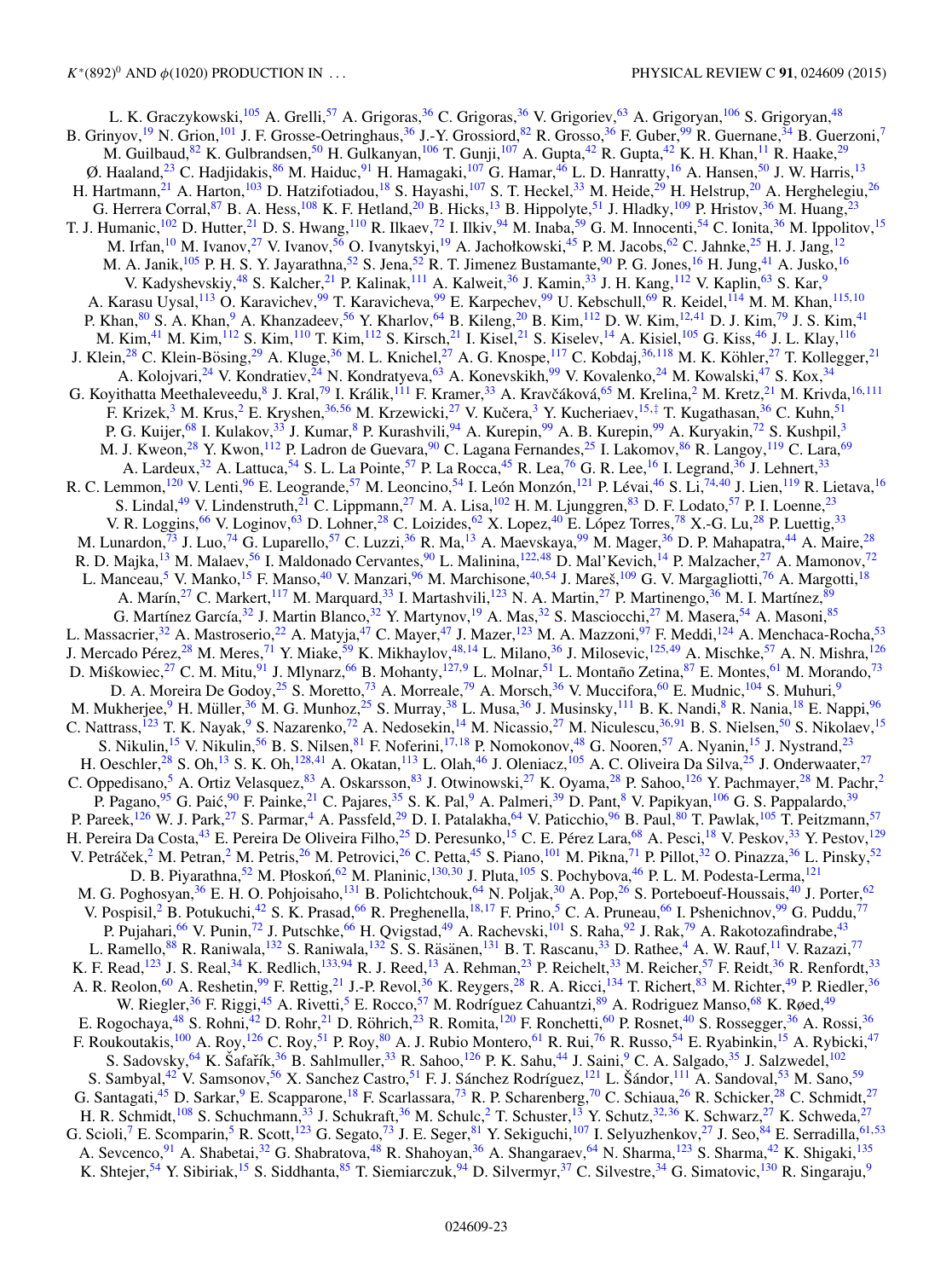<span id="page-23-0"></span>R. Singh,<sup>[42](#page-24-0)</sup> S. Singha,<sup>9[,127](#page-25-0)</sup> V. Singhal,<sup>9</sup> B. C. Sinha,<sup>9</sup> T. Sinha,<sup>[80](#page-24-0)</sup> B. Sitar,<sup>71</sup> M. Sitta,<sup>[88](#page-24-0)</sup> T. B. Skaali,<sup>[49](#page-24-0)</sup> K. Skjerdal,<sup>23</sup> R. Smakal,<sup>2</sup> N. Smirnov,<sup>13</sup> R. J. M. Snellings,<sup>[57](#page-24-0)</sup> C. Søgaard,<sup>[83](#page-24-0)</sup> R. Soltz,<sup>1</sup> J. Song,<sup>84</sup> M. Song,<sup>112</sup> F. Soramel,<sup>[73](#page-24-0)</sup> S. Sorensen,<sup>[123](#page-25-0)</sup> M. Spacek,<sup>2</sup> I. Sputowska,<sup>47</sup> M. Spyropoulou-Stassinaki,<sup>100</sup> B. K. Srivastava,<sup>[70](#page-24-0)</sup> J. Stachel,<sup>28</sup> I. Stan,<sup>91</sup> G. Stefanek,<sup>[94](#page-25-0)</sup> M. Steinpreis,<sup>102</sup> E. Stenlund,<sup>[83](#page-24-0)</sup> G. Steyn,<sup>[67](#page-24-0)</sup> J. H. Stiller,<sup>28</sup> D. Stocco,<sup>32</sup> M. Stolpovskiy,<sup>[64](#page-24-0)</sup> P. Strmen,<sup>[71](#page-24-0)</sup> A. A. P. Suaide,<sup>25</sup> T. Sugitate,<sup>[135](#page-25-0)</sup> C. Suire,  $86$  M. Suleymanov,  $^{11}$  R. Sultanov,  $^{14}$  M. Šumbera,  $^3$  T. Susa,  $^{30}$  T. J. M. Symons,  $^{62}$  A. Szanto de Toledo,  $^{25}$  I. Szarka,  $^{71}$  $^{71}$  $^{71}$ A. Szczepankiewicz,<sup>36</sup> M. Szymanski,<sup>105</sup> J. Takahashi,<sup>93</sup> M. A. Tangaro,<sup>22</sup> J. D. Tapia Takaki,<sup>136,[86](#page-24-0)</sup> A. Tarantola Peloni,<sup>33</sup> A. Tarazona Martinez,<sup>[36](#page-24-0)</sup> A. Tauro,<sup>36</sup> G. Tejeda Muñoz,<sup>[89](#page-24-0)</sup> A. Telesca,<sup>36</sup> C. Terrevoli,<sup>[77](#page-24-0)</sup> J. Thäder,<sup>27</sup> D. Thomas,<sup>57</sup> R. Tieulent,<sup>[82](#page-24-0)</sup> A. R. Timmins,<sup>[52](#page-24-0)</sup> A. Toia,<sup>31</sup> H. Torii,<sup>[107](#page-25-0)</sup> V. Trubnikov,<sup>19</sup> W. H. Trzaska,<sup>[79](#page-24-0)</sup> T. Tsuji,<sup>107</sup> A. Tumkin,<sup>[72](#page-24-0)</sup> R. Turrisi,<sup>31</sup> T. S. Tveter,<sup>[49](#page-24-0)</sup> J. Ulery,<sup>33</sup> K. Ullaland,<sup>23</sup> A. Uras,<sup>[82](#page-24-0)</sup> G. L. Usai,<sup>[77](#page-24-0)</sup> M. Vajzer,<sup>3</sup> M. Vala,<sup>[111,](#page-25-0)[48](#page-24-0)</sup> L. Valencia Palomo,<sup>86,40</sup> S. Vallero,<sup>28</sup> P. Vande Vyvre,<sup>[36](#page-24-0)</sup> L. Vannucci,<sup>134</sup> J. W. Van Hoorne,<sup>36</sup> M. van Leeuwen,<sup>57</sup> A. Vargas,<sup>[89](#page-24-0)</sup> R. Varma,<sup>8</sup> M. Vasileiou,<sup>[100](#page-25-0)</sup> A. Vasiliev,<sup>15</sup> V. Vechernin,<sup>24</sup> M. Veldhoen,<sup>[57](#page-24-0)</sup> A. Velure,<sup>23</sup> M. Venaruzzo,<sup>[76,](#page-24-0)[134](#page-25-0)</sup> E. Vercellin,<sup>[54](#page-24-0)</sup> S. Vergara Limón,<sup>[89](#page-24-0)</sup> R. Vernet,<sup>[137](#page-25-0)</sup> M. Verweij,<sup>[66](#page-24-0)</sup> L. Vickovic,<sup>[104](#page-25-0)</sup> G. Viesti,<sup>[73](#page-24-0)</sup> J. Viinikainen,<sup>79</sup> Z. Vilakazi,<sup>[67](#page-24-0)</sup> O. Villalobos Baillie,<sup>16</sup> A. Vinogradov,<sup>15</sup> L. Vinogradov,<sup>24</sup> Y. Vinogradov,<sup>[72](#page-24-0)</sup> T. Virgili,<sup>[95](#page-25-0)</sup> Y. P. Viyogi,<sup>9</sup> A. Vodopyanov,<sup>[48](#page-24-0)</sup> M. A. Völkl,<sup>28</sup> K. Voloshin,<sup>14</sup> S. A. Voloshin,<sup>[66](#page-24-0)</sup> G. Volpe,<sup>[36](#page-24-0)</sup> B. von Haller,<sup>36</sup> I. Vorobyev,<sup>24</sup> D. Vranic,<sup>27[,36](#page-24-0)</sup> J. Vrláková,<sup>[65](#page-24-0)</sup> B. Vulpescu,<sup>[40](#page-24-0)</sup> A. Vyushin,<sup>[72](#page-24-0)</sup> B. Wagner,<sup>23</sup> J. Wagner,<sup>27</sup> V. Wagner,<sup>2</sup> M. Wang,<sup>[74,](#page-24-0)32</sup> Y. Wang,<sup>28</sup> D. Watanabe,<sup>[59](#page-24-0)</sup> M. Weber,<sup>[52](#page-24-0)</sup> J. P. Wessels,<sup>29</sup> U. Westerhoff,<sup>29</sup> J. Wiechula,  $^{108}$  $^{108}$  $^{108}$  J. Wikne,  $^{49}$  M. Wilde,  $^{29}$  G. Wilk,  $^{94}$  $^{94}$  $^{94}$  J. Wilkinson,  $^{28}$  M. C. S. Williams,  $^{18}$  B. Windelband,  $^{28}$  M. Winn,  $^{28}$ C. Xiang,<sup>[74](#page-24-0)</sup> C. G. Yaldo,<sup>[66](#page-24-0)</sup> Y. Yamaguchi,<sup>[107](#page-25-0)</sup> H. Yang,<sup>57</sup> P. Yang,<sup>74</sup> S. Yang,<sup>23</sup> S. Yano,<sup>[135](#page-25-0)</sup> S. Yasnopolskiy,<sup>15</sup> J. Yi,<sup>[84](#page-24-0)</sup> Z. Yin,<sup>74</sup> I.-K. Yoo,<sup>[84](#page-24-0)</sup> I. Yushmanov,<sup>15</sup> V. Zaccolo,<sup>[50](#page-24-0)</sup> C. Zach,<sup>2</sup> A. Zaman,<sup>11</sup> C. Zampolli,<sup>18</sup> S. Zaporozhets,<sup>48</sup> A. Zarochentsev,<sup>24</sup> P. Závada, <sup>[109](#page-25-0)</sup> N. Zaviyalov, <sup>[72](#page-24-0)</sup> H. Zbroszczyk, <sup>105</sup> I. S. Zgura, <sup>[91](#page-24-0)</sup> M. Zhalov, <sup>[56](#page-24-0)</sup> H. Zhang, <sup>[74](#page-24-0)</sup> X. Zhang, <sup>62, 74</sup> Y. Zhang, <sup>74</sup> C. Zhao, <sup>[49](#page-24-0)</sup> N. Zhigareva,<sup>14</sup> D. Zhou,<sup>[74](#page-24-0)</sup> F. Zhou,<sup>74</sup> Y. Zhou,<sup>[57](#page-24-0)</sup> H. Zhu,<sup>74</sup> J. Zhu,<sup>74</sup> X. Zhu,<sup>74</sup> A. Zichichi,<sup>17,7</sup> A. Zimmermann,<sup>28</sup> M. B. Zimmermann,<sup>[36,](#page-24-0)29</sup> G. Zinovjev,<sup>19</sup> Y. Zoccarato,<sup>[82](#page-24-0)</sup> M. Zynovyev,<sup>19</sup> and M. Zyzak<sup>33</sup>

(ALICE Collaboration)

<sup>1</sup>*Lawrence Livermore National Laboratory, Livermore, California, USA*

<sup>2</sup>*Faculty of Nuclear Sciences and Physical Engineering, Czech Technical University in Prague, Prague, Czech Republic*

<sup>3</sup>*Nuclear Physics Institute, Academy of Sciences of the Czech Republic, Reˇ zu Prahy, Czech Republic ˇ*

<sup>4</sup>*Physics Department, Panjab University, Chandigarh, India*

<sup>5</sup>*Sezione INFN, Turin, Italy*

<sup>6</sup>*Politecnico di Torino, Turin, Italy*

<sup>7</sup>*Dipartimento di Fisica e Astronomia dell'Universita and Sezione INFN, Bologna, Italy `*

<sup>8</sup>*Indian Institute of Technology Bombay (IIT), Mumbai, India*

<sup>9</sup>*Variable Energy Cyclotron Centre, Kolkata, India*

<sup>10</sup>*Department of Physics, Aligarh Muslim University, Aligarh, India*

<sup>11</sup>*COMSATS Institute of Information Technology (CIIT), Islamabad, Pakistan*

<sup>12</sup>*Korea Institute of Science and Technology Information, Daejeon, South Korea*

<sup>13</sup>*Yale University, New Haven, Connecticut, USA*

<sup>14</sup>*Institute for Theoretical and Experimental Physics, Moscow, Russia*

<sup>15</sup>*Russian Research Centre Kurchatov Institute, Moscow, Russia*

<sup>16</sup>*School of Physics and Astronomy, University of Birmingham, Birmingham, United Kingdom*

<sup>17</sup>*Centro Fermi - Museo Storico della Fisica e Centro Studi e Ricerche "Enrico Fermi", Rome, Italy*

<sup>18</sup>*Sezione INFN, Bologna, Italy*

<sup>19</sup>*Bogolyubov Institute for Theoretical Physics, Kiev, Ukraine*

<sup>20</sup>*Faculty of Engineering, Bergen University College, Bergen, Norway*

<sup>21</sup>*Frankfurt Institute for Advanced Studies, Johann Wolfgang Goethe-Universitat Frankfurt, Frankfurt, Germany ¨*

<sup>22</sup>*Dipartimento Interateneo di Fisica 'M. Merlin' and Sezione INFN, Bari, Italy*

<sup>23</sup>*Department of Physics and Technology, University of Bergen, Bergen, Norway*

<sup>24</sup>*V. Fock Institute for Physics, St. Petersburg State University, St. Petersburg, Russia*

<sup>25</sup> Universidade de São Paulo (USP), São Paulo, Brazil

<sup>26</sup>*National Institute for Physics and Nuclear Engineering, Bucharest, Romania*

<sup>27</sup>*Research Division and ExtreMe Matter Institute EMMI, GSI Helmholtzzentrum fur Schwerionenforschung, Darmstadt, Germany ¨*

<sup>28</sup>*Physikalisches Institut, Ruprecht-Karls-Universitat Heidelberg, Heidelberg, Germany ¨*

<sup>29</sup> Institut für Kernphysik, Westfälische Wilhelms-Universität Münster, Münster, Germany

<sup>30</sup>Rudjer Bošković Institute, Zagreb, Croatia

<sup>31</sup>*Sezione INFN, Padova, Italy*

<sup>32</sup>*SUBATECH, Ecole des Mines de Nantes, Universite de Nantes, CNRS-IN2P3, Nantes, France ´*

<sup>33</sup>Institut für Kernphysik, Johann Wolfgang Goethe-Universität Frankfurt, Frankfurt, Germany

<sup>34</sup>*Laboratoire de Physique Subatomique et de Cosmologie, Universite Grenoble-Alpes, CNRS-IN2P3, Grenoble, France ´*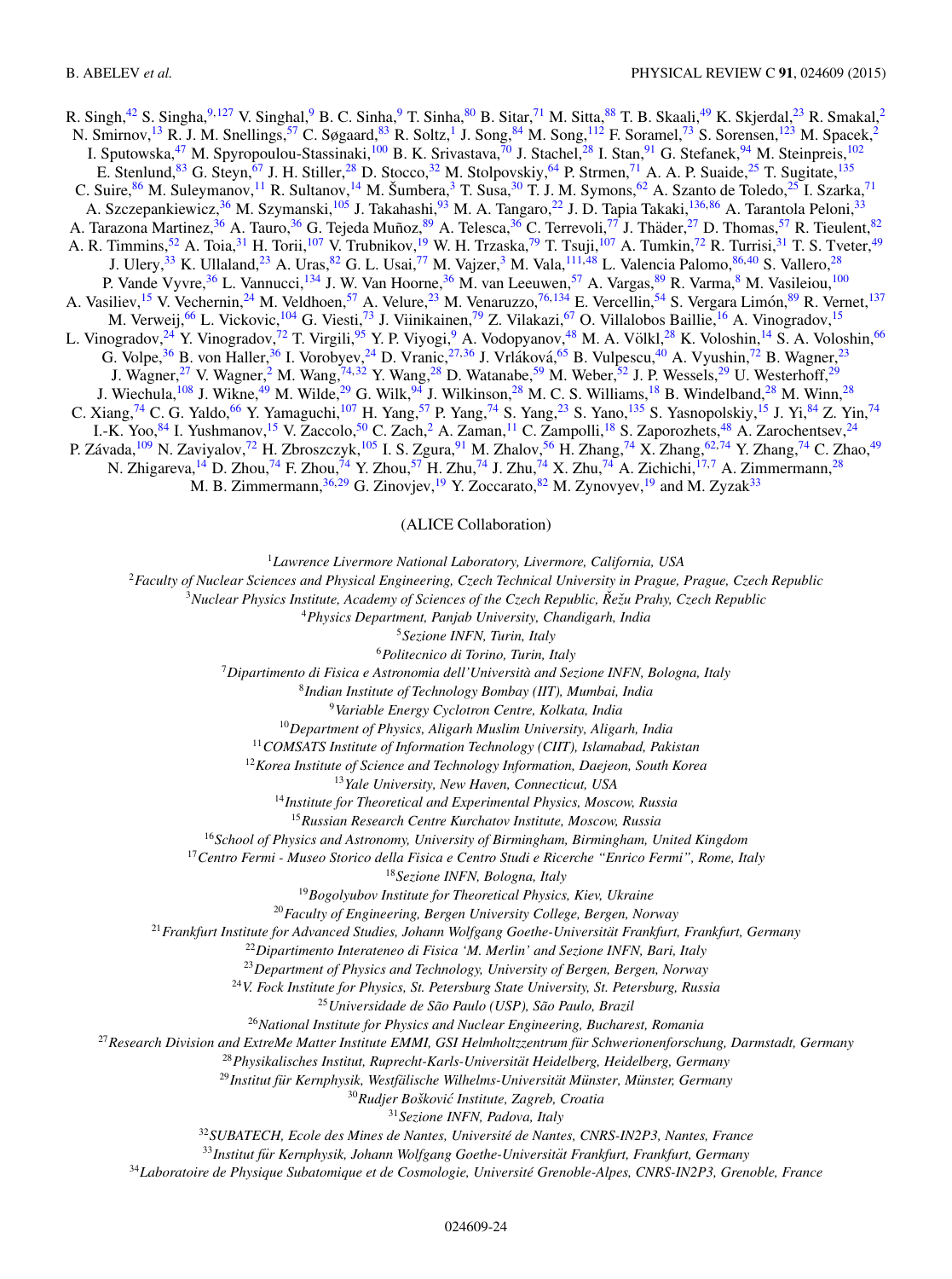<span id="page-24-0"></span><sup>35</sup>Departamento de Física de Partículas and IGFAE, Universidad de Santiago de Compostela, Santiago de Compostela, Spain *European Organization for Nuclear Research (CERN), Geneva, Switzerland Oak Ridge National Laboratory, Oak Ridge, Tennessee, USA Physics Department, University of Cape Town, Cape Town, South Africa Sezione INFN, Catania, Italy Laboratoire de Physique Corpusculaire (LPC), Clermont Universite, Universit ´ e Blaise Pascal, CNRS-IN2P3, Clermont-Ferrand, France ´ Gangneung-Wonju National University, Gangneung, South Korea Physics Department, University of Jammu, Jammu, India Commissariat a l'Energie Atomique, IRFU, Saclay, France ` Institute of Physics, Bhubaneswar, India Dipartimento di Fisica e Astronomia dell'Universita and Sezione INFN, Catania, Italy ` Wigner Research Centre for Physics, Hungarian Academy of Sciences, Budapest, Hungary The Henryk Niewodniczanski Institute of Nuclear Physics, Polish Academy of Sciences, Cracow, Poland Joint Institute for Nuclear Research (JINR), Dubna, Russia Department of Physics, University of Oslo, Oslo, Norway Niels Bohr Institute, University of Copenhagen, Copenhagen, Denmark Institut Pluridisciplinaire Hubert Curien (IPHC), Universite de Strasbourg, CNRS-IN2P3, Strasbourg, France ´ University of Houston, Houston, Texas, USA Instituto de F´ısica, Universidad Nacional Autonoma de M ´ exico, Mexico City, Mexico ´ Dipartimento di Fisica dell'Universita and Sezione INFN, Turin, Italy ` St. Petersburg State Polytechnical University, St. Petersburg, Russia Petersburg Nuclear Physics Institute, Gatchina, Russia Institute for Subatomic Physics of Utrecht University, Utrecht, Netherlands Department of Physics, Gauhati University, Guwahati, India University of Tsukuba, Tsukuba, Japan Laboratori Nazionali di Frascati, INFN, Frascati, Italy Centro de Investigaciones Energeticas Medioambientales y Tecnol ´ ogicas (CIEMAT), Madrid, Spain ´ Lawrence Berkeley National Laboratory, Berkeley, California, USA Moscow Engineering Physics Institute, Moscow, Russia SSC IHEP of NRC Kurchatov Institute, Protvino, Russia Faculty of Science, P.J. Saf ˇ arik University, Ko ´ sice, Slovakia ˇ Wayne State University, Detroit, Michigan, USA iThemba LABS, National Research Foundation, Somerset West, South Africa Nikhef, National Institute for Subatomic Physics, Amsterdam, Netherlands* <sup>69</sup> Institut für Informatik, Johann Wolfgang Goethe-Universität Frankfurt, Frankfurt, Germany *Purdue University, West Lafayette, Indiana, USA Faculty of Mathematics, Physics and Informatics, Comenius University, Bratislava, Slovakia Russian Federal Nuclear Center (VNIIEF), Sarov, Russia Dipartimento di Fisica e Astronomia dell'Universita and Sezione INFN, Padova, Italy ` Central China Normal University, Wuhan, China Seccion F ´ ´ısica, Departamento de Ciencias, Pontificia Universidad Catolica del Per ´ u, Lima, Peru ´ Dipartimento di Fisica dell'Universita and Sezione INFN, Trieste, Italy ` Dipartimento di Fisica dell'Universita and Sezione INFN, Cagliari, Italy ` Centro de Aplicaciones Tecnologicas y Desarrollo Nuclear (CEADEN), Havana, Cuba ´ University of Jyvaskyl ¨ a, Jyv ¨ askyl ¨ a, Finland ¨ Saha Institute of Nuclear Physics, Kolkata, India Physics Department, Creighton University, Omaha, Nebraska, USA Universite de Lyon, Universit ´ e Lyon 1, CNRS/IN2P3, IPN-Lyon, Villeurbanne, France ´ Division of Experimental High Energy Physics, University of Lund, Lund, Sweden Pusan National University, Pusan, South Korea Sezione INFN, Cagliari, Italy Institut de Physique Nucleaire d'Orsay (IPNO), Universit ´ e Paris-Sud, CNRS-IN2P3, Orsay, France ´ Centro de Investigacion y de Estudios Avanzados (CINVESTAV), Mexico City and M ´ erida, Mexico ´ Dipartimento di Scienze e Innovazione Tecnologica dell'Universita del Piemonte Orientale and Gruppo Collegato INFN, Alessandria, Italy ` Benemerita Universidad Aut ´ onoma de Puebla, Puebla, Mexico ´ Instituto de Ciencias Nucleares, Universidad Nacional Autonoma de M ´ exico, Mexico City, Mexico ´ Institute of Space Science (ISS), Bucharest, Romania Bose Institute, Department of Physics and Centre for Astroparticle Physics and Space Science (CAPSS), Kolkata, India*

*Universidade Estadual de Campinas (UNICAMP), Campinas, Brazil*